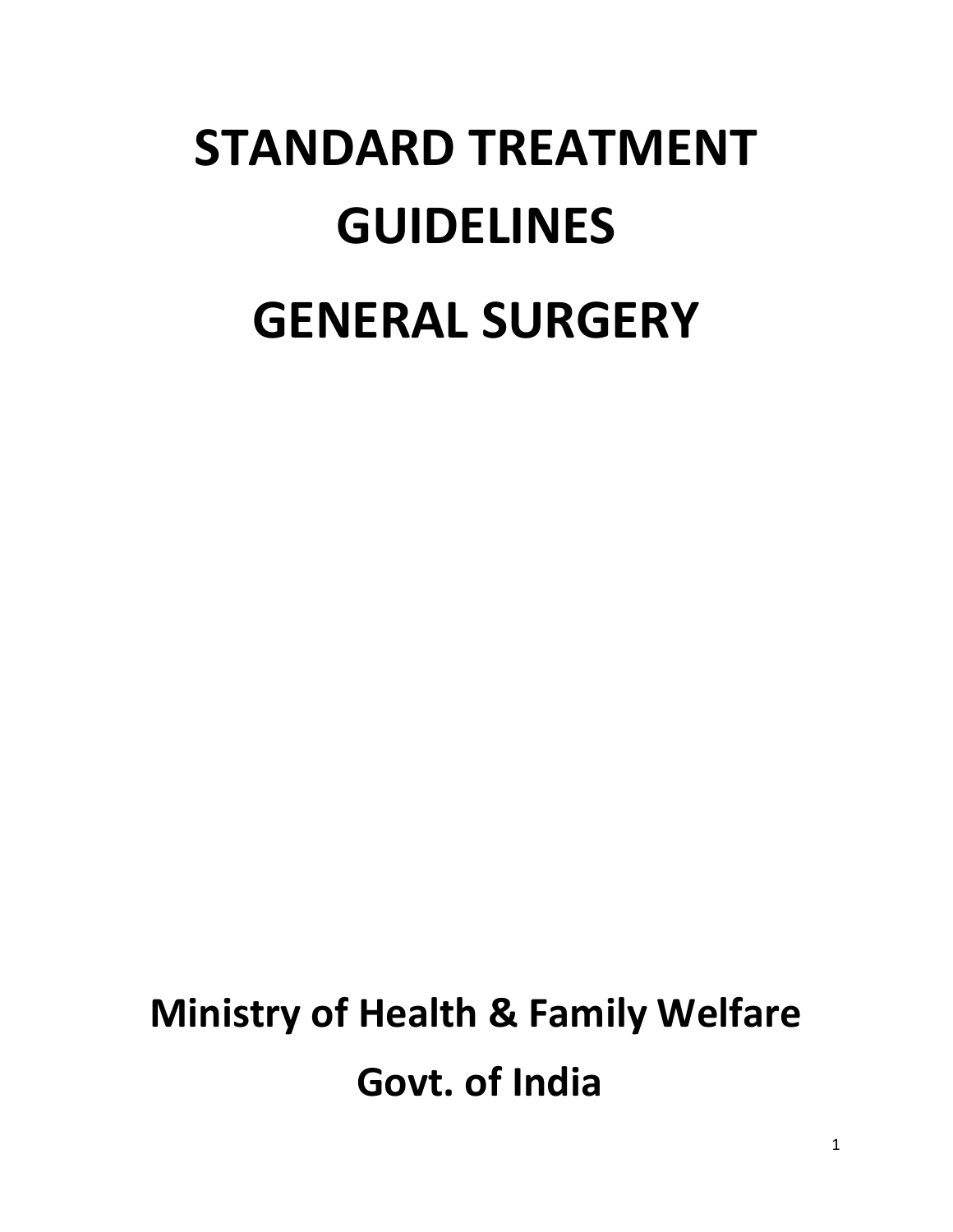### **Group Head Coordinator of Development Team**

**Dr Ajit Sinha Department of Surgery Safdarjung Hospital New Delhi**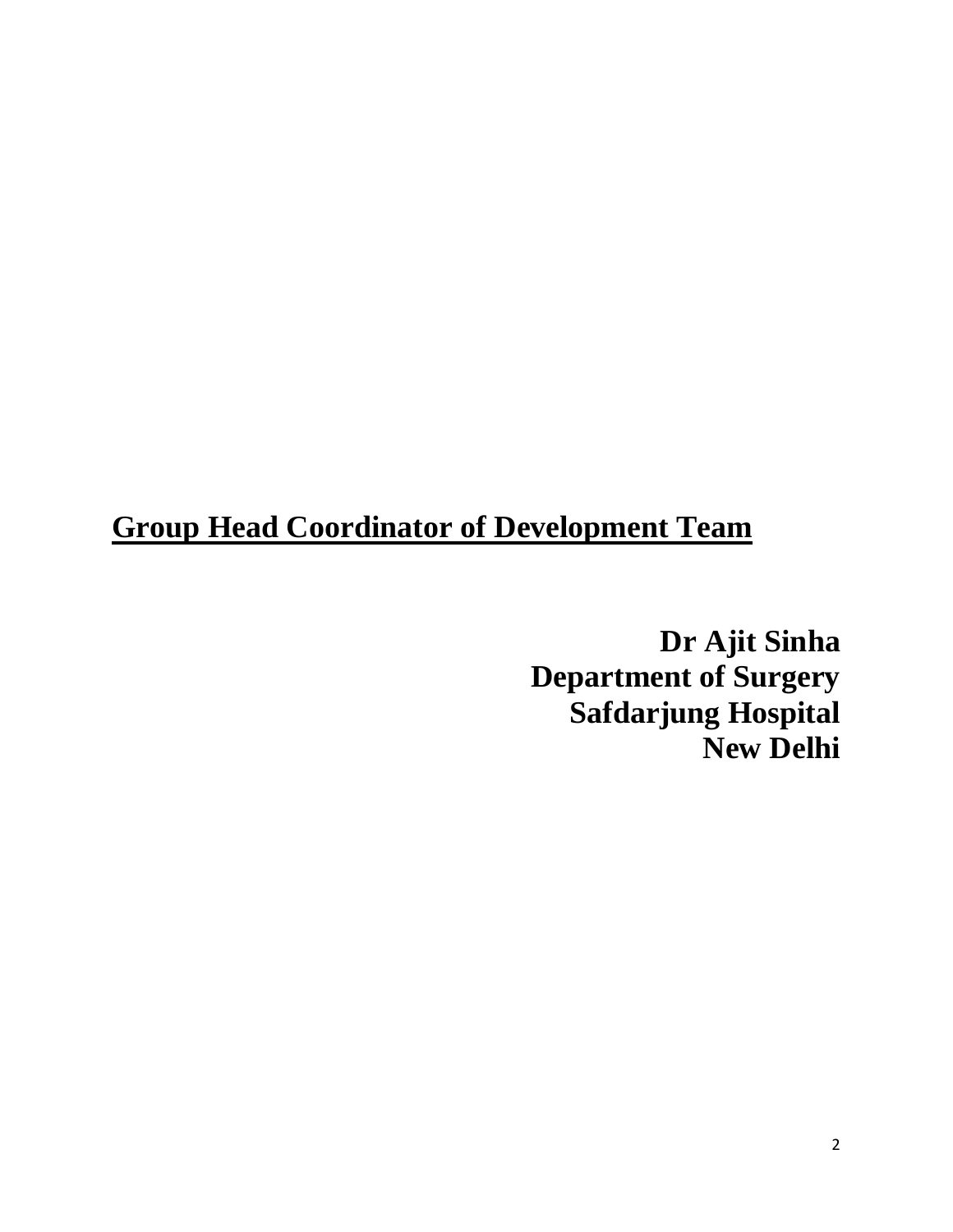#### **BLUNT ABDOMINAL TRAUMA**

Dr Sanjay Gupta Professor, Department of Surgery University College of Medical Sciences, Delhi

1. **Name of the condition**: Blunt abdominal trauma

#### **2. When to suspect/ recognize?**

- a. **Introduction**: Blunt abdominal trauma (BAT) is an increasingly common problem encountered in the emergency department. The usual causes of BAT include vehicular accident, assault, falls, sports injuries and natural disasters.
- b. **Case definition:** BAT is suspected in any patient involved in above situations and presents with abdominal pain, distention or shock. It should be looked for in patients of polytrauma.
- **3. Incidence of the condition in our country:** One study has reported 2.1% incidence of BAT amongst all surgical patients admitted to a tertiary hospital during 1 year.
- **4. Differential diagnosis:**Abdominal trauma forms adifferential diagnosis of any patient presenting with acute abdomen.
- 5. **Prevention and counseling:** Use of appropriate safety measures during various activities associated with BAT can significantly reduce its incidence.
- **6. Optimal diagnostic criteria, investigations, treatment and referral criteria:**
	- **a. Situation 1 At Secondary Hospital/ Non-metro situation: Optimal standard of treatment in situations where resources are limited**
	- I. Clinical diagnosis:This is based on
		- a. High level of suspicion of intra-abdominal injury
		- b. Presence of wounds/ bruising on the abdomen
		- c. Abdominal guarding/ tenderness
		- d. Presence of free gas/ fluid in the peritoneal cavity
		- e. Presence of fracture of lower ribs and/ or pelvis increases the likelihood of intraabdominal injury
		- f. Note should be made of altered mental state, drug or alcohol intoxication and distracting injuries which may mask the features of BAT
		- g. Repeated examination increases the accuracy of diagnosis
	- II. Investigations:
		- a. All hemodynamically stable patients with suspected BAT should undergo Focused Abdominal Sonography in Trauma (FAST)or Diagnostic Peritoneal Lavage (DPL)
		- b. Urgent laparotomy is indicated in patients with evidence of BAT who remain hemodynamically unstable despite initial resuscitation
	- III. Treatment (Standard operating procedure):
		- a. Inpatient: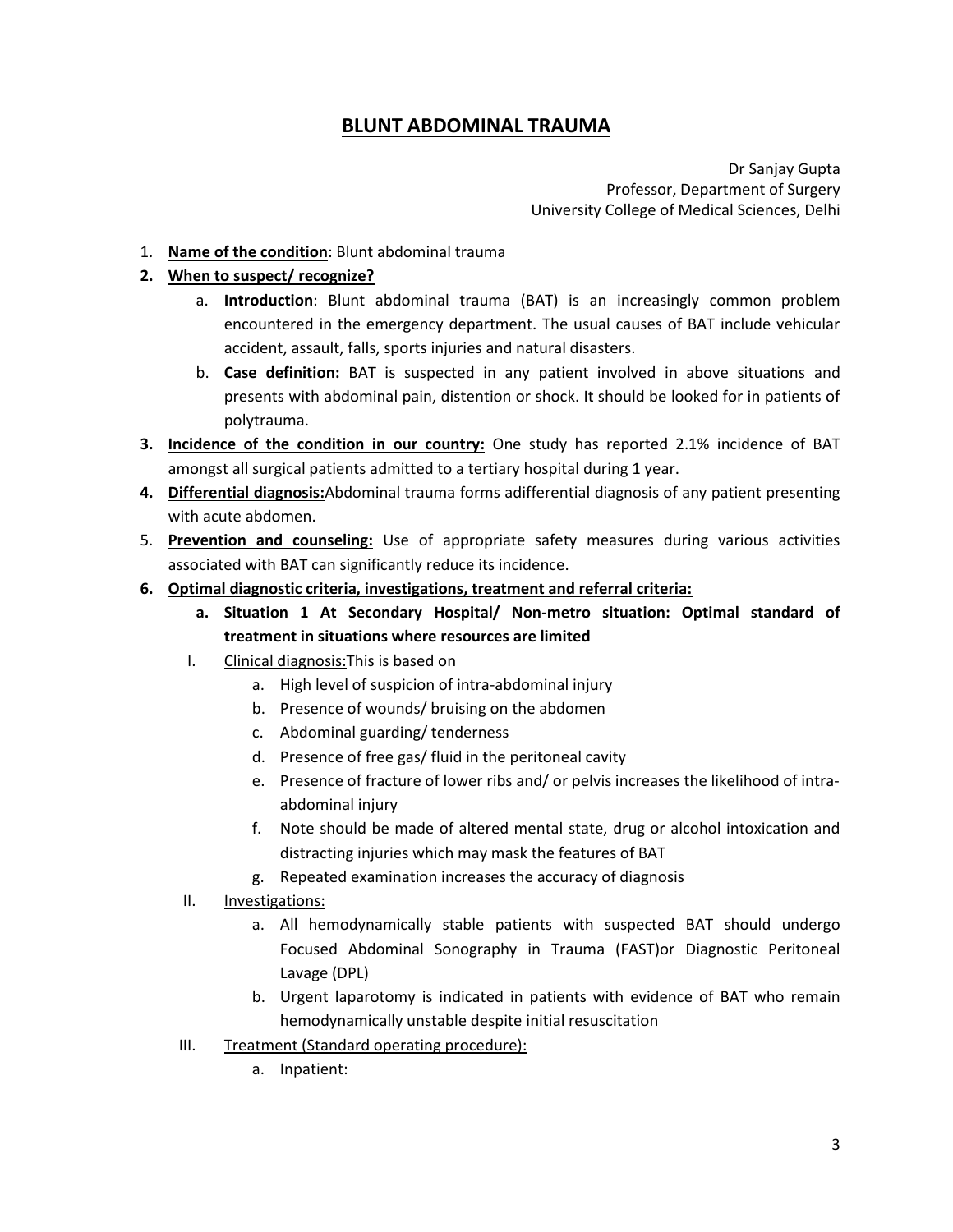- i. All patients should have initial cervical stabilization and resuscitation, if required
- ii. Initial fluid resuscitation should be done with 2L warmed Ringer Lactate solution infusedrapidly through 2 peripheral lines
- iii. A nasogastric tube and a Foley catheter should be put
- iv. Laparotomy should be done, if indicated on the basis of clinical features, FASTor DPL
- v. Laparotomy should be done through a long midline incision
- vi. Bleeding should be controlled by clamping/ packing till definitive control is possible
- vii. Hollow viscus should be repaired
- viii. In case the intra-abdominal injuries are extensive, patient is very sick and OT facilities/ surgeon's experience is suboptimal, Damage Control Surgery may be done. Definitive surgery should be done subsequently under improved circumstances or at a higher center.
- b. Outpatient: Not indicated
- c. Day care: Not indicated
- IV. Referral criteria: After Damage Control Surgery if the local facilities are inadequate.

#### **b. Situation 2 At Superspecialty Facility in Metro location where higher end technology is available**

- 1. Clinical diagnosis: Same as 6a
- 2. Investigations:
	- a. Same as 6a
	- b. CECT abdomen is preferred investigation in all hemodynamically stable patients with BAT
	- c. Angiography and angioembolization may be considered in hemodynamically stable patients with solid organ injury who are suitable for non-operative management
- 3. Treatment (Standard operating procedure):
	- a. Inpatient:
		- i. Same as 6a
		- ii. In case the intra-abdominal injuries are extensive, patient is very sick and surgeon's experience is suboptimal, Damage Control Surgery may be done. Definitive surgery should be done subsequently under improved circumstances
		- iii. Angiography and angioembolization may be considered in hemodynamically stable patients with solid organ injury who are suitable for non-operative management
	- b. Outpatient: Not indicated
	- c. Day care: Not indicated
- 4. Referral criteria: Not indicated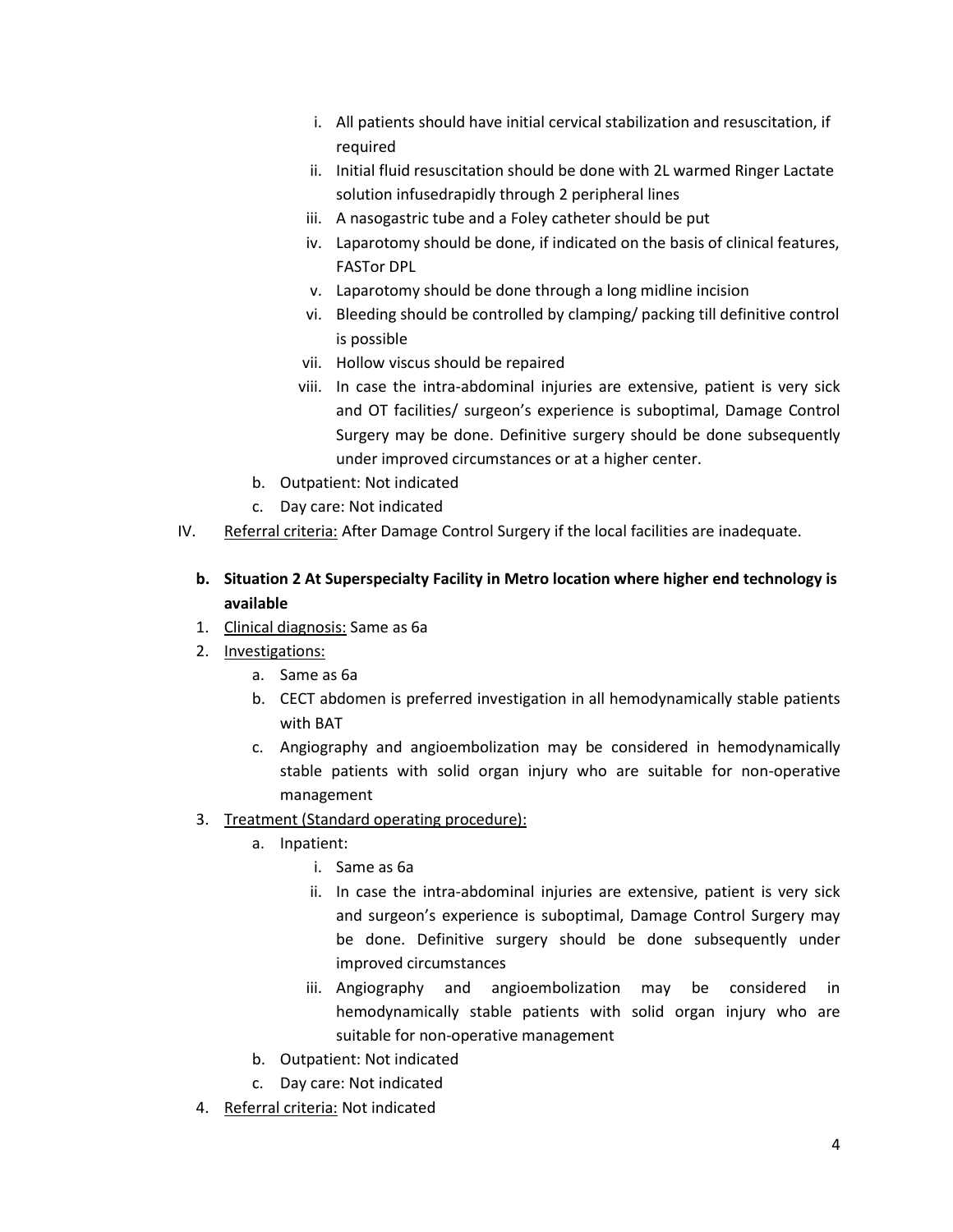#### **7. Who does what and timelines:**

- a. Doctor: Does initial evaluation, subsequent monitoring, decision regarding investigations and therapeutic intervention.
- b. Nurse: Assists in resuscitation, monitoring, investigation and treatment.
- c. Technician: Assists in resuscitation, investigation and treatment.

#### **8. Further reading/ references**

- a. Udeani J, Steinberg SR. Blunt abdominal trauma. URL: <http://emedicine.medscape.com/article/433404-print>
- b. Joint theatre Trauma System Clinical Practice Guideline: Blunt abdominal trauma. URL: [http://www.usaisr.amedd.army.mil/cpgs/Blunt%20Abdominal%20Trauma%2030%20Ju](http://www.usaisr.amedd.army.mil/cpgs/Blunt%20Abdominal%20Trauma%2030%20Jun%2010.pdf) [n%2010.pdf](http://www.usaisr.amedd.army.mil/cpgs/Blunt%20Abdominal%20Trauma%2030%20Jun%2010.pdf)
- c. M. Swarnkar, P. Singh & S. Dwivedi : Pattern Of Trauma In Central India: An Epidemiological Study With Special Reference To Mode Of Injury. *The Internet Journal of Epidemiology.* 2010 Volume 9 Number 1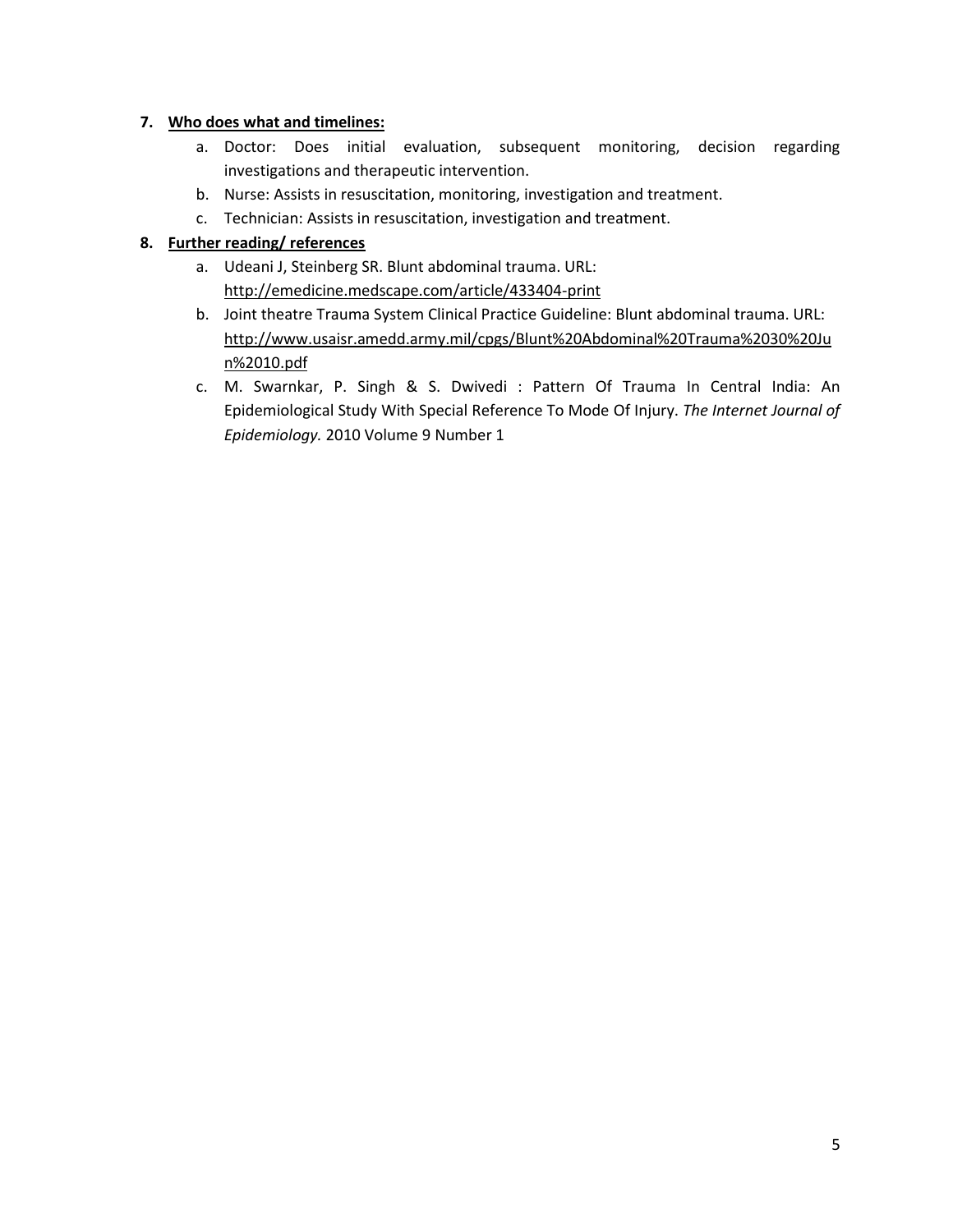#### **CHOLECYSTECTOMY**

Dr. Arun Prasad

#### INTRODUCTION:

Cholecystectomy is one of the commonest elective surgical procedure performed in India. Most are performed to address symptoms related to biliary colic from cholelithiasis, to treat complications of gallstones (eg, acute cholecystitis, biliary pancreatitis), or as incidental cholecystectomies performed during other open abdominal procedures. Currently, most cholecystectomies are done using the laparoscopic technique in cities; however, the open technique is required in places where facilities or trained staff are not available.

#### DEFINITION:

Cholecystectomy implies the surgical resection the gall bladder.

#### INDIAN INCIDENCE

In India, the incidence of gall stones is around six percent in the total population. It is 10 per cent in women and three per cent in men. In elderly people it may go up to 20 percent.

#### INDICATIONS:

#### **Asymptomatic patients**

Cholecystectomy is not indicated in most patients with asymptomatic stones because only 2-3% of these patients go on to become symptomatic per year. To properly determine the indications for elective cholecystectomy, the risk of the operation (taking into account the age and comorbid factors of the individual patient) must be weighed against the risk of complications and death without operation.

The widespread use of diagnostic abdominal ultrasonography has led to the increasing detection of clinically unsuspected gallstones. This, in turn, has given rise to a great deal of controversy regarding the optimal management of asymptomatic (silent) gallstones.

Patients who are immunocompromised, are awaiting organ allotransplantation, or have sickle cell disease are at higher risk of developing complications and should be treated irrespective of the presence or absence of symptoms.

Additional reasons to consider prophylactic cholecystectomy include the following:

- Calculi >3 cm in diameter, particularly in individuals in geographical regions with a high prevalence of gallbladder cancer
- Chronically obliterated cystic duct
- Nonfunctioning gallbladder
- Calcified (porcelain) gallbladder
- Gallbladder polyp >10 mm or showing rapid increase in size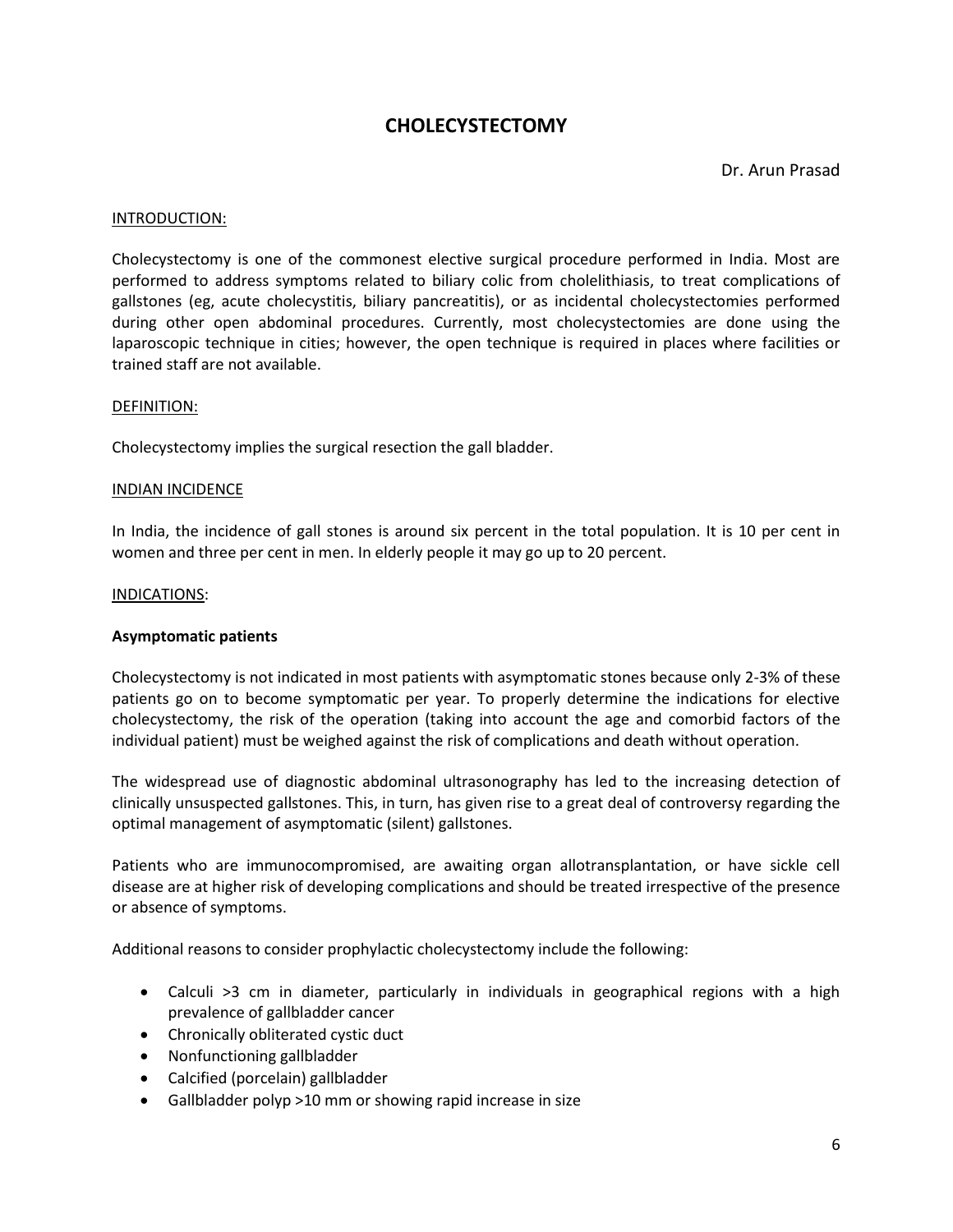- Gallbladder trauma
- Anomalous junction of the pancreatic and biliary ducts
- Morbid obesity is associated with a high prevalence of cholecystopathy, and the risk of developing cholelithiasis is increased during rapid weight loss. Routine prophylactic cholecystectomy prior to gastric bypass (RYGB) is controversial, but cholecystectomy should clearly precede or be performed at the time of RYGB in patients with a history of gallbladder pathology.

#### **Symptomatic gallstone disease**

Biliary colic with sonographically identifiable stones is the most common indication for elective cholecystectomy.

Acute cholecystitis, when diagnosed within 72 hours from the onset of symptoms, can and usually should be treated by surgery. Once 72 hours pass after the onset of symptoms, inflammatory changes in the surrounding tissues are widely believed to render dissection planes more difficult. Interval cholecystectomy after 4-6 weeks or percutaneous cholecystostomy are other options.

Biliary dyskinesia should be considered in patients who present with biliary colic in the absence of gallstones, and a cholecystokinin–diisopropyl iminodiacetic acid (CCK-DISIDA) scanning should be obtained. The finding of a gallbladder ejection fraction <35% at 20 minutes is considered abnormal and constitutes another indication for cholecystectomy.

#### **Complex gallbladder disease**

#### Gallstone pancreatitis

Cholecystectomy can be safely performed during the same hospitalization after the clinical signs of mild to moderate biliary pancreatitis have resolved. Patients diagnosed with gallstone pancreatitis should first undergo imaging to rule out the presence of choledocholithiasis.

Cholecystectomy should be delayed in cases of acute moderate to severe biliary pancreatitis (5 Ranson criteria).

#### Choledocholithiasis

The following treatment options are available for patients found to have choledocholithiasis:

Preoperative ERCP with sphincterotomy Postoperative ERCP with sphincterotomy Laparoscopic intraoperative cholangiogram with laparoscopic common bile duct (CBD) exploration Open CBD exploration and T-tube placement

#### Mirizzi syndrome

P.L. Mirizzi described an unusual presentation of gallstones that, when lodged in either the cystic duct or the Hartmann pouch of the gallbladder, externally compressed the common hepatic duct, causing symptoms of obstructive jaundice.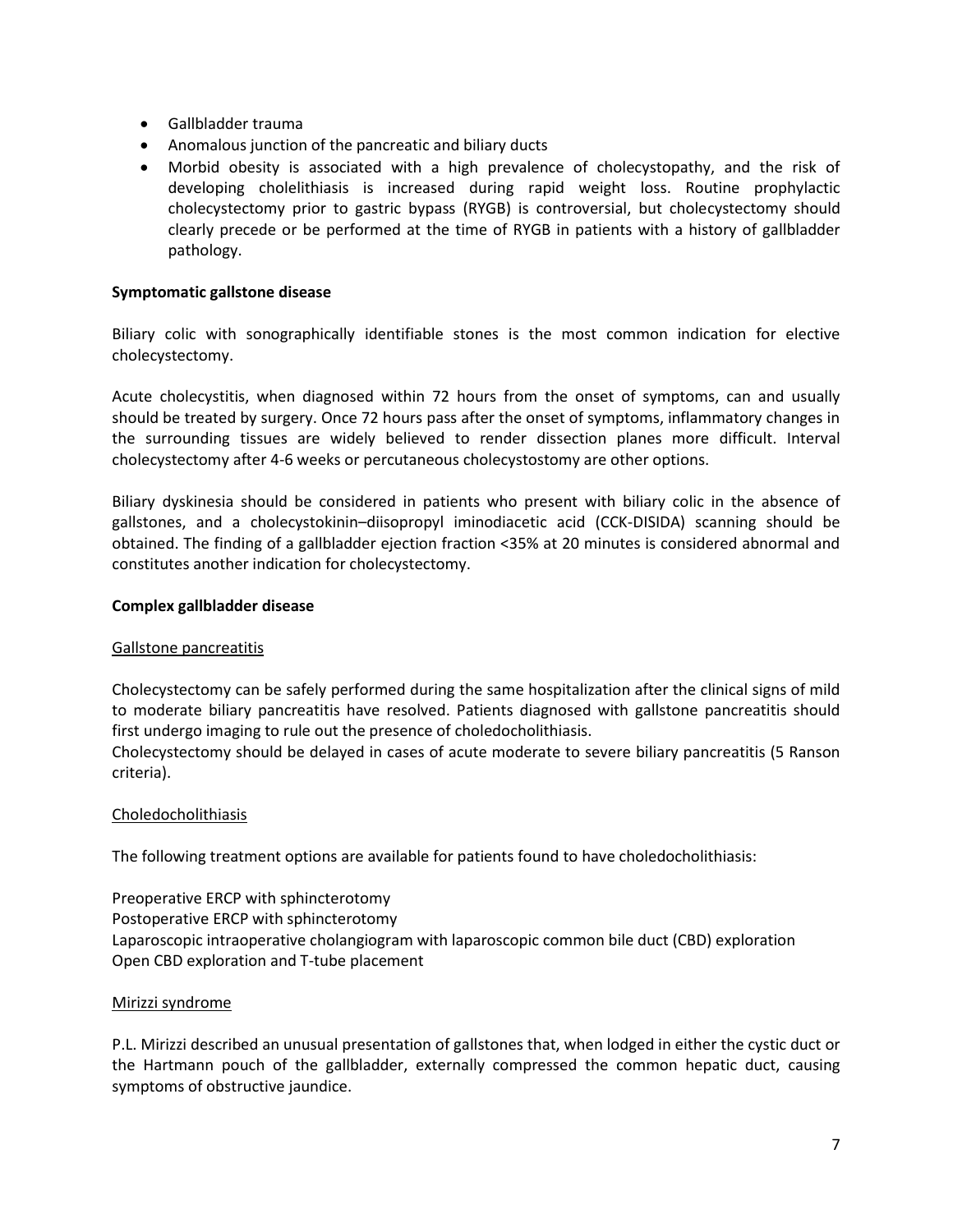Although an initial trial of dissection may be performed by an experienced laparoscopic biliary surgeon, one must be prepared for conversion and for biliary reconstruction.

Endoscopic stone fragmentation at ERCP, with papillotomy and stenting, is a viable alternative to operative surgery to treat Mirizzi syndrome in the acute setting.[24 ]Subsequent cholecystectomy may be performed.[25 ]

#### Cholecystoduodenal fistula

Patients with cholecystoduodenal fistula leading to gallstone ileus should undergo exploratory laparotomy and removal of the stone, followed by exploration of the remainder of the gastrointestinal tract for additional stones. The fistula may be addressed at the time of the initial procedure but is probably better addressed at a second operation (3-4 wk postoperatively) after inflammation has subsided.[25 ]

Cholecystenteric fistula does not represent an absolute contraindication to laparoscopic surgery, although it does require careful visualization of the anatomy and good laparoscopic suturing skills.

#### Acalculous cholecystitis

A greater proportion of patients with acalculous cholecystitis are too ill to undergo surgery. In these situations, percutaneous cholecystostomy guided by CT or ultrasonography is advised. Ninety percent of these patients demonstrate clinical improvement. Once the patient has recovered, the cholecystostomy tube can be removed, usually at 6 weeks, without sequelae. Interval cholecystectomy is not necessary.[27 ]

#### Incidental gallbladder cancer

Gallbladder cancer may be an incidental finding at cholecystectomy, with an incidence ranging from 0.3- 5.0%.

Uncertainty of diagnosis, uncertainty of the degree of tumor spread, or postoperative identification of cancer on pathological examination of a routine cholecystectomy specimen should engender early reoperation.

Before reoperation, distant metastases should be excluded by a detailed clinical examination including a per-rectal/per-vaginal examination, examination for supraclavicular lymph nodes, and CT/MRI of the chest and abdomen.

#### **Special situations**

Children

Cholecystectomy is a safe and effective treatment for most children diagnosed with biliary disease (BD).

#### Cirrhosis

Cholecystectomy in safe in patients with Child class cirrhosis.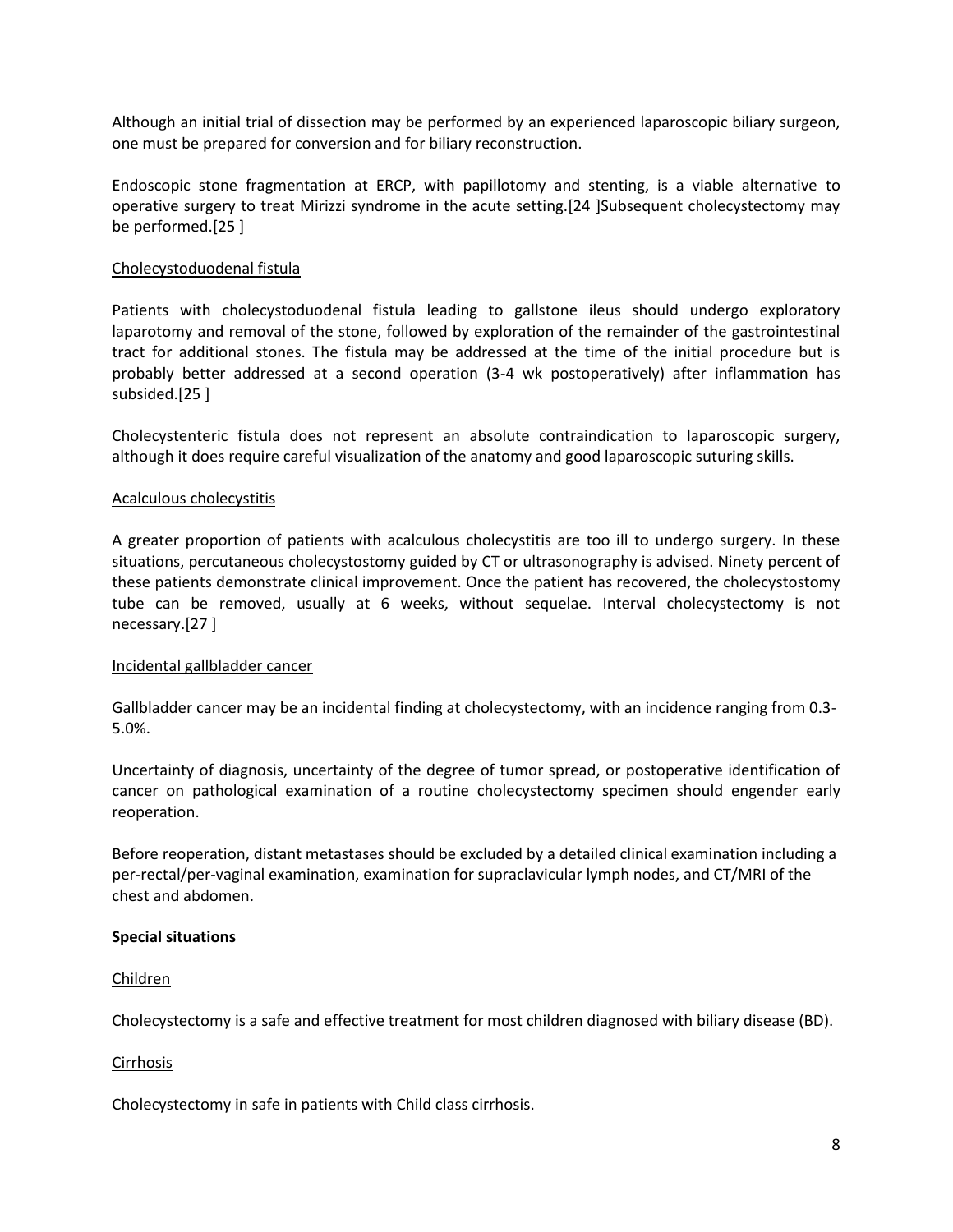#### Diabetes mellitus

The presence of diabetes mellitus, in and of itself, does not confer sufficient risk to warrant prophylactic cholecystectomy in asymptomatic individuals.

However, consider that acute cholecystitis in a patient with diabetes is associated with a significantly higher frequency of infectious complications such as sepsis.

#### Pregnancy

The treatment of biliary colic or uncomplicated cholecystitis in a pregnant patient is conservative management followed by elective cholecystectomy. Using antibiotics, analgesics, and antiemetics help most pregnant women avoid surgical intervention. Surgery is generally indicated for patients with recurrent acute cholecystitis who have failed maximal medical therapy.

Classically, the second trimester is considered the safest time for surgery. This is because of the findings of increased risk for spontaneous abortion and teratogenesis during the first trimester, and the increased risk for premature labor and difficulties with visualization in the third trimester.

Pregnancy was formerly considered to be an absolute contraindication to the laparoscopic approach because of concern for potential trocar injury to the uterus and the unknown effects of pneumoperitoneum to the fetal circulation. However, this has not been borne out in the literature, and cholecystectomy is now considered safe.

Recommendations for pregnant patients who undergo laparoscopic cholecystectomy include placing them in the left lateral recumbent position to shift the weight of the gravid uterus off the vena cava and maintenance of insufflation pressures between 10 and 12 mm Hg. In addition, maternal PaCO 2 monitoring must be performed by measuring either arterial blood gases or end-tidal CO 2 , but arterial PaCO 2 may be more accurate.

Other recommendations include avoiding rapid changes in intraperitoneal pressures, avoiding rapid changes in patient position, and using open technique for the umbilical port placement.

#### Distance from medical centres

In India, another indication can be distance from a treating hospital as long travel that may be needed can lead to complications.

#### INVESTIGATIONS:

- **Haemogram**
- **E** Liver Function Tests
- **Blood sugar**
- **Serum creatinine**
- Bleeding time, clotting time and prothrombin time
- **No. 2** Xray chest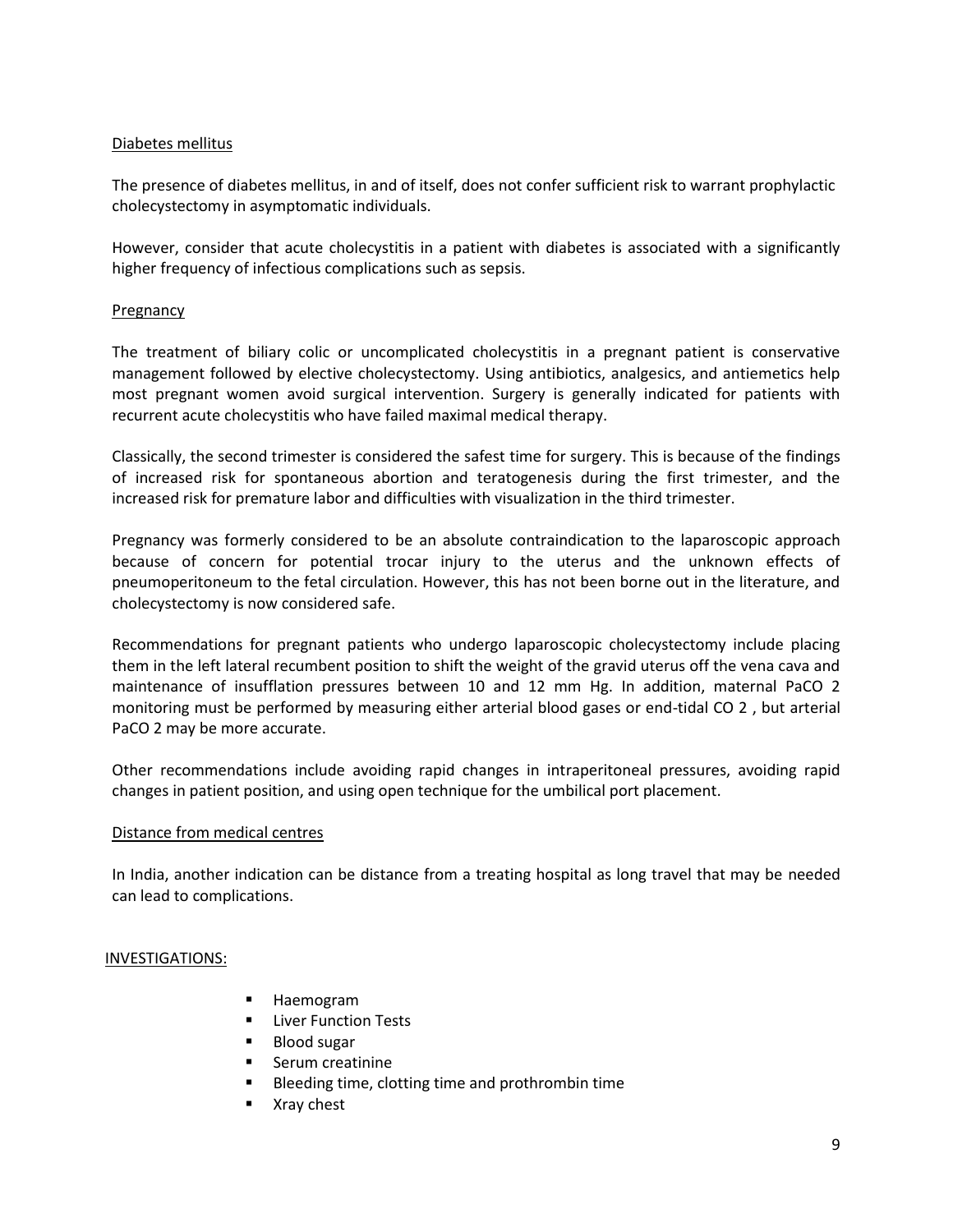- $ECG$
- USG abdomen
- **IF In patients with dilated common bile duct or raised liver functions, MRCP or ERCP** may be indicated based on availability. Alternatively, an on table cholangiogram or CBD exploration may be done during surgery. Patient can be referred to another centre in case of non availability of expertise or experience.

#### OPERATIVE TECHNIQUES:

Principles of surgery remain the same regardless of whether it is being done by open or laparoscopic technique.

- Safe access to abdomen.
- Clear definition of anatomy in the calots triangle showing either the continuity between cystic duct and gall bladder or junction between cytic duct and common bile duct.
- Avoiding diathermy close to common bile duct.
- Securing cystic artery safely and close to the gall bladder.
- Dissection from liver bed staying close to gall bladder.
- Early conversion to open procedure in case of a difficult laparoscopic surgery.

#### REFERRAL CRITERIA:

- Common bile duct stones if no facilities for management available.
- Suspected gall bladder cancer.
- Bile duct injury during surgery. Patient should be referred to a tertiary centre as soon as possible.

#### WHO DOES WHAT?

Doctor:

a) Surgeon: diagnosis & work up Pre operative planning

Operative procedure

Post operative follow up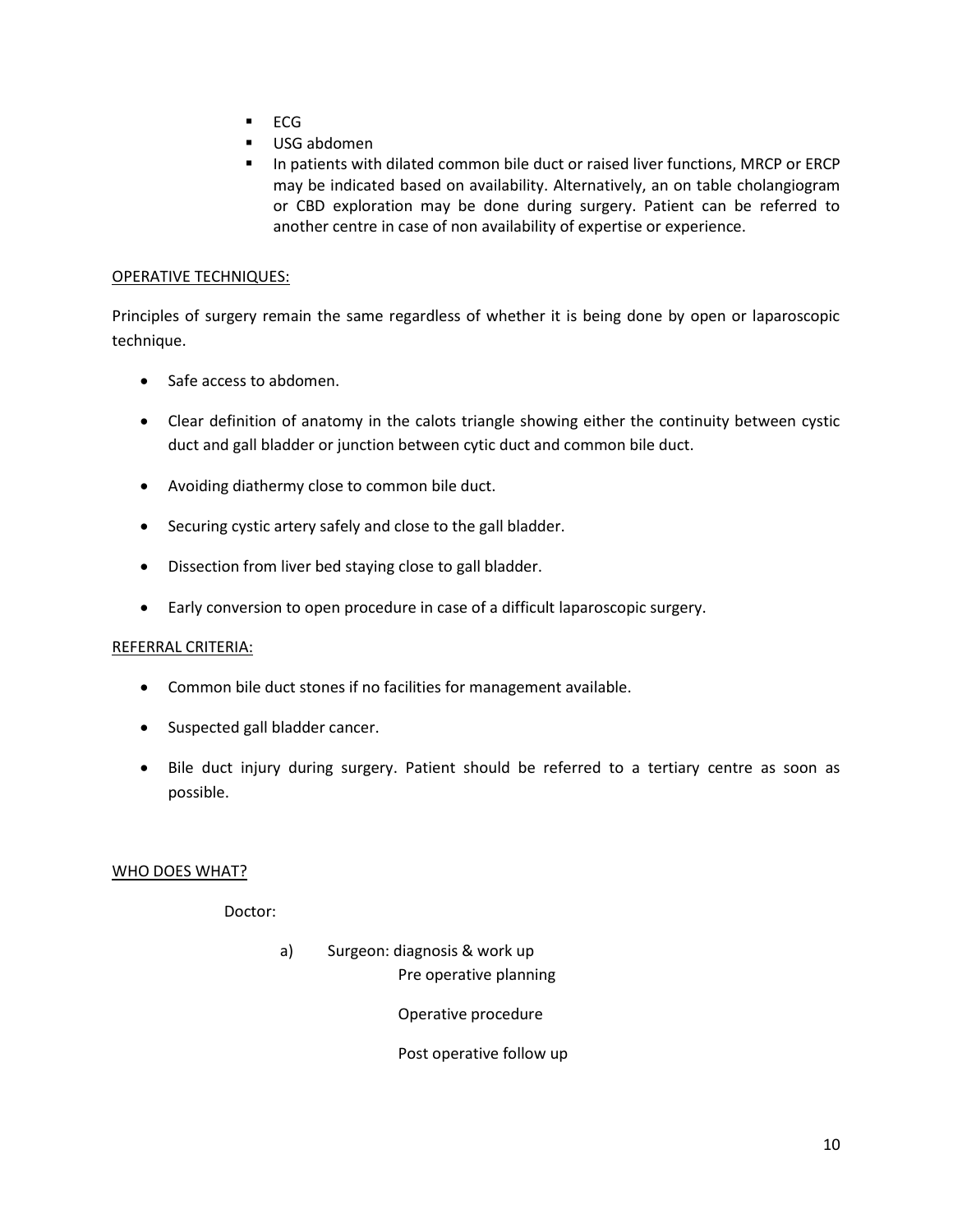b) Anesthetist: PAC, anesthesia, post op ICU management

#### NURSE:

- Dressing of the wound
- Pre & post operative care

#### TECHNICIAN:

- Pre op equipment and drugs to be checked and kept ready
- Assist anesthetist in the OT
- Assist the surgeon, positioning of the patient

#### RESOURCES REQUIRED FOR ONE PATIENT / PROCEDURE (Patient weight 60 Kgs)

| <b>Human Resources</b> | Investigations     | Drugs/Consumables | Equipment                   |
|------------------------|--------------------|-------------------|-----------------------------|
| Surgeon $-1$           | Haemogram          | Antibiotics       | OT Table & lights           |
| Medical Officer /      | <b>LFT</b>         | Analgesic         | Instrument trolley          |
| Assistant Surgeon - 1  | <b>Blood Sugar</b> | I.V. Fluids       | Laparoscopic Surgery<br>set |
| Anesthetist $-1$       | S. Electrolytes    | <b>Sutures</b>    | <b>General Surgery Set</b>  |
| Pathologist $-1$       | <b>KFT</b>         | <b>Drains</b>     | Cautery                     |
| Staff Nurse - 1        | <b>ECG</b>         | Catheters         | Suction                     |
| Technician $-1$        | $X-Ray$ - Chest    | Anesthetic drugs  | Anesthetic Equipment        |
| Nursing Orderly $-1$   | <b>USG</b>         | <b>Dressings</b>  | <b>Monitors</b>             |
| Sweeper $-1$           | Histopathology     |                   |                             |
|                        |                    |                   |                             |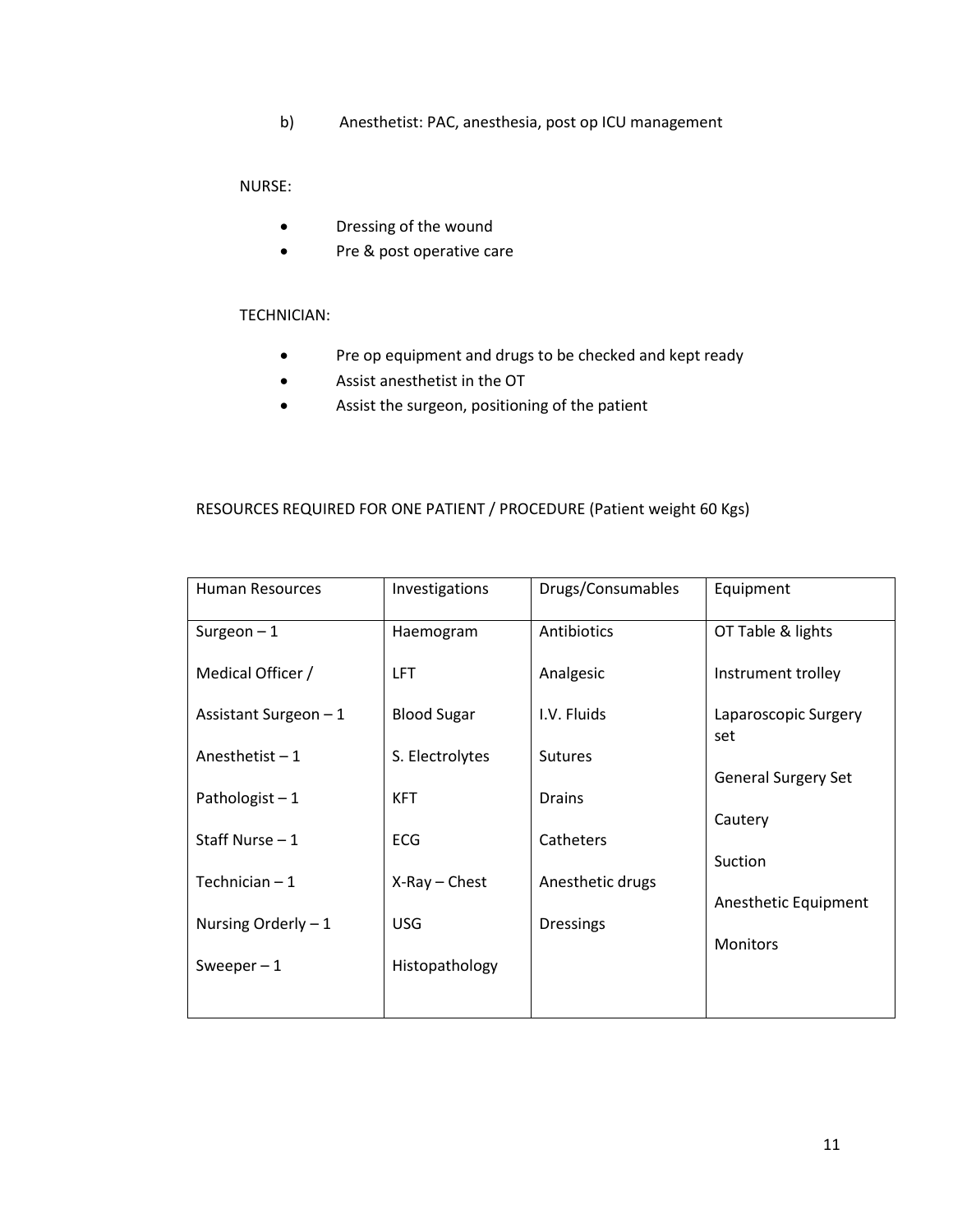#### REFERENCES

1.↵ Sama C, Labate AM, Taroni F, Barbara L. Epidemiology and natural history of gallstone disease. Semin Liver Dis. 1990; 10:149-58.

2.↵ Newman HF, Northup JD. The autopsy incidence of gallstones. Internat Abstr Surg. 1959; 109:1-13.

3.↵ The MICOL Group. Prevalence of gallstone disease in 18 Italian population samples: first results from the MICOL study. In: Capocaccia L, Ricci G, Angelico F, Angelico M, Attili AF, Lalloni F; eds. Recent Advances in the Epidemiology and Prevention of Gallstone Disease. Boston: Kluwer; 1991:37-44.

4.↵ Cucchiaro G, Watters CR, Rossitch JC, Meyers WC. Deaths from gallstones. Incidence and associated clinical factors. Ann Surg. 1989; 209:149-51.

5.↵ Godrey PJ, Bates T, Harrison M, King MB, Padley NR. Gallstones and mortality: a study of all gallstone related deaths in a single health district. Gut. 1984; 25:1029-33.

6.↵ French EB, Robb WA. Biliary and renal colic. Br Med J. 1963; 2: 135-8.

7.↵ Thistle JL, Cleary PA, Lachin JM, Tyor MP, Hersh T. The natural history of cholelithiasis: the National Cooperative Gallstone Study. Ann Intern Med. 1984; 101:171-5.

8.↵ Glambek I, Arnesio B, Soreido O. Correlation between gallstones and abdominal symptoms in a random population. Scand J Gastroenterol. 1989; 24:277-81.

9.↵ Jorgensen T. Abdominal symptoms and gallstone disease: an epidemiological investigation. Hepatology. 1989; 8:856-60.

10.↵ Price WH. Gallbladder dyspepsia. Br Med J. 1963; 2:138-41.

11.↵ Health and Policy Committee, American College of Physicians. How to study the gallbladder. Ann Intern Med. 1988; 109:752-4.

12.↵ Hutcheon DF, Bayless TM, Gadacz TR. Postcholecystectomy diarrhea. JAMA. 1979; 241:823-4.

13.↵ Ros E, Zambon D. Postcholecystectomy symptoms. A prospective study of gallstone patients before and two years after surgery. Gut. 1987; 28:1500-4.

14.↵ Lasson A. The postcholecystectomy syndrome: diagnostic and therapeutic strategy. Scand J Gastroenterol. 1987; 22:897-902.

15.↵ Bishop YM, Mosteller F. Smoothed Contingency-Table Analysis. In: Bunker JP, Forrest WH Jr, Mosteller F, Vandam LD,; eds. The National Halothane Study. Bethesda, Maryland: National Institute of General Medical Sciences; 1969:238-72.

16.↵ Commission on Professional and Hospital Activities. Hospital Mortality, PAS Hospitals, United States, 1972-73. Table F. Ann Arbor, Michigan: Commission on Professional and Hospital Activities; 1975.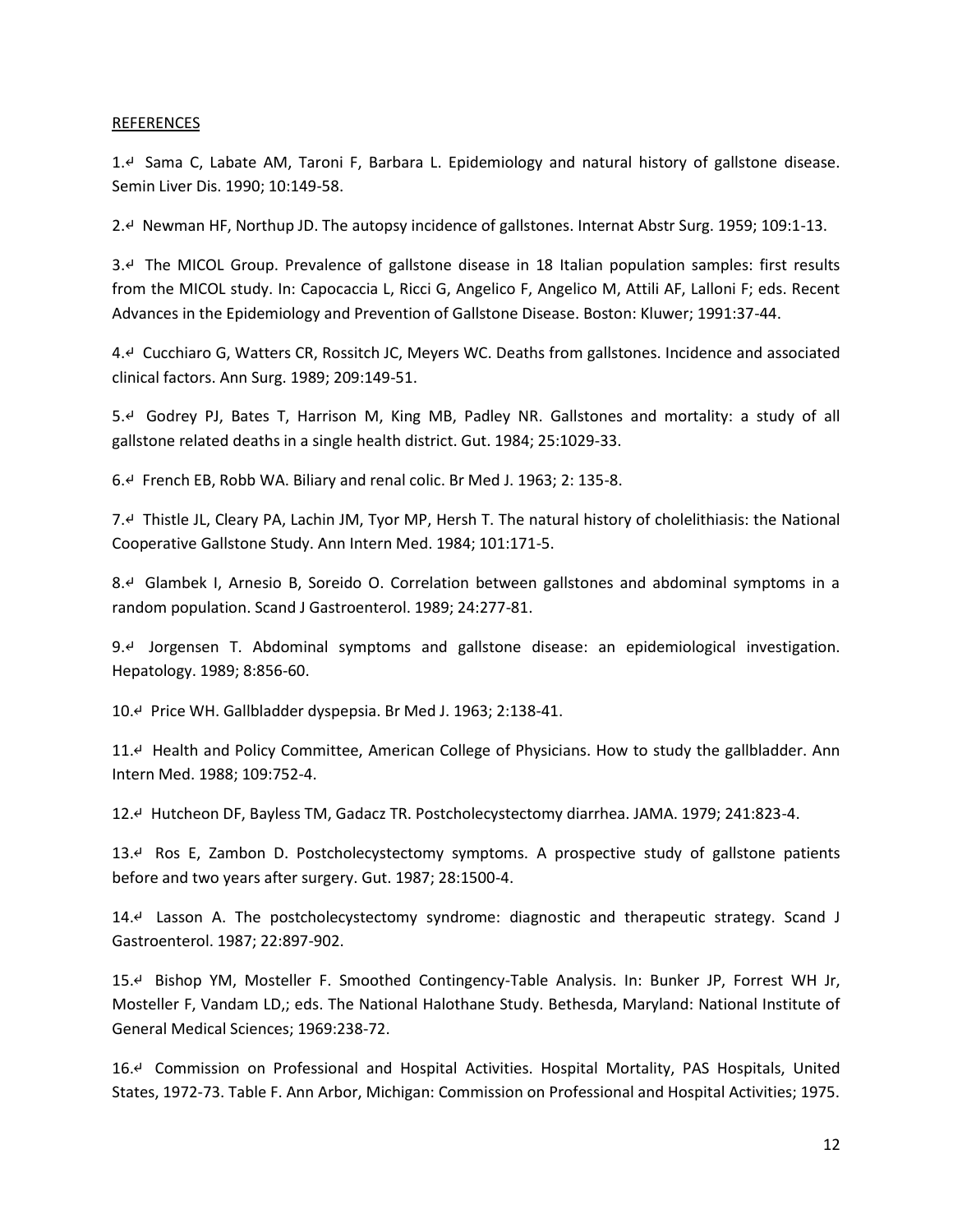17.↵ Commission on Professional and Hospital Activities. Hospital Mortality, PAS Hospitals, United States, 1974-75. Table F. Ann Arbor, Michigan: Commission on Professional and Hospital Activities; 1977.

18.↵ Ransohoff DF, Gracie WA, Wolfenson LB, Neuhauser D. Prophylactic cholecystectomy or expectant management for persons with silent gallstones. A decision analysis to assess survival. Ann Intern Med. 1983; 99:199-204.

19.↵ Roos LL, Fisher ES, Sharp SM, Newhouse JP, Anderson G, Bubolz TA. Postsurgical mortality in Manitoba and New England. JAMA. 1990; 263:2453-8.

20.↵ Gilliland TM, Traverso LW. Modern standards for comparison of cholecystectomy with alternative treatments for symptomatic cholelithiasis with emphasis on long-term relief of symptoms. Surg Gynecol Obstet.1990; 170:39-44.

21.↵ Morgenstern L, Wong L, Berci G. Twelve hundred open cholecystectomies before the laparoscopic era. A standard for comparison. Arch Surg. 1992; 127:400-3.

22.↵ Andren-Sandberg A, Alinder G, Bengmark S. Accidental lesions of the common bile duct at cholecystectomy. Ann Surg. 1985; 201:329-32.

23.↵ Raute M, Schaupp W. Iatrogenic bile duct injuries at cholecystectomy: treatment and results. Langenbecks Arch Chir. 1988; 373:345-54.

24.↵ Cuschieri A, Dubois F, Mouiel J, Mouret P, Becker H, Buess G, et al. The European experience with laparoscopic cholecystectomy. Am J Surg. 1991; 161:385-7.

25.↵ Dubois F, Berthelot G, Levard H. Laparoscopic cholecystectomy: historic perspective and personal experience. Surg Lap Endos. 1991; 1:52-7.

26.↵ Grace PA, Quereshi A, Coleman J, Keans R, McEntee G, Broe P, et al. Reduced postoperative hospitalization after laparoscopic cholecystectomy. Br J Surg. 1991; 78:160-2.

27.↵ Perissat J, Collet D, Vitale G, Belliard R, Sosso M. Laparoscopic cholecystectomy using intracorporeal lithotripsy. Am J Surg. 1991; 161:371-6.

28.↵ Peters JH, Gibbons GD, Innes JT, Nichols KE, Front ME, Roby SR, et al. Complications of laparoscopic cholecystectomy. Surgery. 1991; 110:769-778.

29.↵ Southern Surgeons Club. A prospective analysis of 1518 laparoscopic cholecystectomies. N Engl J Med. 1991; 324:1073-8.

30.↵ Spaw AT, Reddick J, Olsen DO. Laparoscopic laser cholecystectomy: analysis of 500 procedures. Surg Lap Endos. 1991; 1:2-7.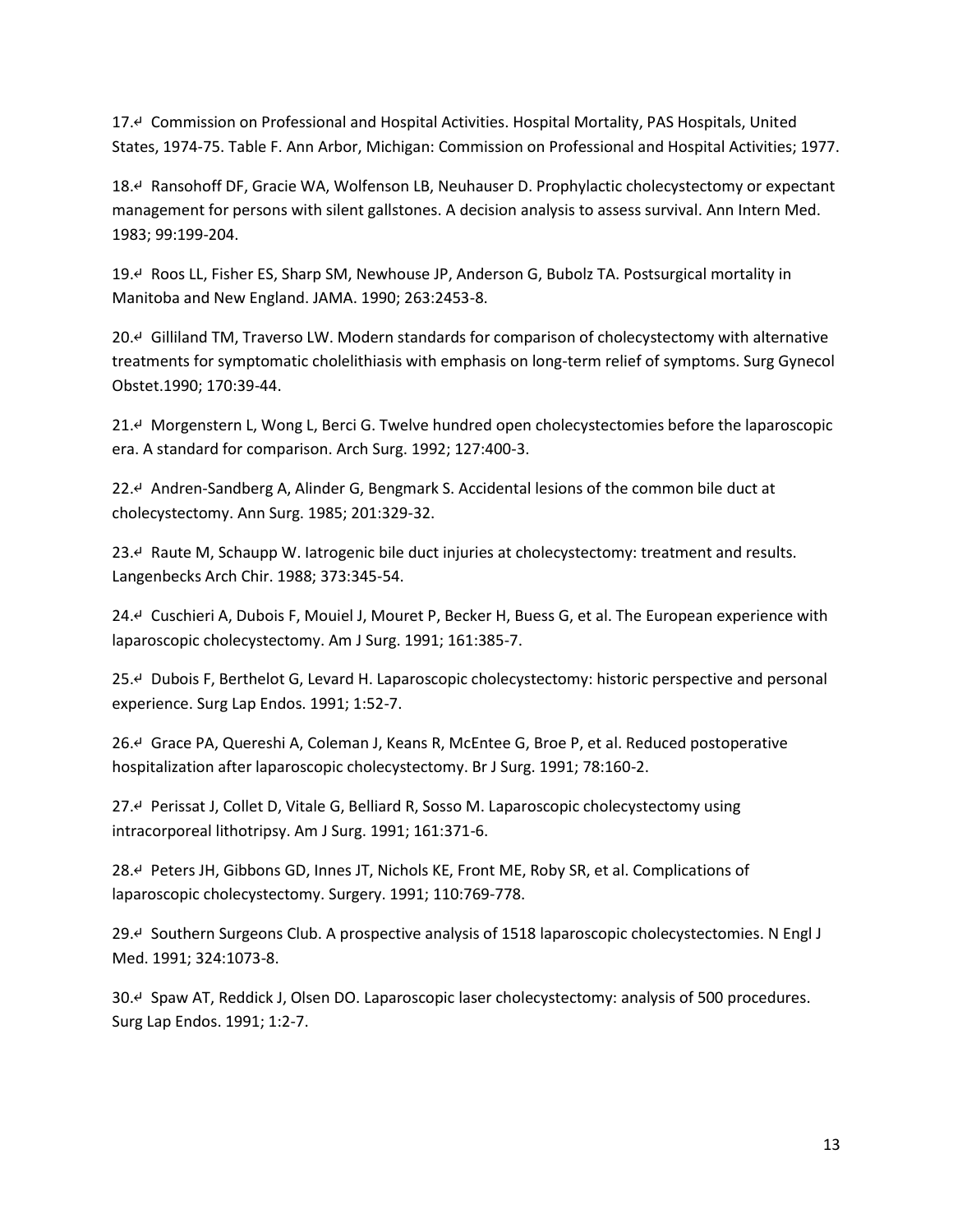#### **CIRCUMSION**

#### INTRODUCTION:

Religious male circumcision is considered a commandment from God in Judaism widely practiced in Islam and customary in Christian churches in Africa. Virtually all the current policy statements from specialty societies and medical organizations do not recommend routine neonatal circumcision

The opponents to circumcision consider it a violation of human rights

#### CASE DEFINITION:

The words "circumcision" is derived from the Latin circum (meaning "around") and coedre (meaning "to cut"). Male circumcision is the removal of some or the entire foreskin (prepuce) from the penis

#### MEDICAL INDICATIONS:

- In infants and young boys true phimosis caused by BXO (Balanitis xerotica obliterans)
- Recurrent balanoposthitis
- Recurrent UTI's with an abnormal upper urinary tract
- Phimosis may result from misguided attempt by parents to expose the glans forcibly
- In adult inability to retract prepuce for intercourse
- Splitting of an abnormally tight frenulum
- **•** Balanitis
- Before radiotherapy for carcinoma penis
- Paraphimosis
- Diabetes mellitus with recurrent balanoposthitis
- HIV
- UTI

#### INCIDENCE:

Proportion of males circumcised worldwide vary from one sixth to a third

Circumcision is most prevalent in the Muslim countries of the world

In India too, it is nearly 100% among Muslims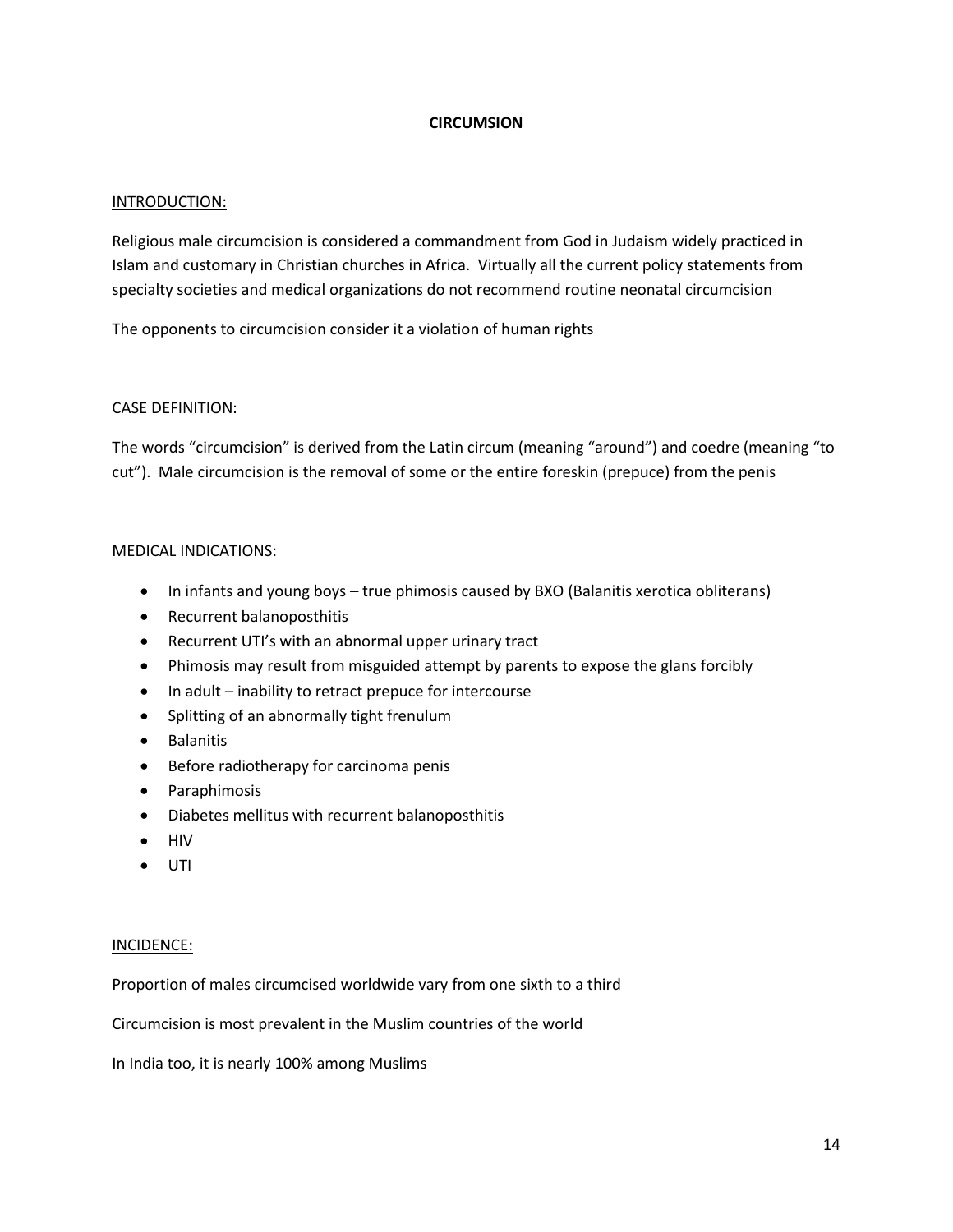#### PREVENTION AND COUNSELLING:

Physiological adhesion between the foreskin and glans penis may persist until 6 years of age and be mistaken for phimosis. Forcible retraction of the skin is not recommended in physiological phimosis.

At 4-5 years of age, topical corticosteroid cream may be used for 6 weeks if phimosis continues to exist.

Circumcision – is done if it is

- Resistant to topical steroid therapy
- If patient requires treatment for balanitis
- When there is urinary obstruction due to very high prepuce

Carcinoma penis should be ruled out. When confined to prepuce, circumcision may be adequate treatment but regular follow up is necessary

Similarly chancre which may present as phimosis should be ruled out

Balanitis xerotica obliterans – normal foreskin becomes thickened and does not retract

Has increased susceptibility to carcinoma and hence requires early treatment

Treatment is circumcision

#### OPTIMAL DIAGNOSTIC CRITERIA:

Phimosis is diagnosed by inability to retract the prepucial skin

#### SITUATION 1:

i.PHIMOSIS: clinical features

- Inability to retract the prepuce
- Ballooning of prepuce (second bladder) in children
- Balanoposthitis because of inability to clean the glans

#### ii. PARAPHIMOSIS: clinical features

Retracted prepuce cannot be pulled forward; forms a tight ring and acts as constriction. Venous congestion increases with swelling of glans and can result in ulceration and gangrene of the glans

#### iii. History of diabetes with recurrent attacks of balanophosthitits

iv. History of bleeding and short duration of lack of retractibility would suggest carcinoma

v. History of STD; sexual history to r/o chancre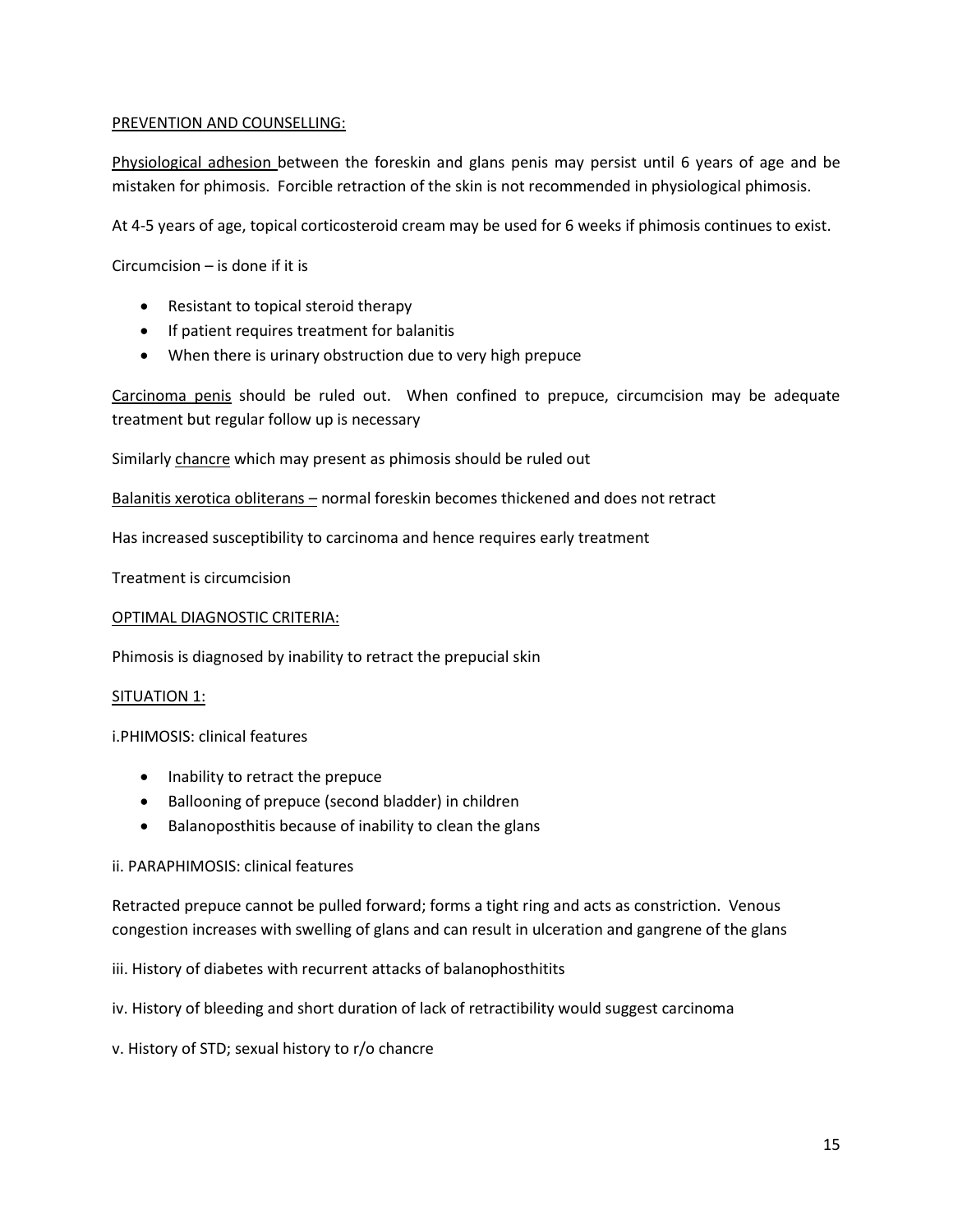#### DIFFERENTIAL DIAGNOSIS:

- 1. Chancre
- 2. Cancer
- 3. Meatal stenosis (masked by prepuce)

#### INVESTIGATION:

Simple phimosis is a clinical diagnosis and requires no investigation for confirmation

Routine investigation before surgery such as

Blood sugar

Haemogram

Urine r/m

X Ray and ECG may be done as per anaesthetic indication

Biopsy of underlying lesion if any

USG of the abdomen and pelvis to evaluate the entire urinary tract in cases of UTI

TREATMENT:

Medical treatment in children 5-6 years with congenital phimosis – topical steroid cream

Surgical treatment – circumcision

#### PROCEDURE:

In infant:

Applying a clamp (or bone forcepts) across the prepuce distal to the glans with blind division of the foreskin is to be condemned

Perform a proper circumcision under direct vision as in an adult

#### ANAESTHESIA –

GA – in children, infants and neonates

Dorsal penile nerve block, Ring block and / or EMLA (lidocaine/prilocaine) topical cream may be used in adults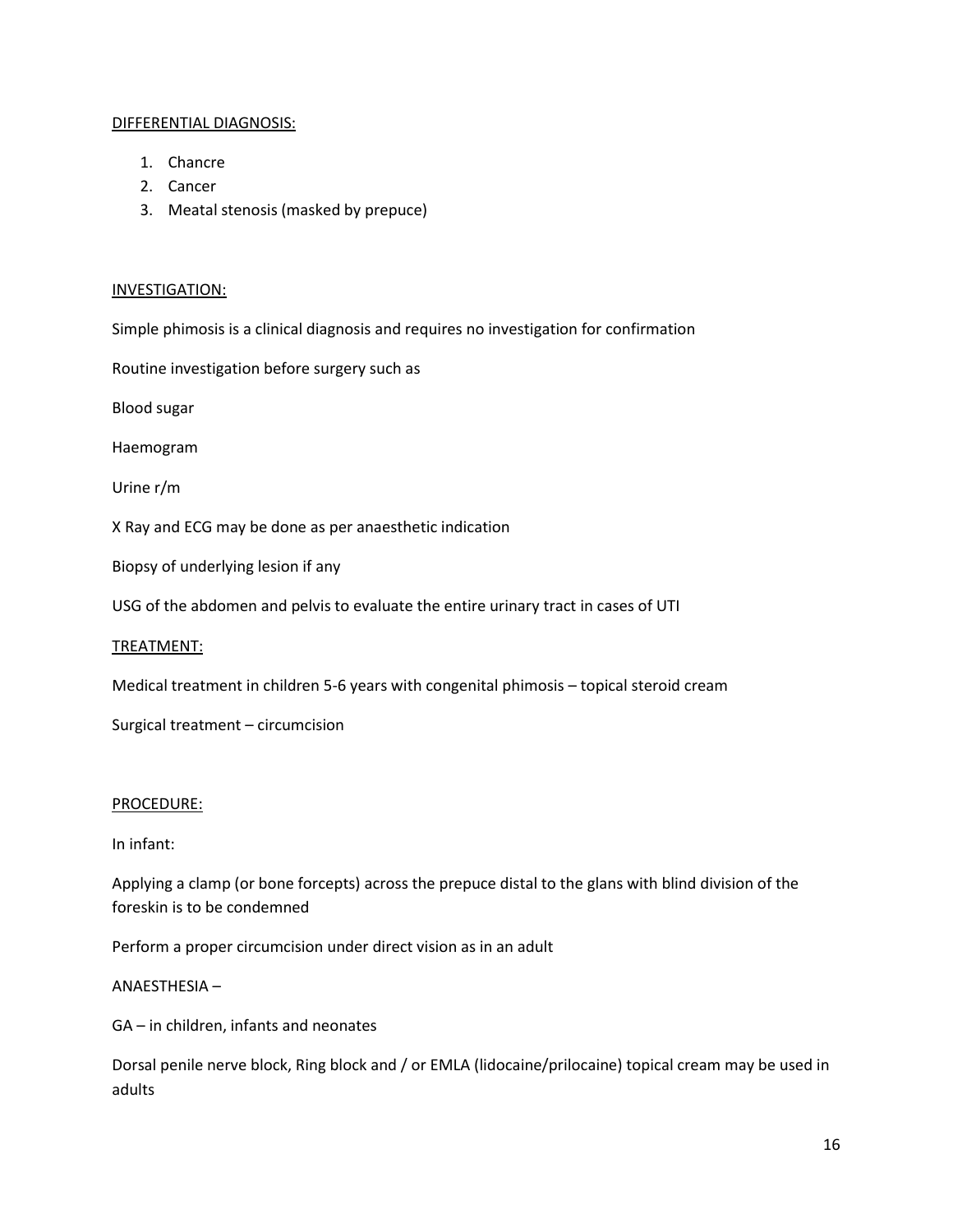Razmus et al reported that newborns circumcised with the dorsal block and ring block in combination with oral cucrose had lowest pain scores

Wg et al found EMLA cream in addition to local anaesthetic effectively reduces the sharp pain induced by needle puncture

In adults frenular stretch must to avoid bleeding from frenular artery

Histopathology: should be done when there is suspicion of malignancy or other associated conditions

POST OP:

Analgesic

Antibiotic: perioperative dose

Abstinence for 4-6 weeks in adults

The patient should be reviewed 5-7 days post op

Retract and clean any skin covering the glans to prevent adhesion

#### COMPLICATINS OF CIRCUMCISION:

- Bleeding most common
- Infection
- Scar
- Meatal stenosis
- Phimosis in later life if insufficient skin is removed in a child during the first sugery
- Skind bridge formation in infants

SOP: Day care

#### REFERAL CRITERIA:

The patient should be referred to a higher centre for treatment of associated conditions if any, such as malignancy

Patient with bleeding disorders and co morbidities may be safely operated in a higher centre

SITUATION 2:

DIAGNOSIS: Clinical as in situation 1

INVESTIGATIONS: as in situation 1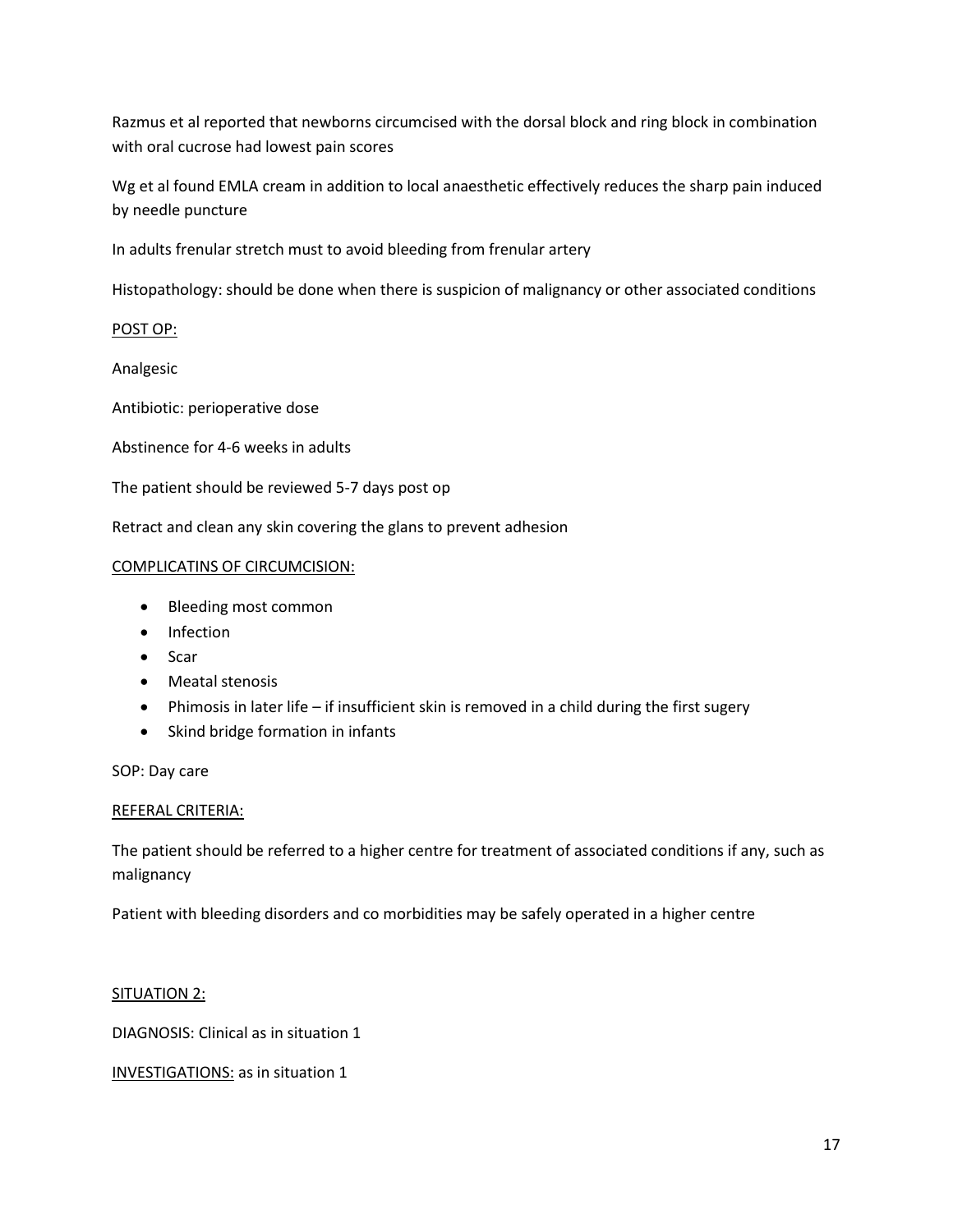#### HbA1C

Coagulation profile if bleeding disorder is suspected

#### TREATMENT:

As in situation 1

Additional procedures:

Devices are available for infant circumcision – Plastibell, Gomco clamp, or Mogen clamp used together with a restraining device

1. Frenulum may need to be broken or crushed and cut from the corona near the urethra to ensure that the glans can be freely and completely exposed

SOP: Day care

#### WHO DOES WHAT? AND TIMELINES

a. Doctors:

- Clinical examination
- Diagnosis
- Planning surgery
- Surgery
- Post op care
- **•** Anesthesia

#### b. Nurse:

- Pre & post operative care
- Assisting during surgery

#### c. Technician:

- Pre op equipment and drugs to be cechked and kept ready
- Assist anaesthetist in the OT
- Assist the surgeon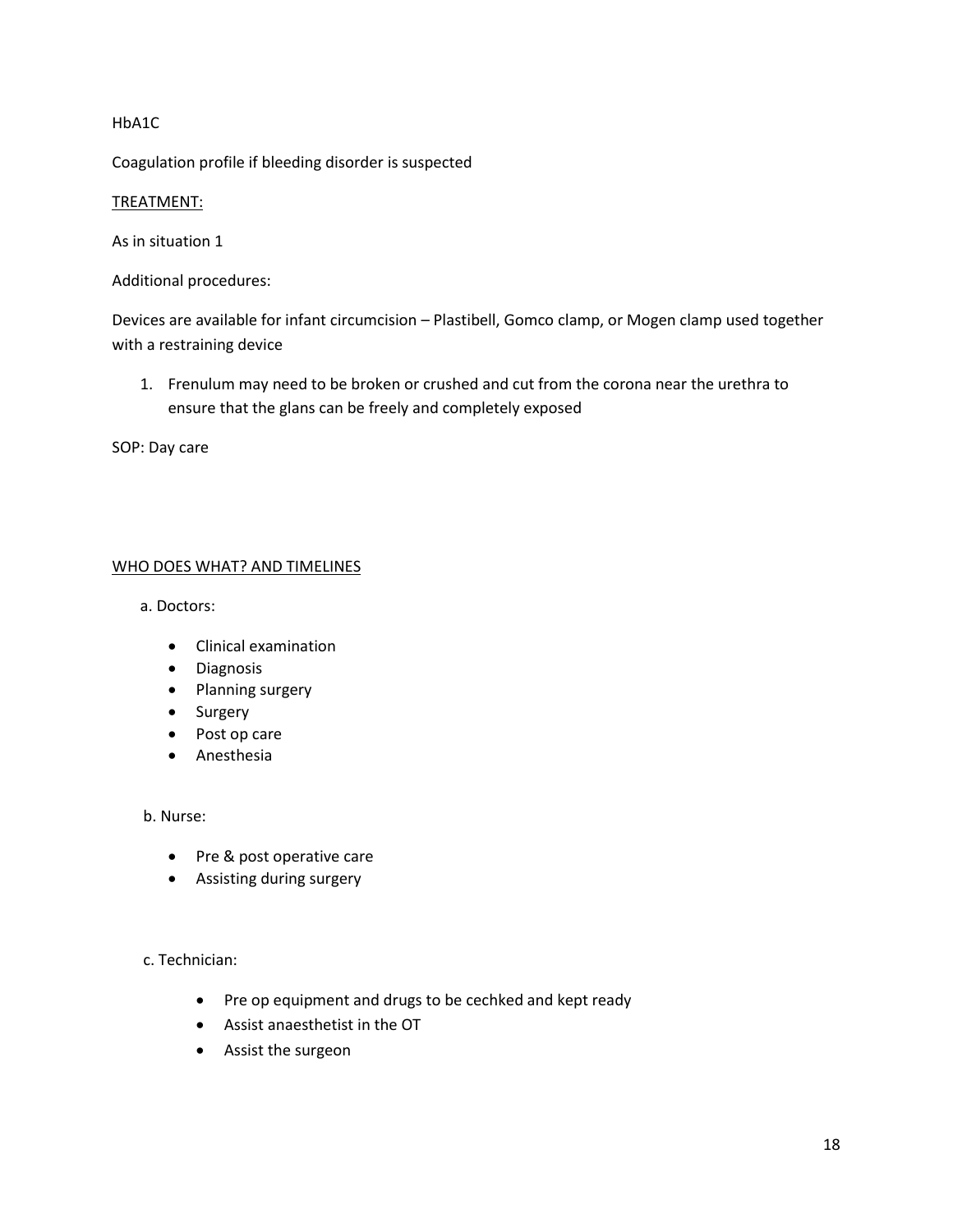#### REFERENCES:

- 1. Circumcision –Wikipedia, the free encyclopedia
- 2. Williams N S, Bulstrode CJK, O'Connell P K, Bailey & Love's Short Practice of Surgery 25<sup>th</sup> edition
- 3. K Rajgopal Shenoy, Manipal Manual of Surgery, second edition, reprint 2009. CBS publishers and distributors (pvt) ltd., India

RESOURCE REQUIRED FOR ONE PATIENT / PROCEDURE (Patient weight 60 kgs.)

| <b>Situation</b> | Human                                                                                                                   | Investigations                                                                  | <b>Drugs/Consumables</b>                                                                                | <b>Equipment</b>                                                                               |
|------------------|-------------------------------------------------------------------------------------------------------------------------|---------------------------------------------------------------------------------|---------------------------------------------------------------------------------------------------------|------------------------------------------------------------------------------------------------|
|                  | <b>Resources</b>                                                                                                        |                                                                                 |                                                                                                         |                                                                                                |
| $\mathbf{1}$     | Surgeon -1<br>Medical officer/<br>Assistant surgeon<br>$-1$<br>Staff nurse $-1$<br>Technician $-1$<br>Nursing orderly - | Haemogram<br>Urine analysis<br><b>Blood sugar</b>                               | Antibiotics<br>Analgesics<br>Iv fluids<br><b>Sutures</b><br>Anesthetic drugs<br>Lignocaine<br>dressings | OT Table and<br>lights<br>Autoclave<br>Instrument trolley<br>General surgery<br>set<br>Cautery |
|                  | 1<br>Sweeper $-1$                                                                                                       |                                                                                 |                                                                                                         | Suction<br>Pulse oximeter<br>Anesthetic<br>equipment                                           |
| $\overline{2}$   | Consultant $-1$<br>$Resident-1$<br>Staff nurse $-1$<br>Technician $-1$<br>Nursing orderly $-$<br>1<br>Sweeper - 1       | Same as above +<br>hbA1C<br>coagulation<br>profile<br><b>ECG</b><br>X-Ray chest | Same as above                                                                                           | Same as above +<br>Plastigell / gomco<br>/ vogen clamps                                        |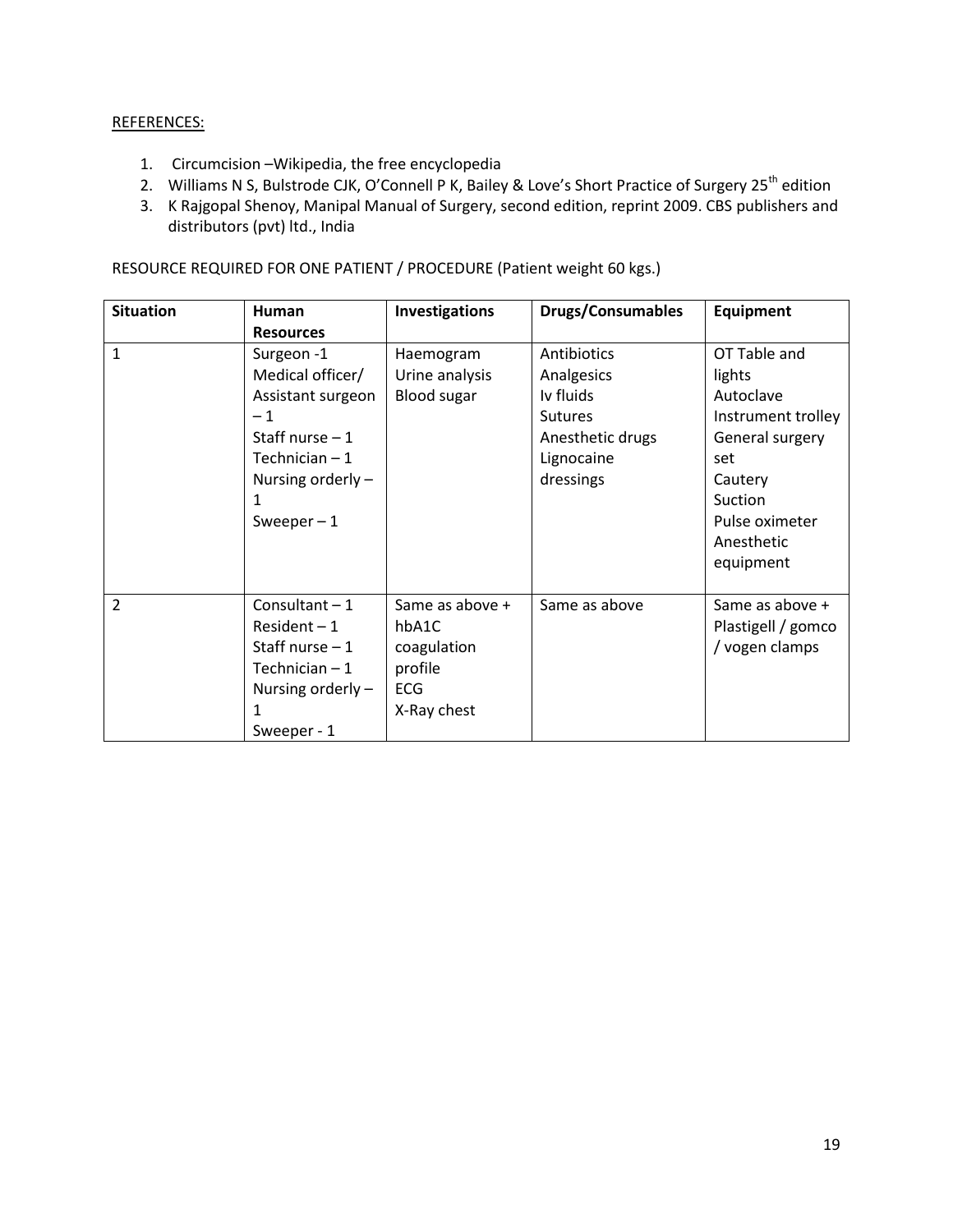#### **COLECTOMY**

 Dr. Ajit Sinha & Dr. V. Ramesh

#### INTRODUCTION:

Sir William Arbuthnot was one of the early proponents of the usefulness of total colectomies.

Colectomy is commonly performed for the treatment of colon cancer.

#### DEFINITION:

Colectomy implies the surgical resection of any extent of the large intestine (colon).

Based on the segment of colon removed colectomies are termed as

- 1. Right hemicolectomy.
- 2. Extended right hemicolectomy
- 3. Transverse colectomy
- 4. V resection
- 5. Left hemicolectomy
- 6. Extended left hemicolectomy
- 7. Sigmoidectomy
- 8. Proctosigmoidectomy
- 9. Total colectomy
- 10. Total proctocolectomy
- 11. Subtotal colectomy

INDIAN INCIDENCE: not documented

#### DIFFERENTIAL DIAGNOSIS:

- Polyps
- Inflammatory bowel disease-ulcerative colitis, Crohn's disease
- Tuberculous stricture of the large bowel with obstruction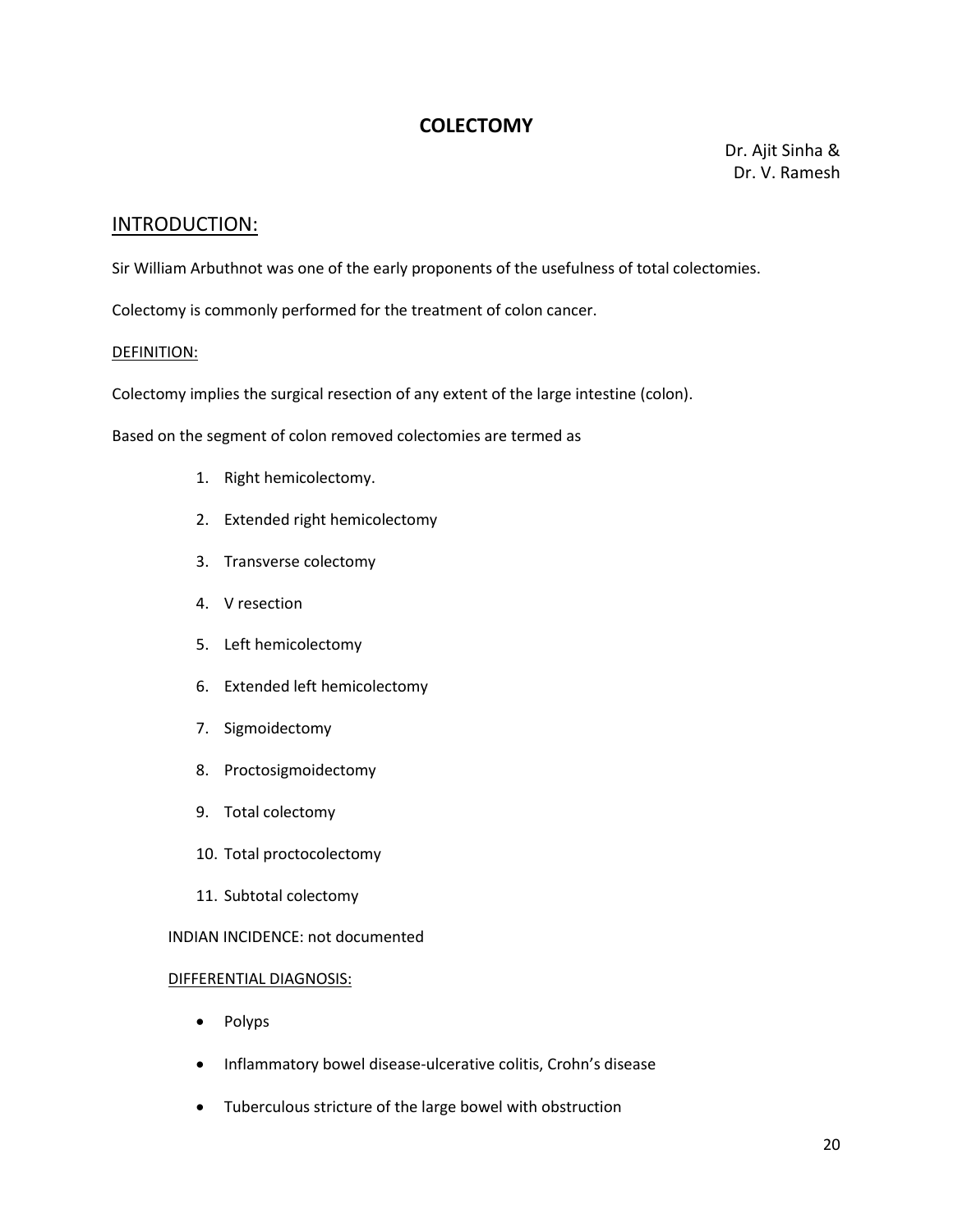- Vascular malformations with lower gastro intestinal bleeding
- Amoebiasis

#### PREVENTION:

In familiar situations like FAP & HNPCC early colectomy is advised.

It is important to understand the carcinogenesis in colorectal cancer & the associated molecular events.

ENVIRONMENTAL FACTORS also pay an important role, particularly dietary factors & estrogen replacement.

Association between hyperplastic polyposis & colorectal cancer & adenomas called sporadic MIS tumuors

Colorectal cancers: are Sporadic in 75% cases & Genetic in 25% (younger age at diagnosis)

Positive Familial history is present in 15%-20%.

HNPCC (5%)-80% risk

FAP(less than 1%)-100% risk of development of CRC – prophylactic total colectomy/proctocolectomy

COUNSELLING:

GENETIC COUNSELLING

PREDISPOSITION SHOULD BE COUNSELLED & SCREENED FOR COLON CANCER.

Screening colonoscopy and polypectomy – reduces colon cancer mortality.

1. OPTIMAL DIAGNOSTIC CRITERIA:

Situation 1 Clinical Diagnosis

Anatomical locations and clinical manifestations of colon cancer

| Distribution %        | Ascending /    | Transverse     | Descending/Sigmoid   |           |
|-----------------------|----------------|----------------|----------------------|-----------|
|                       | Caecum         |                |                      |           |
| <b>Manifestations</b> | Bleeding       | Abdominal pain | Changing bowel habit |           |
|                       | Anemia         | Obstruction    | Obstruction          |           |
|                       | Malena         | <b>Mass</b>    | Mass                 |           |
|                       | Abdominal pain |                |                      | Abdominal |
|                       | <b>Mass</b>    |                | pain                 |           |
|                       | obstruction    |                |                      | Mass      |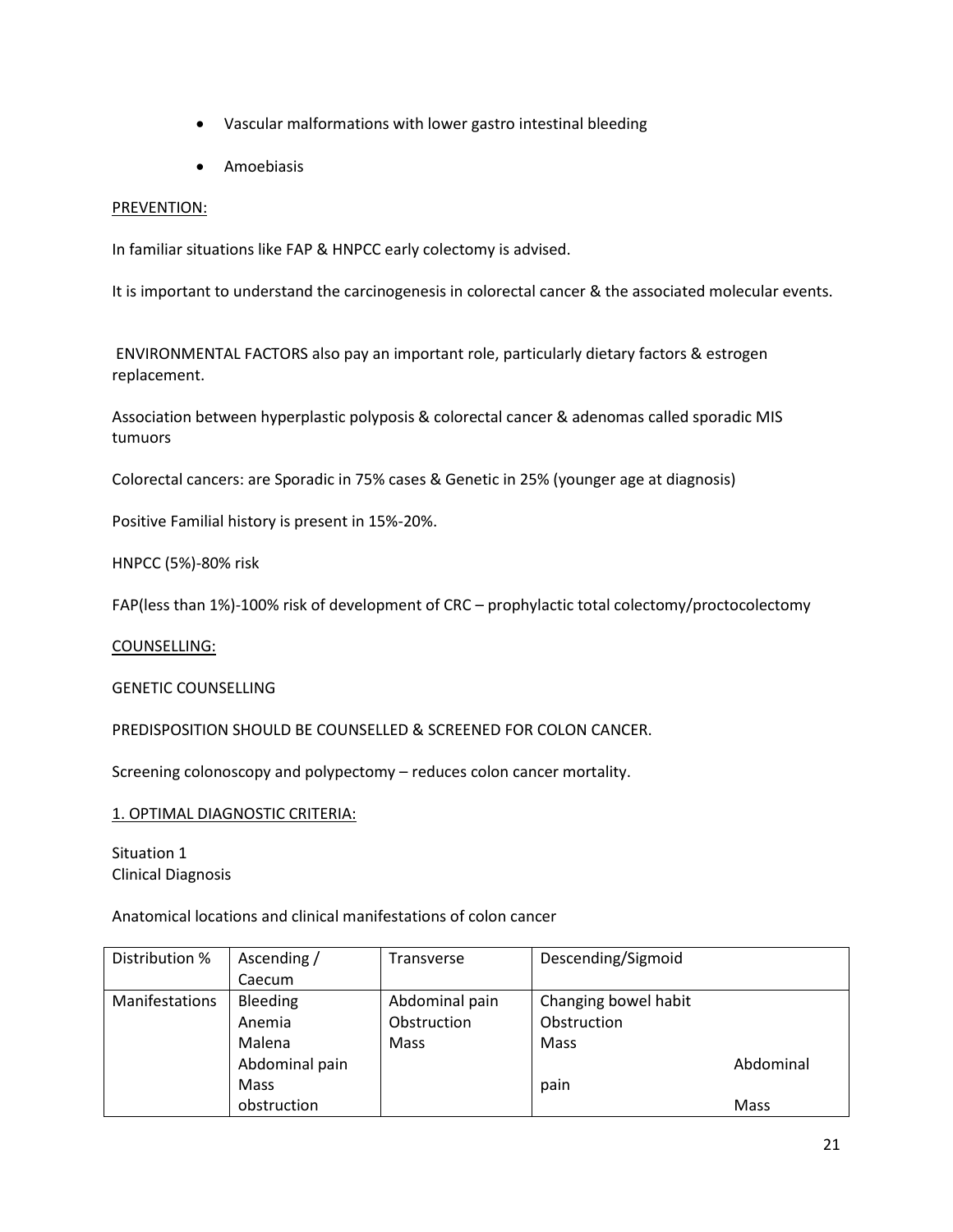| Diarrhoea | obstruction   |
|-----------|---------------|
|           | Perforation   |
|           | Low back pain |

#### INVESTIGATIONS:

- **Haemogram**
- $\blacksquare$  Colonoscopy investigation of choice
- Biopsy & HPE
	- Brush cytology if biopsy is not possible
- X-ray abdomen if patient presents with features of large bowel obstruction
- Double contrast barium enema :
- When colonoscopy is contra indicated or not available
- Findings constant irregular filling defect
- Detects associated lesions
- Small ulcerative lesions can be diagnosed
	- USG abdomen
	- Endoluminal ultrasound if available
	- CECT if available is used in large palpable abdominal masses = To determine local invasion
	- Urograms when evidence of hydronephrosis on USG/ CT in left sided tumours

#### TREATMENT:

- 1. Pre op evaluation of staging, respectability, patient's operative risks are mandatory.
- 2. Accurate localization of tumour of particular importance.
	- a. Sometimes known cancer may not be apparent on serosal aspect.
	- b. Localization by tattooing during colonoscopy, Barium enema.
	- c. Pre op CT, USG assessment of iver metastasis should be done

#### PRE OP PREPARATION:

Mechanical bowel preparation

Prophylactic antibiotics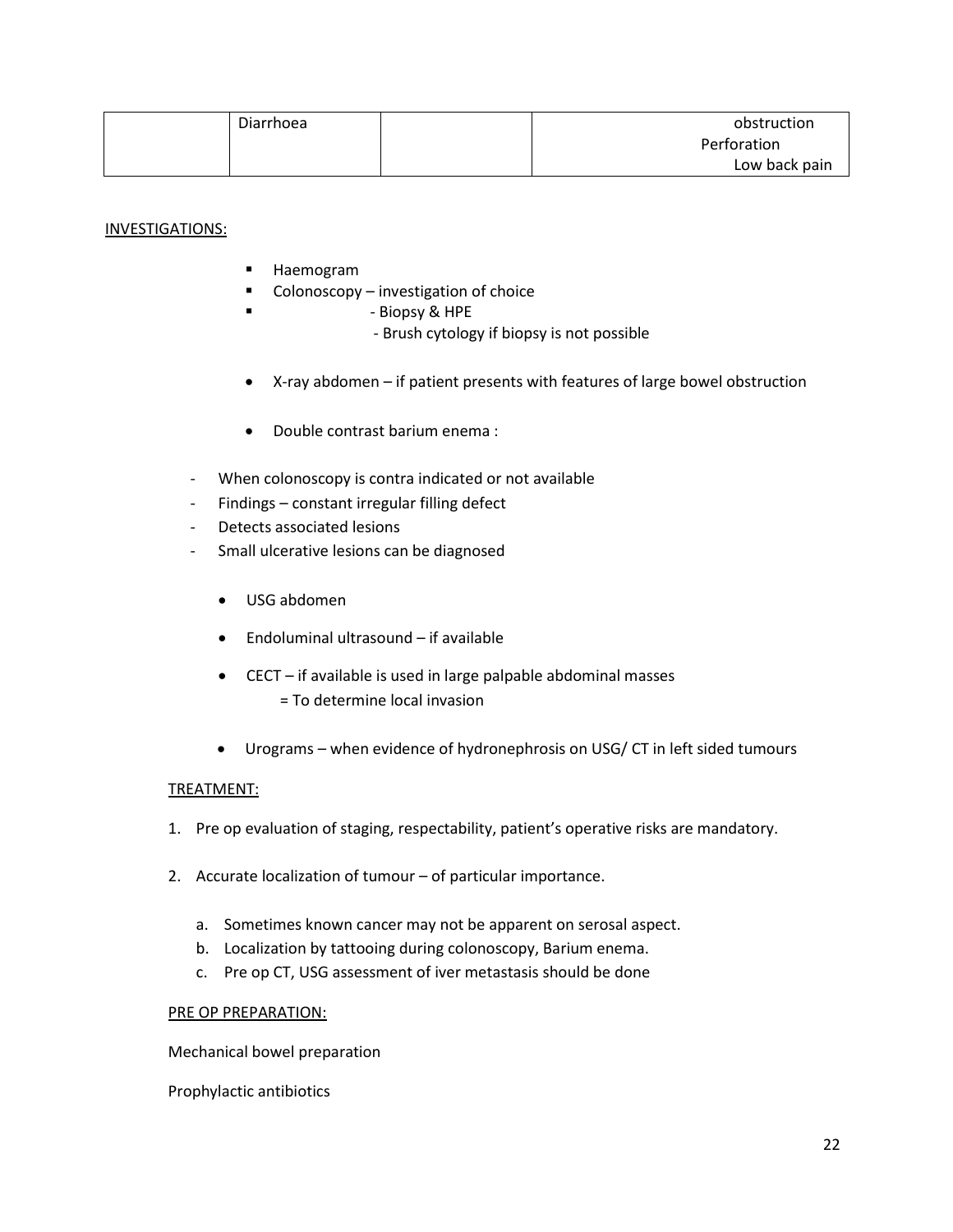Blood grouping and cross matching

Thromboembolism prophylaxis

#### OPERATIVE TECHNIQUES:

Resection should follow

Standard oncological principles:

- Proximal ligation of primary arterial supply at its margins
- Adequate proximal & distal margins(5 cm) determined by area supplied by the primary feeder artery
- Appropriate lymphadenectomy harvesting of minimum 12 nodes
- Extent of resection is an important prognostic factor (SAGES guidelines 2000)
- Any tumour not removed intraoperatively strongly influences prognosis & therapy

Ro – absence of residual tumour, margins free histologically

R1 – no gross residual tumour but margins histologically positive

R2 – residual gross disease remains unresected

RADIAL MARGIN:

T4 lesions are a complex group & should be considered separate from other T groups

Radial tumour free margins should be resected. Radial margin should be histologically free of disease for resection to be curative.

Specimen labeling, marking are important for a good pathological report

R1 & R2 resection – incomplete resection for cure affects curability though TNM stage remains same

LATERAL CIRCUMFERENTIAL MARGIN:

In addition to radial, proximal & distal margins, circumferential margins should also be pathologically assessed. Positive margins are associated with increased rate of local and distal failure.

Disease free survival and mortality significantly related to margin involvement after TME

ADJUVANT Ro stage:

Adjuvant therapies require complete resection

A case is not Ro if it is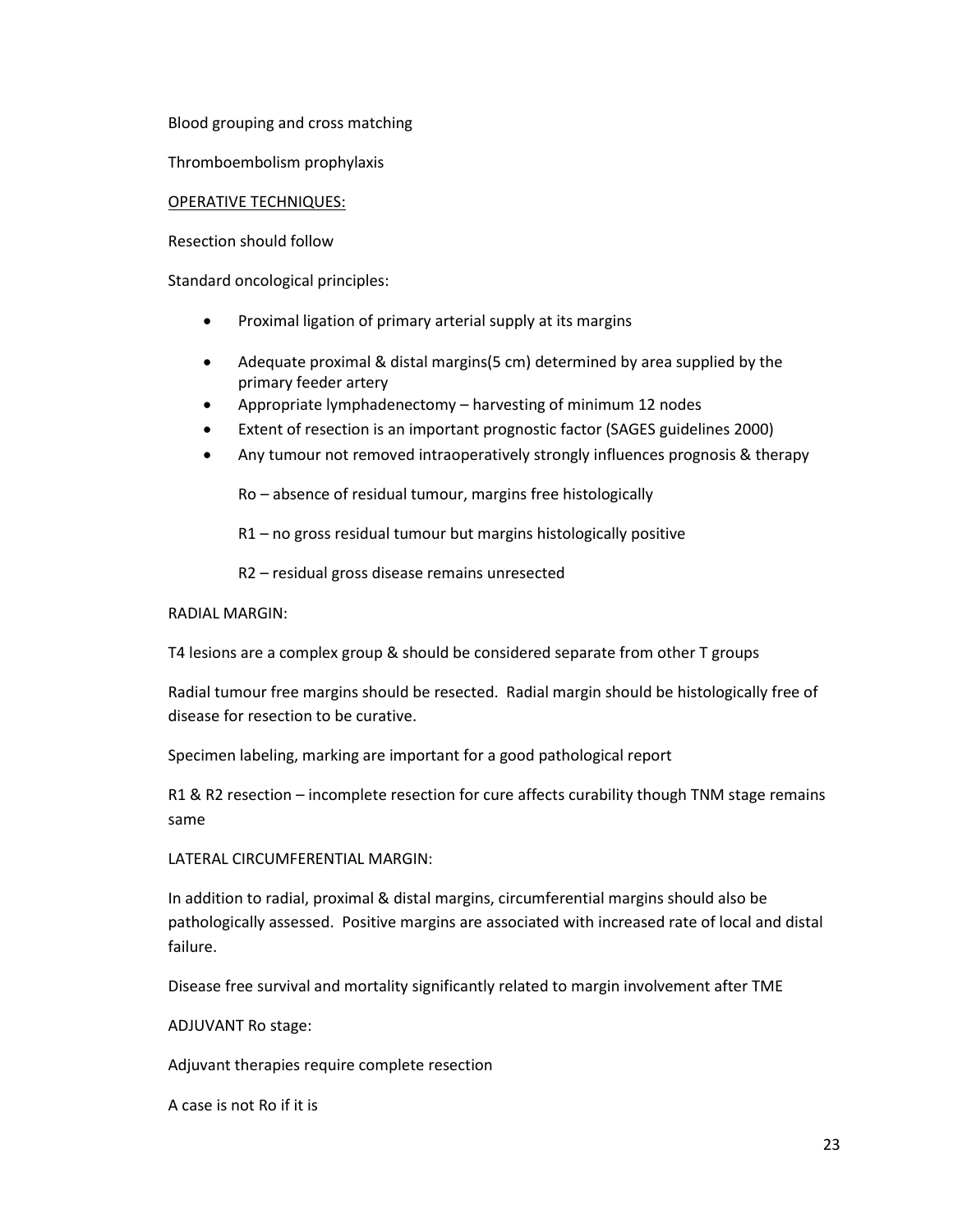- Non enbloc resection
- Radial margins positive for disease
- **Bowel margin positive for disease**
- **Residual lymph node disease present or**
- Nx (incomplete staging)

#### LYMPHADENECTOMY:

Should be radical (up to the level of origin of primary feeding artery)

Apical nodes positive for disease may have prognostic significance in addition to number of positive lymph nodes

ENBLOC RESECTION of adherent tumours : En bloc removal of adjacent organs locally invaded by cancer colon can achieve survival rates similar to patients with tumour that do not invade an adjacent organ, provided negatgive resection margins are achieved.

PERFORATION OF TUMOUR SHOULD BE AVOIDED (SAGES GUIDELINE)

Inadvertent full thickness perforation of rectum would probably classify tumour as T4 and resection as R1

Perforation at the site of cancer, as opposed to an area remote from the tumour has a greater impact on survival & local recurrence.

Inadvertent local perforation predisposes to local recurrence and warrants post-operative radiotherapy.

INTRAOPERATIVE SPILLAGE:

#### HAS AN INDEPENDENTT EFFECT ON PROGNOSIS

Adjuvant radiotherapy may be considered to decrease rates of local recurrence

NO TOUCH TECHNIQUE:

Value inconclusive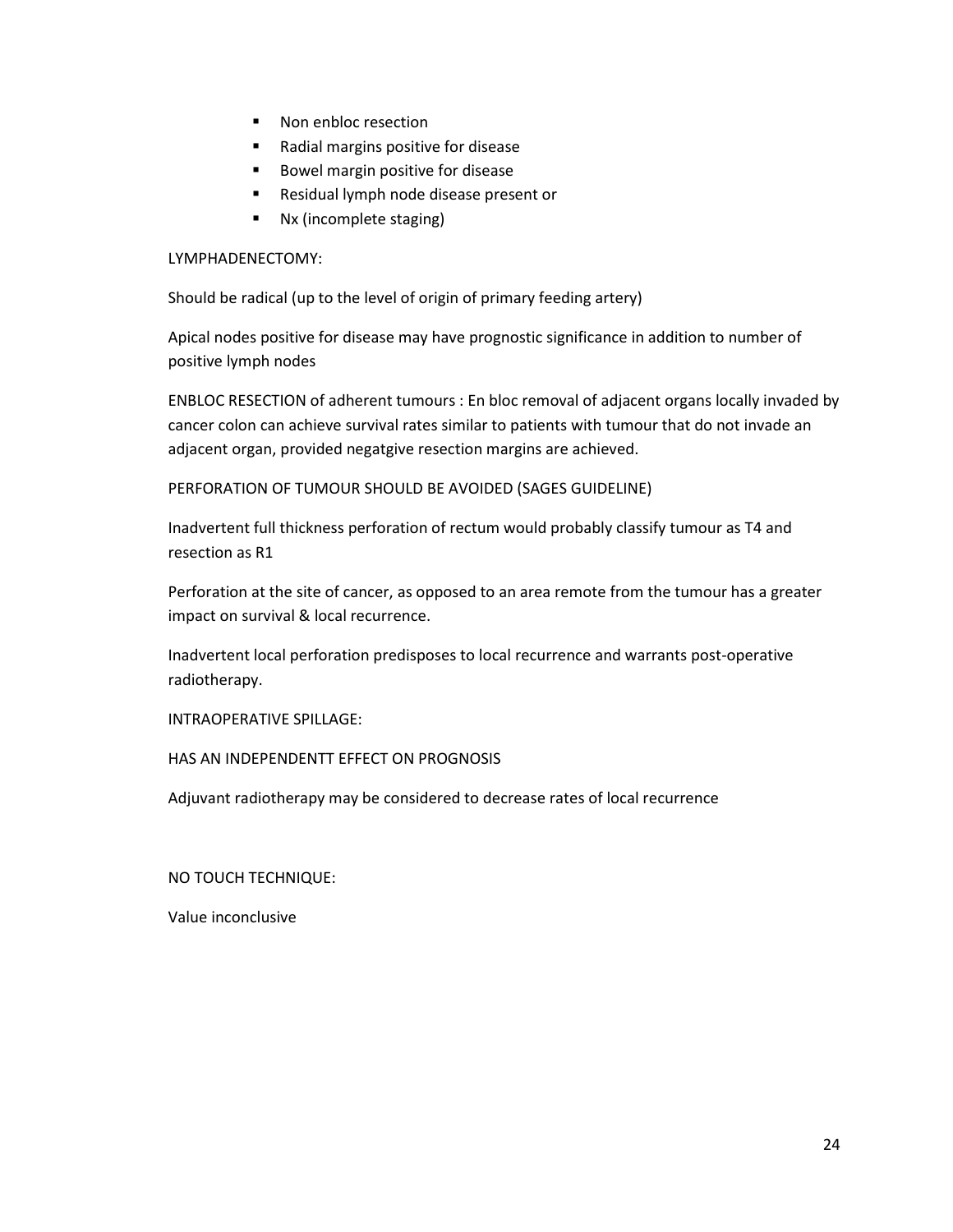#### SURGICAL PROCEDURES:

#### Anatomical Resection of Colon Cancer

| <b>Tumour location</b>     | <b>Vascular Ligation</b> | Colon resection     | Anastamosis           |
|----------------------------|--------------------------|---------------------|-----------------------|
| Caecum, ascending          | ileo-colic, right colic  | Right hemicolectomy | ileotransverse        |
| colon                      |                          |                     | colostomy             |
| Hepatic flexure,           | ileocolic right, middle  | Extended right      | ileodescending        |
| <b>Proximal transverse</b> | colic                    | hemicolectomy with  | colostomy             |
| colon                      |                          | omentectomy         |                       |
| Distal transverse          | ileocolic right, middle  | Extended right      | ileosigmoid colostomy |
| colon splenic              | or left branch of        | hemicolectomy with  | or Transverse sigmoid |
| flexure                    | middle colic, left colic | omentectomy or Left | colostomy             |
|                            |                          | hemicolectomy       |                       |
| Descending colon           | Inferior mesenteric or   | Left hemicolectomy  | Transverse colorectal |
|                            | left colic               |                     | anastamosis           |
| Sigmoid colon              | Inferior mesenteric or   | Left colectomy or   | Transverse colorectal |
|                            | sigmoid                  | Sigmoid resection   | anastamosis or        |
|                            |                          |                     | descending colorectal |
|                            |                          |                     | anastamosis           |

#### Colectomy may be performed by the

i) Conventional open technique

#### REFERRAL CRITERIA:

Patients suspected of colon cancer & biopsy proven should be referred to a higher centre for further evaluation and treatment when

- 1) Adequate surgical facilities are not available / surgeon does not have sufficient experience in colon cancer surgery.
- 2) Competent pathologist to report on malignant lesions as per standard oncological guidelines is not available.
- 3) For adjuvant / neo-adjuvant radio and chemo therapy

#### TREATMENT:

Patient requiring colectomy for biopsy proven cancer are best referred to a super specialty centre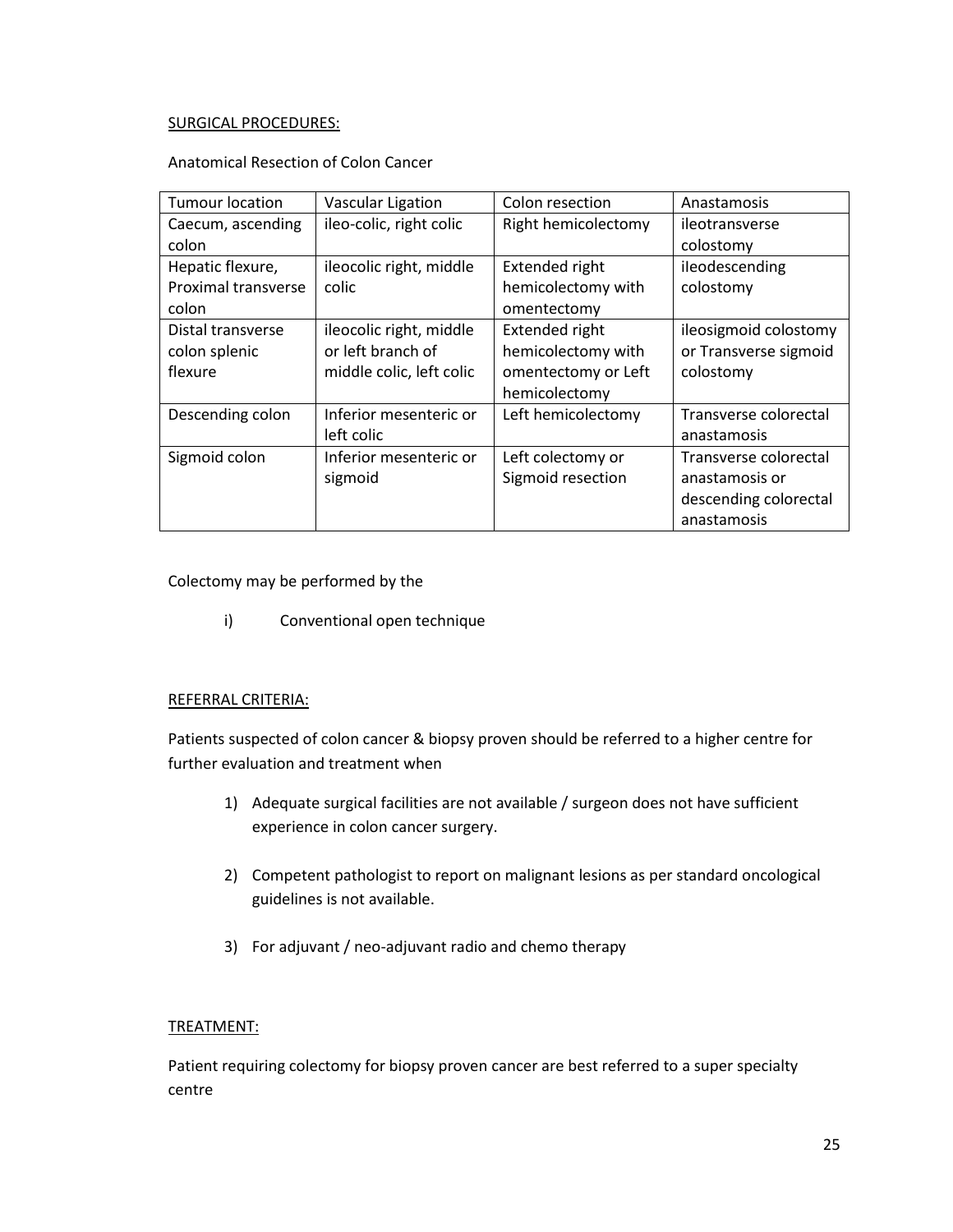In view of the need for multi modality treatment.

#### SITUATION 2:

All investigations as in situation 1

- Spiral CT in elderly patients more than 80 years
- CT colonoscopy also called virtual colonoscopy 6 mm polyps may be picked up effectively
- CEA fetal glycoprotein

- Increased pre op CEA in node positive Ca – indication for chemotherapy

- $\bullet$  MRI :
- PET : detection of metastasis
- SPECT if single photon emission is studied, such as technetium or thallium
- FDG-PET useful in evaluation of recurrent colorectal cancer

-Differentiates post op changes from recurrent / residual disease

-Useful diagnostic tool but prohibitive cost

- CT-PET fusion tests provide the most powerful integrated images
- NUCLEAR MEDICINE IMAGING:

-Using  $^{131}$ ,  $^{111}$ <sub>ln</sub>,  $^{99m}$ <sub>TC</sub> bound to monoclonal antibodies, leucocytes & erythrocytes.

#### TREATMENT:

As outlined in situation 1.

Laparoscopic resection is gaining popularity. However it is not freely available & performed as per protocols.

#### SPECIAL CONSIDERATIONS

1. Synchronous malignancies or polyps

Patients with synchronous malignancies should be considered for subtotal colectomy depending on the distance between lesions

Colonic cancer with multiple adenomatous polyps – subtotal colectomy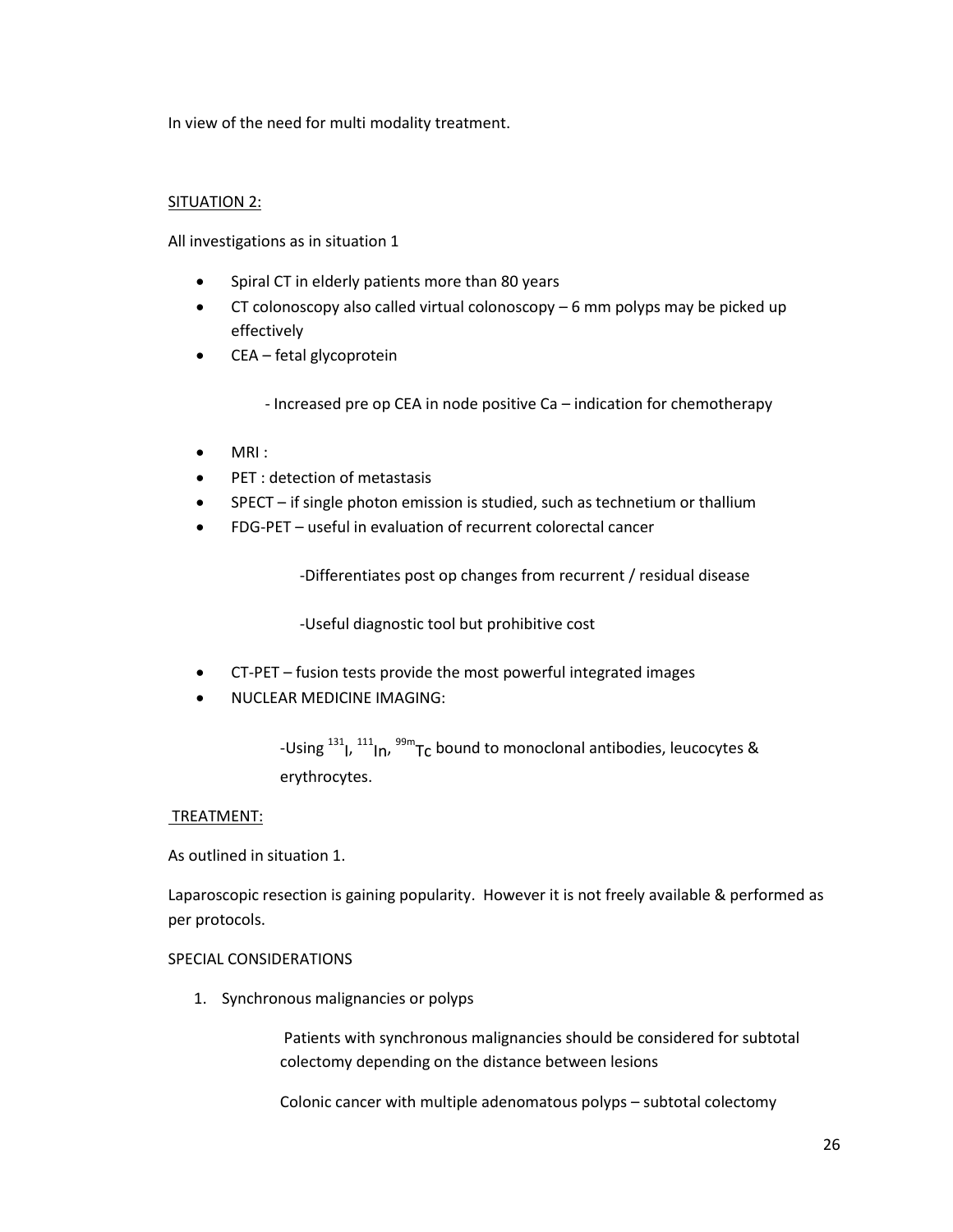(Due to increased risk of metachronous lesion and to facilitate surveillance of the remaining colon)

Factors that influence the decision to perform prophylactic subtotal colectomy

-number

-location

-size of accompanying polyps

-age

-compliance of patient

2. Cancer is a polyp

Complete endoscopic removal of polyp with cancer in situ – no further treatment

Histoplathology shows invasive carcinoma:

Ensure that endoscopic polypectomy was complete

Specimen was submitted with proper orientation to the pathologist for histopathology

Carcinoma at margin of resection requires formal resection

Carcinoma with free margins – a. thorough pathological review,

b. identification of adverse histological features

i. poor differentiation,

ii lymphatic or venous invasion

iii invasion into the stock of the polyp  $-$ 

formal

#### resection

It is difficult to locate the previous polypectomy site during surgery

Even if polyp is not removed it may be soft and difficult to palpate through the colon wall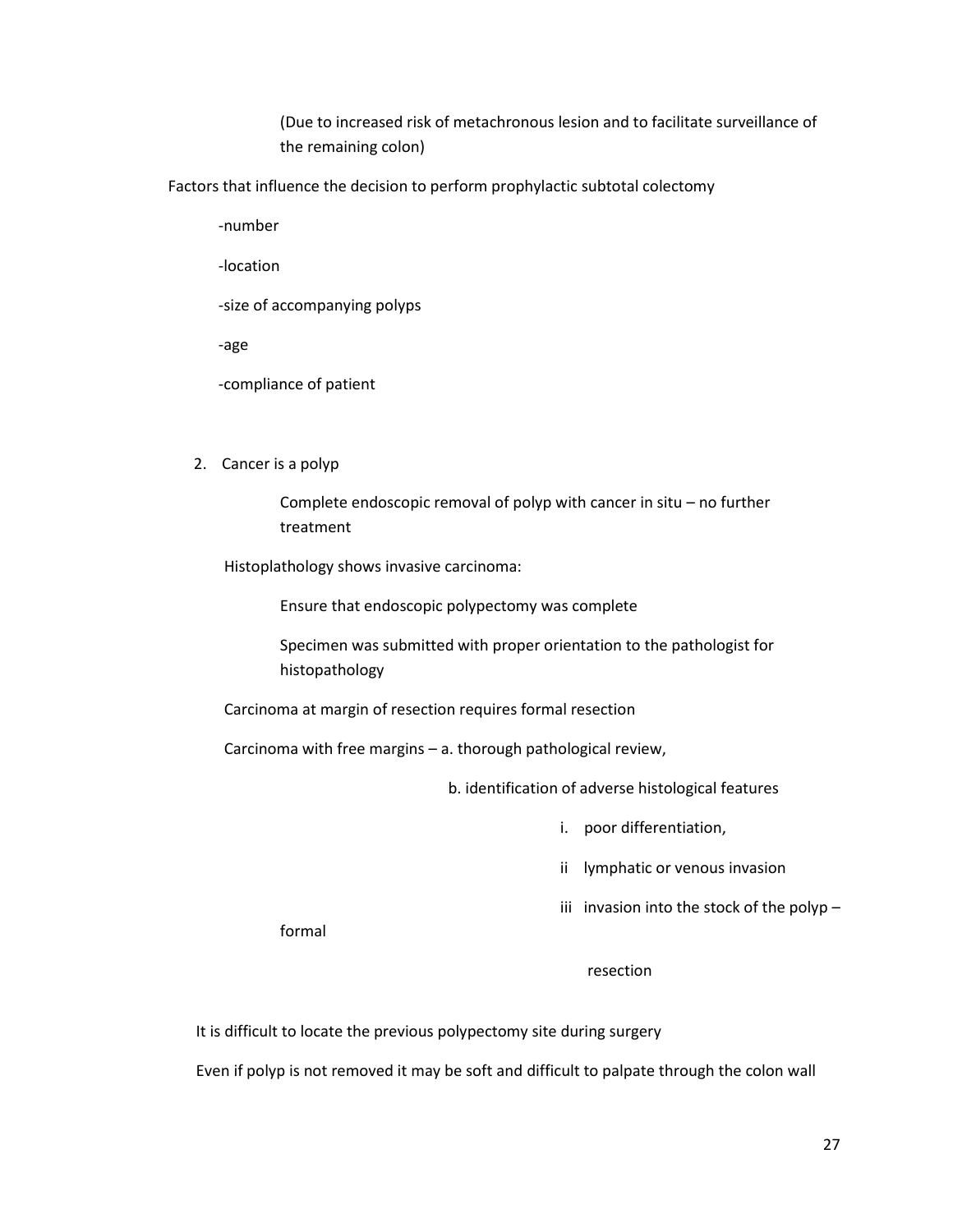Endoscopic distance (from anal verge or dentate line) misleading

Polypectomy site should be videotaped for later review and marked with vital dye that can be seen serosally at the time of surgery

3. Obstructing Cancers- 2% of colorectal cancers

Partial obstruction – Gentle bowel preparation over several days-Elective surgery

Total obstruction

- Rt colon cancers Rt Hemi colectomy immediate ileocolostomy
- Lt colon cancers

#### 1) Endoscopic decompression by laser passed beyond the obstructed

Segment – This allows mechanical preparation and elective resection.

- This is possible only when the narrowed lumen can be traversed by the endoscope.
- It is not possible when obstruction is complete
	- 2) Primary resection and immediate anastamosis with ontable colonic

washout with or without proximal colostomy.

- 3) Primary resection with colostomy. Anastamosis at second stage.
- 4) Subtotal colectomy with primary anastamosis
- 5) Decompressive colostomy followed by formal colonic resection
- 4. Adjacent organ involvement- 10%

 Locally advanced tumours are potentially curable with multi organ resection.-Do not necessarily

Portend a dismal prognosis.

 -A non metastasizing variant of colon cancer grows to a large size without spreading to regional nodes

 -Separation of adhesions adjacent to a malignancy can lead to dissemination of tumour cells.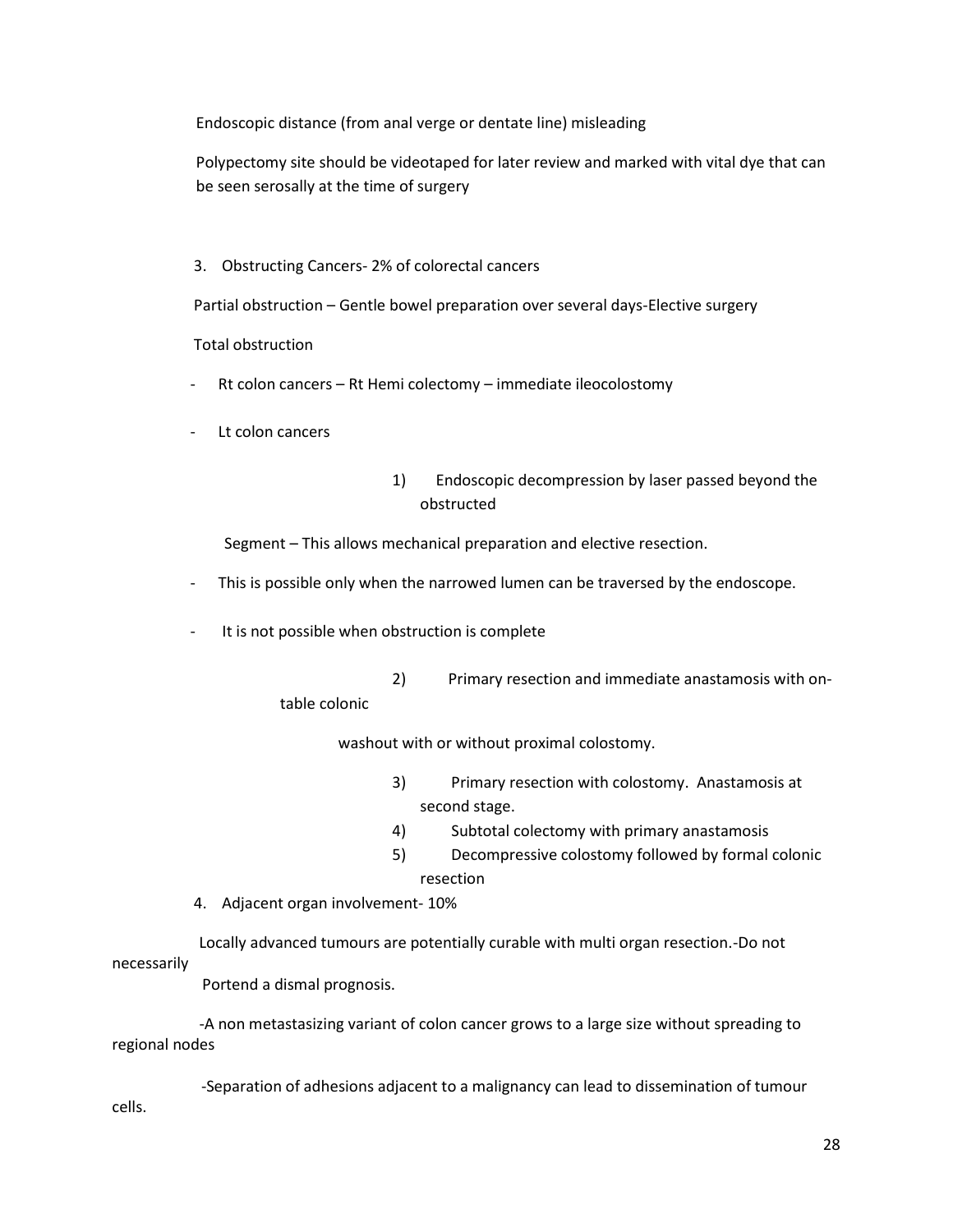-Enbloc resection of these tumours, depending on location can lead to five year survivals of

70%

Hepatic metastases – 10% at the time of exploration.

 -Solitary metastasis amenable to –wedge resection with clear margins can be removed concomitantly.

-Formal hepatic lobectomy done as a second stage procedure.

5. Ovarian metastasis – 7% at the time of colon resection

Oophorectomy: at the time of colorectal surgery

Indications

i) Large ovarian metastasis (Krukenbergt's tumour) which are symptomatic (prevents second surgery for the metastasis, benefit of preventing primary ovarian cancer) ii) Direct ovarian involvement iii) Post menopausal women – prophylactic oophorectomy

6. Inadvertent Perforation

-Predisposes to local recurrence

-Warrants post op radiotherapy

Follow up

Aim: Early detection of recurrence or metachronous lesion

History

Physical examination

Faecal occult blood



LFT EXAMPLE EXAMPLE EVERY 6 months additional 2 years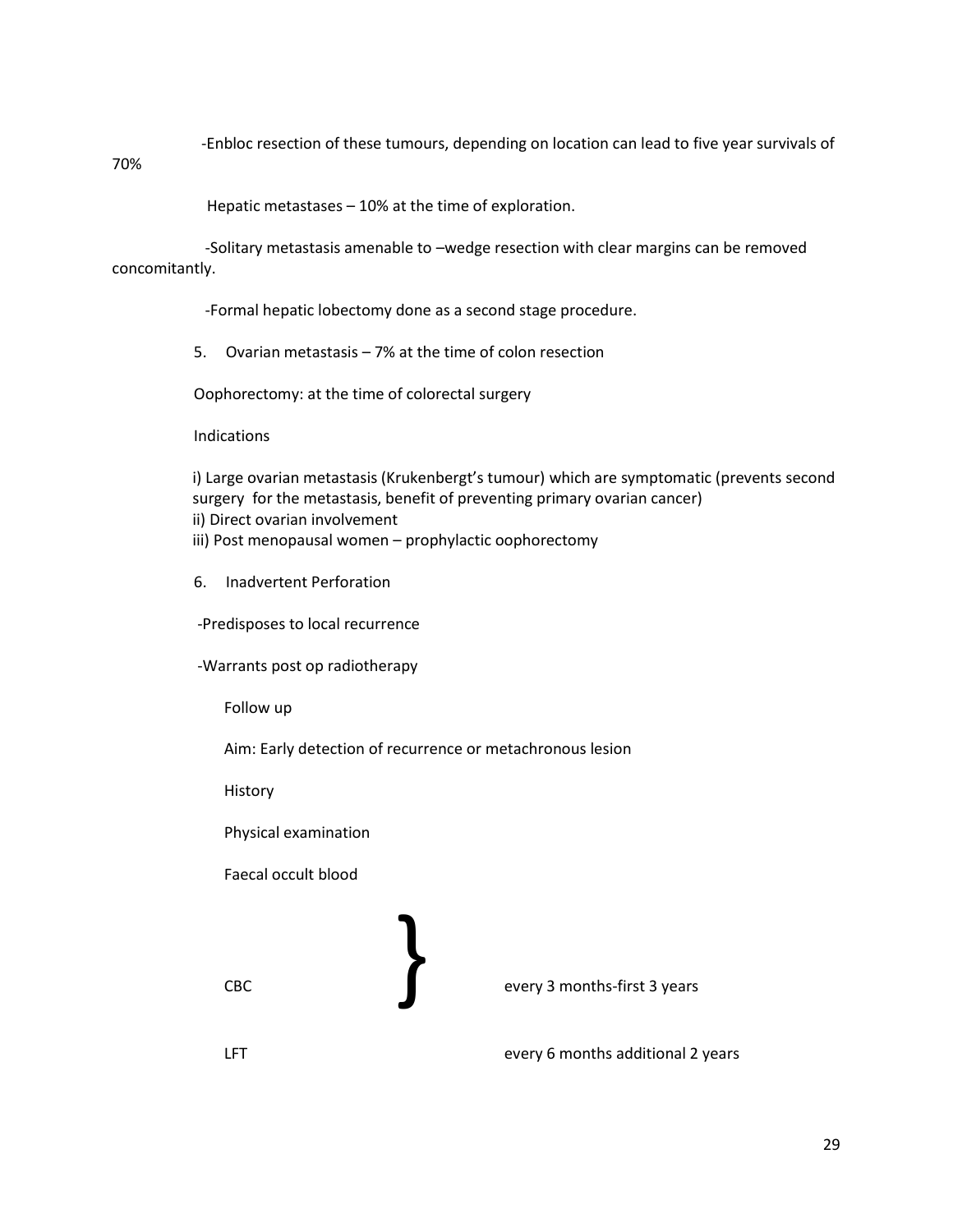Tumour markers (CEA) - monthly – 3 years, 3 monthly-next 2 years

Colonoscopy – first colonoscopy within 6-12 months of surgery, yearly-next 2 years, 2-3 yearly thereafter.

**CXR** 

CT abdomen and pelvis – if primary loco regionally advanced

 -LFT **↑** -CEA **↑**

80-90% of recurrence of colon cancers occurs in the first two years.

#### SOP

All patients should be admitted when a colectomy is planned

#### WHO DOES WHAT?

Doctor:

c) Surgeon: diagnosis & work up

Pre operative planning

Operative procedure

Post operative follow up

- d) Radiotherapist : radiotherapy neoadjuvant & adjuvant
- e) Medical oncologist : Chemotherapy
- f) Anesthetist: PAC, anesthesia, post op ICU management

#### NURSE:

- **•** Siting of colostomy when required by some nurse
- Care of stoma
- Dressing of the wound
- Pre & post operative care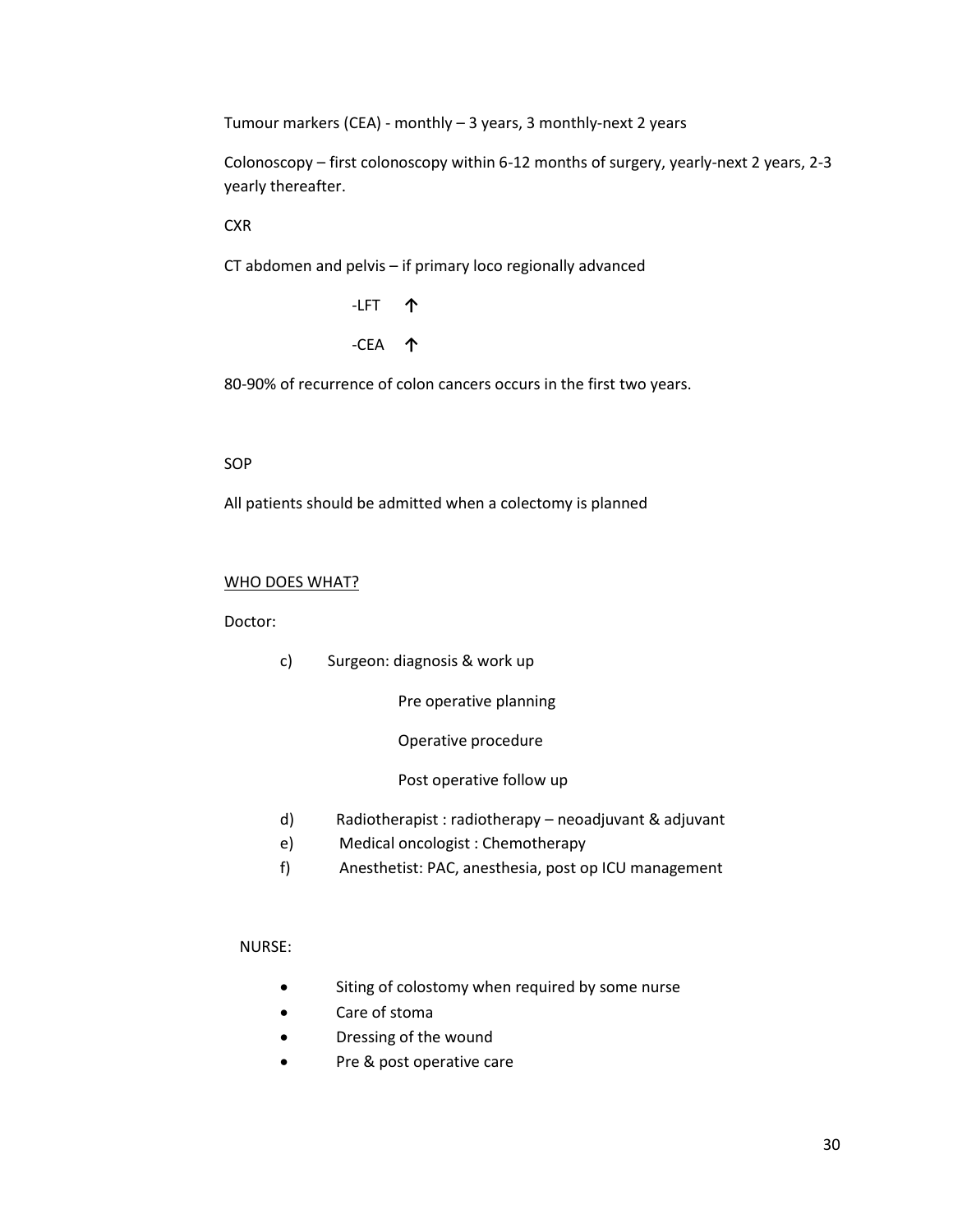#### TECHNICIAN:

- Pre op equipment and drugs to be checked and kept ready
- Assist anesthetist in the OT
- Assist the surgeon, positioning of the patient

#### **REFERENCES**

1. The Scottish Intercollegiate network (SIGN) 2003 Colorectal cancer Quick reference

Guide.

2. National cancer Institute guidelines 2000 for colon and rectal cancer surgery. Nelson

 H, Sargent D, Karlin A, CoutureJ, Fleshman J, Guillon J, Miedema B, Ota D, Petrelli M.

3. Sages and ACRS Guidelines for laparoscopic resection of curable rectal and colon

Cancer .

4. Shackelford's Surgery of the Alimentary Tract  $6<sup>th</sup>$  Edition by Charles j.

Yeo MD

Saunders | 2006 | ISBN: 1416023577

#### RESOURCES REQUIRED FOR ONE PATIENT / PROCEDURE (Patient weight 60 Kgs)

| Situ         | <b>Human Resources</b> | Investigations     | Drugs/Consumables | Equipment          |
|--------------|------------------------|--------------------|-------------------|--------------------|
| atio         |                        |                    |                   |                    |
| n            |                        |                    |                   |                    |
| $\mathbf{1}$ | Surgeon $-1$           | Haemogram          | Antibiotics       | OT Table &         |
|              |                        |                    |                   | lights             |
|              | Medical Officer /      | Urine Analysis     | Analgesic         |                    |
|              |                        |                    |                   | Instrument         |
|              | Assistant Surgeon $-1$ | <b>Blood Sugar</b> | I.V. Fluids       | trolley            |
|              |                        |                    |                   |                    |
|              | Anesthetist $-1$       | S. Electrolytes    | <b>Sutures</b>    | General            |
|              |                        |                    |                   | <b>Surgery Set</b> |
|              | Pathologist $-1$       | <b>KFT</b>         | <b>Drains</b>     |                    |
|              |                        |                    |                   | Cautery            |
|              | Staff Nurse $-1$       | <b>ECG</b>         | Catheters         |                    |
|              |                        |                    |                   | Suction            |
|              | Technician $-1$        | $X-Ray$ - Chest    | Anesthetic drugs  |                    |
|              |                        |                    |                   | Anesthetic         |
|              | Nursing Orderly $-1$   | <b>USG</b>         | <b>Dressings</b>  | Equipment          |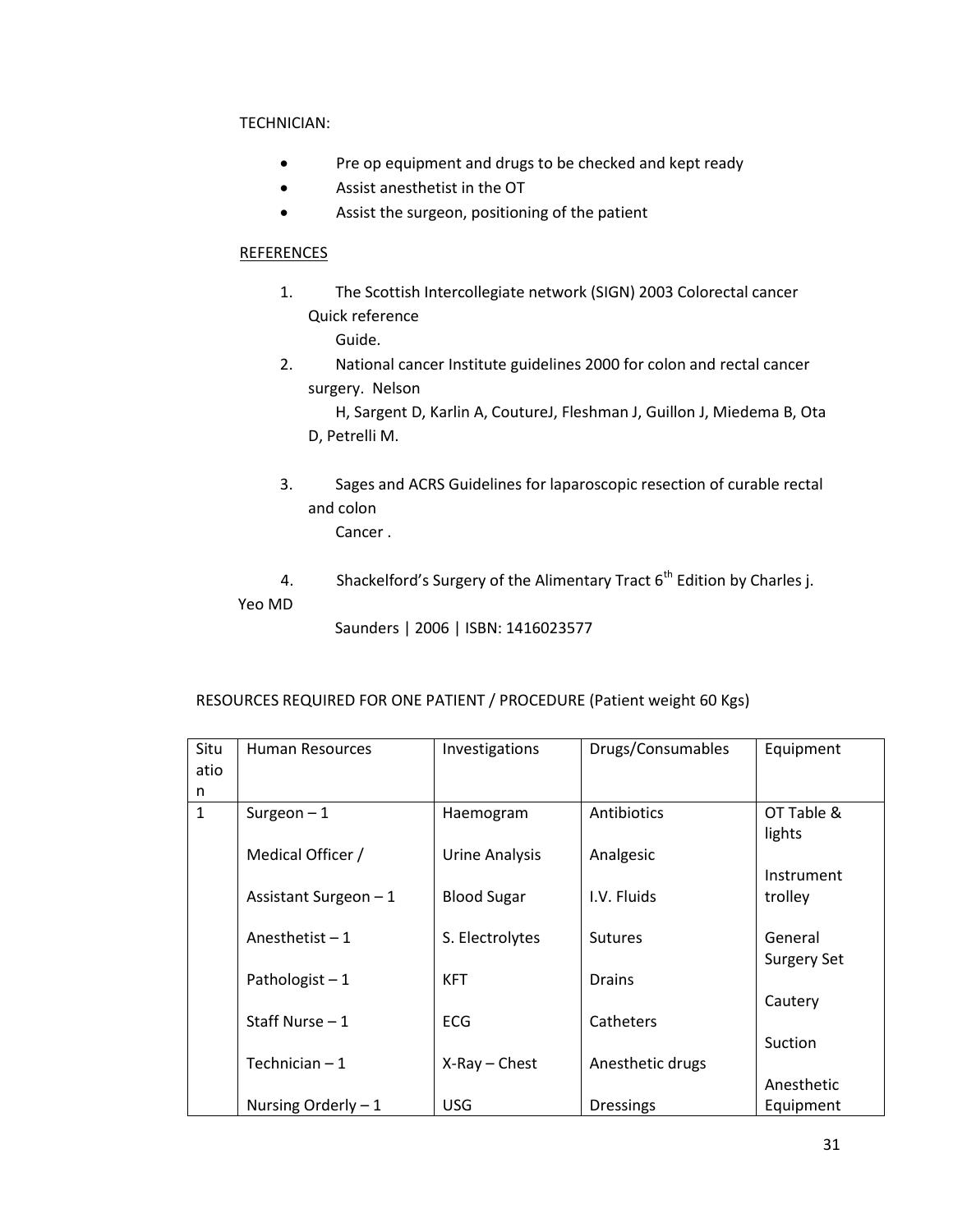|                | Sweeper $-1$            | Histopathology         | Stoma bags    | <b>Monitors</b>            |
|----------------|-------------------------|------------------------|---------------|----------------------------|
|                |                         |                        |               |                            |
| $\overline{2}$ | Consultant $-1$         | Same as above +        | Same as above | Same as above<br>$\ddot{}$ |
|                | Residents $-1$          | HbA1C                  |               | Laparoscopic<br>Set        |
|                | Anesthetist $-1$        | <b>CEA</b>             |               |                            |
|                | Pathologist-1           | Coagulation<br>Profile |               | Harmonic<br>Scalpel        |
|                | Medical Oncologist $-1$ |                        |               |                            |
|                | Radiotherapist $-1$     | Colonoscopy            |               | Endo GI<br><b>Staplers</b> |
|                | Staff Nurse $-2$        | <b>EUS</b>             |               |                            |
|                | Stoma therapist $-1$    | CT Scan                |               |                            |
|                |                         | <b>CEA</b>             |               |                            |
|                | Technician $-1$         | Microbiology           |               |                            |
|                | Nursing Orderly - 1     |                        |               |                            |
|                | Sweeper - 1             | <b>ABG</b>             |               |                            |
|                |                         | Immunology             |               |                            |
|                |                         | PET                    |               |                            |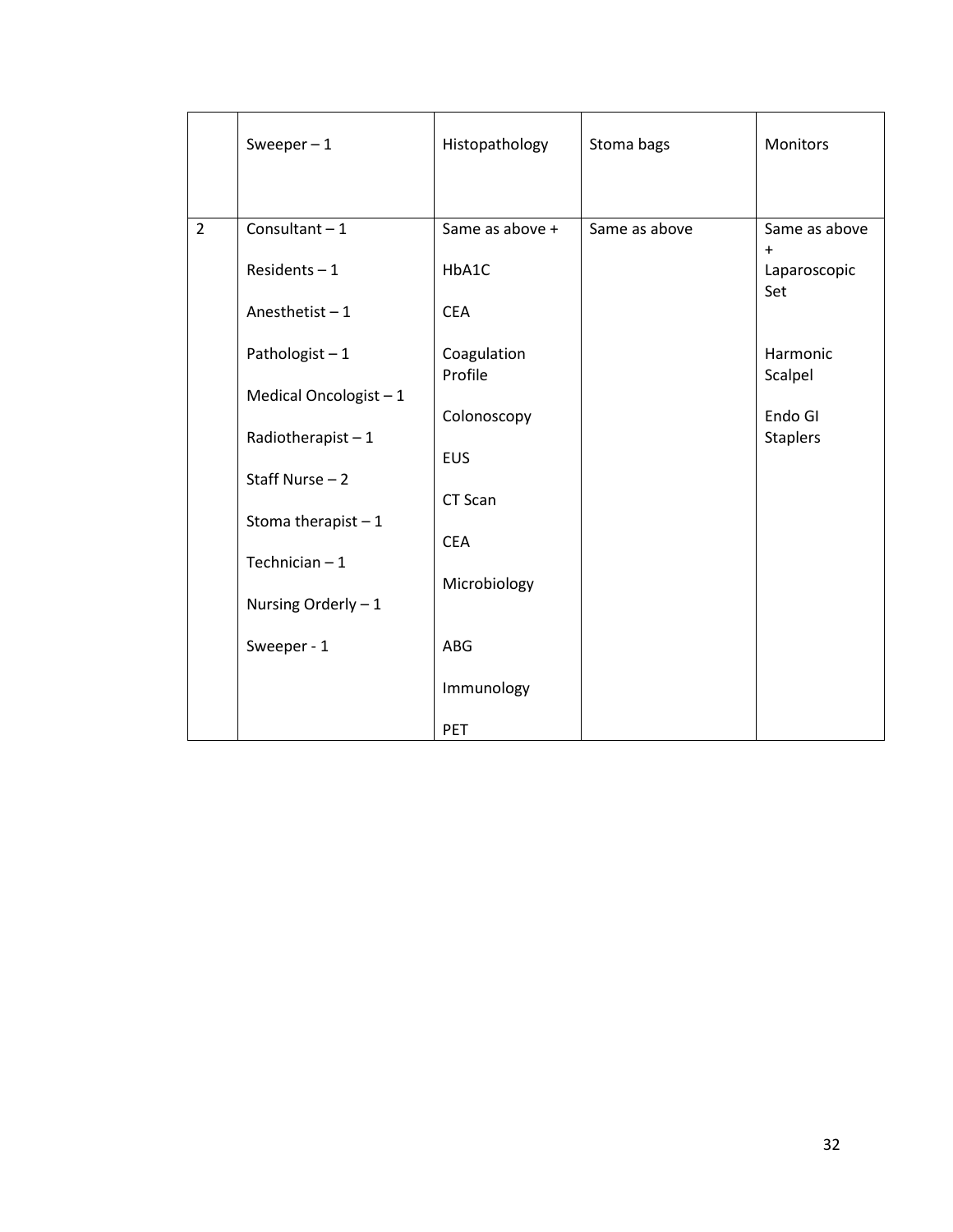#### **FISTULA IN ANO**

#### WHEN TO SUSPECT/RECOGNIZE?

When a patient presents with a discharging opening gin the perianal region, on e should suspect a fistula in ano

#### INTRODUCTION:

A fistula is an abnormal communication between two epithelial surfaces.

#### DEFINTION:

By definition a fistula in ano is a communication between the anal canal and skin by a tract which may be straight and simple or complex with ramifications or a horse shoe tract involving the right and / or left halves. The discharge may be pus, fecal matter, flatus or serosanguinous.

Fistula are classified as low or high

Based upon their relationship to the anal sphincter complex, anal fistulas are categorized into:

- 1. Intersphincteric
- 2. Trans sphincteric
- 3. Supra sphincteric
- 4. Extra sphincteric

Treatment options are based upon these classifications

#### INCIDENCE:

Indian incidence is not documented

#### DIFFERENTIAL DIAGNOSIS:

Furunculosis

Crohn's disease

Pilonidal sinus

**Tuberculosis**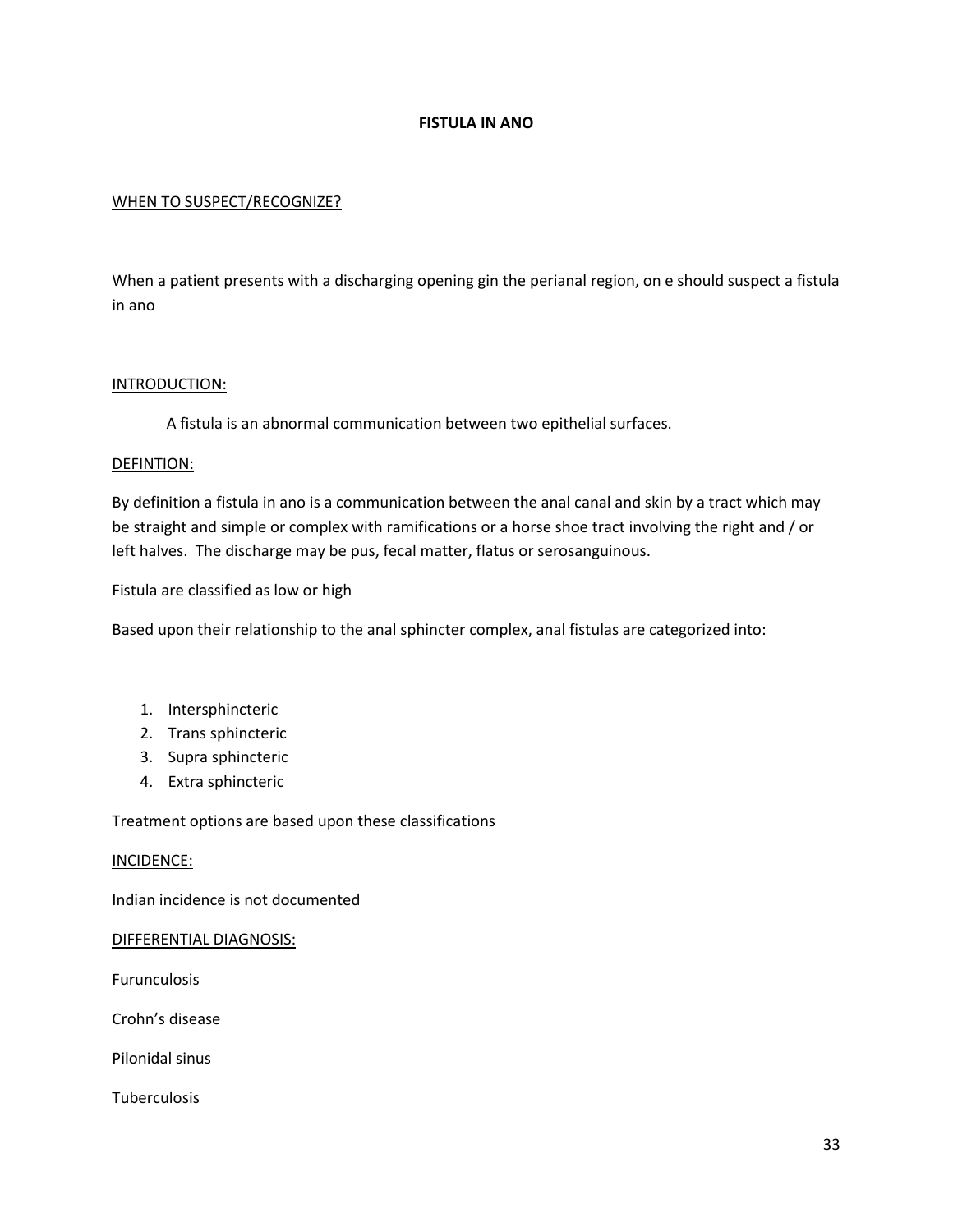Actimycosis

Lymphogranuloma venereum

Granuloma inguinale

Perianal abcess

#### PREVENTION:

Adequate drainage of anorectal abscesses may prevent fistula formation

Predisposing causes

- 1. Crohn's disease
- 2. Malignancy
- 3. Chlamydia

In the presence of a complex, recurrent, non healing fistula these should be suspected.

#### COUSELLING:

Surgical treatment alone offers permanent cure. So patients should be counseled for early surgey when it is a simple fistula so that it does not become complex.

#### OPTIMAL DIAGNOSTIC CRITERIA:

#### SITUATION 1:

#### CLINICAL DIAGNOSIS:

Patients with anal fistula commonly present with complaints of

- Discharge from external or internal opening, the external opening may be single or multiple
- Pain
- Swelling
- Fever

The presentation may be acute when there is acute perianal sepsis

A chronic anal fistula presents with periodic exacerbation and pus discharging openings around the anus per rectal exam and proctoscopy should be done to visualize both the internal and external openings. This may be adequate for a straight low tract.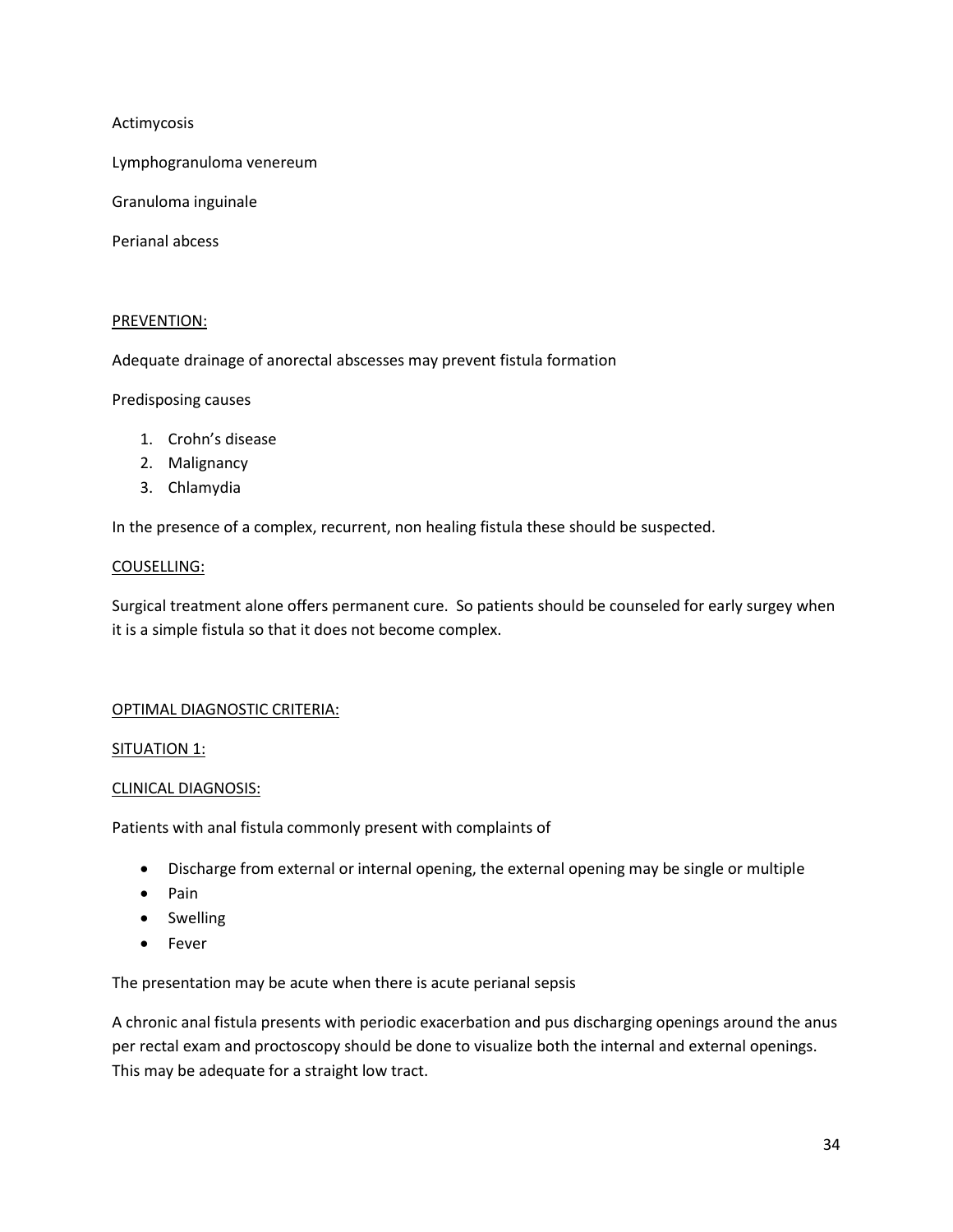#### INVESTIGATIONS:

Fistulogram may be done when branching is suspected, in recurrent fistulae and when internal opening is not appreciable.

Examination under anesthesia

Probe test, caution may cause now internal opening

Injection technique is useful in delineating the tract

Biopsy when specific cause is anticipated

Barium enema – when co existing disease is suspected

Blood sugar – to r/o diabetes mellitus

Complete blood count

Urine r/m

X ray chest – to rule out TB

TREATMENT:

Simple low fistulae can be managed in a secondary hospital where a surgeon is available

#### SURGICAL PROCEDURES:

Surgical options are dictated by the type of fistula. Aim is to drain the septic focus and remove the fistula with minimal injury to the sphincter complex

**Fistulotomy** 

**Fistulectomy** 

Seton

#### Combination of the above:

Fistulotomy (of superficial position), with seton division (of the cephalad position)

Staged procedures may be required in high anal fistulae

Fistula presenting as perianal abscess would require drainage, analgesics and antibiotics followed subsequently by a definitive procedure

Fistulotomy and curettage / Fistulectomy – low anal fistula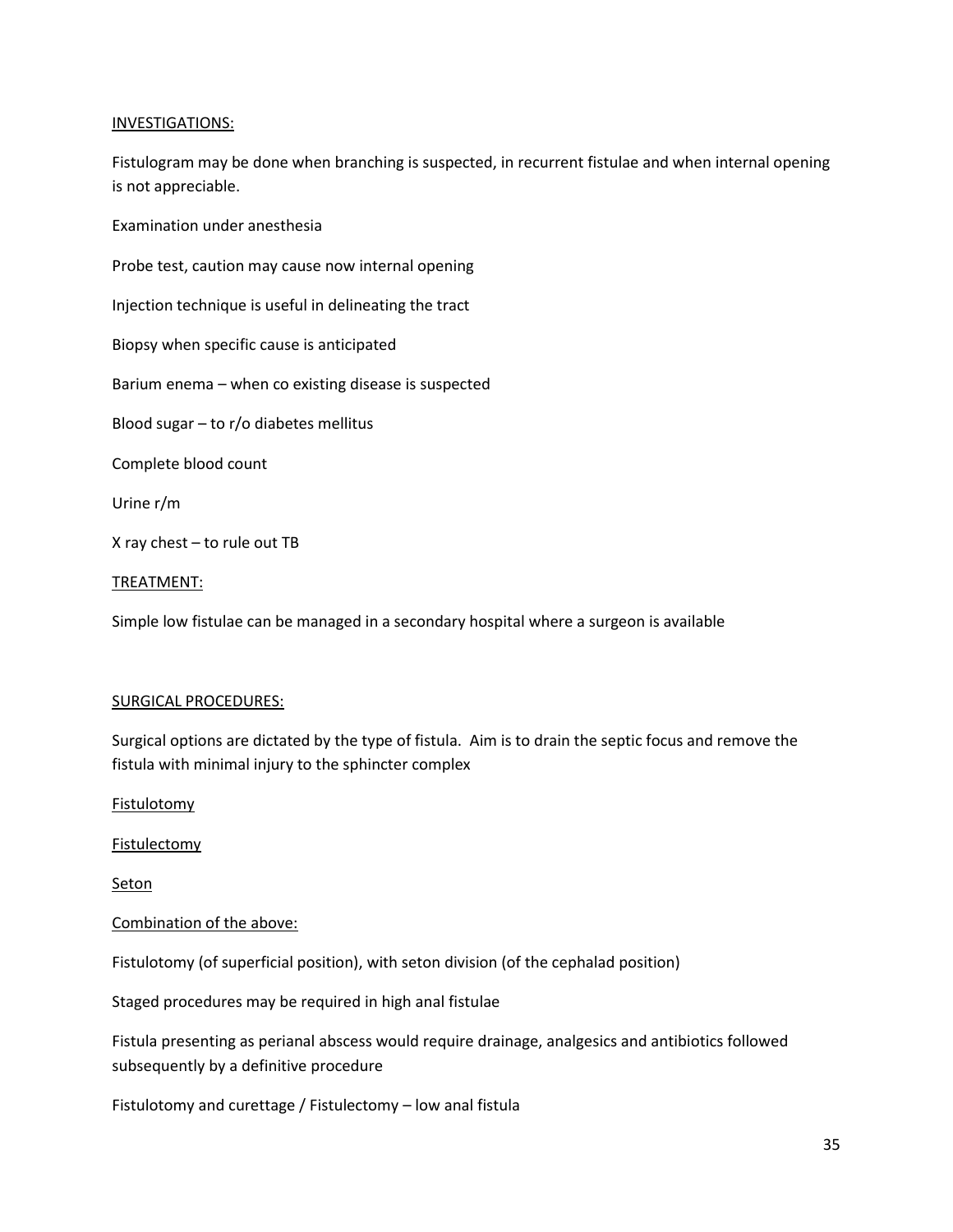Trans sphincteric fistula that involve =<30 percent of sphincteric muscle – sphincteromy without risk of incontinence

High Trans sphincteric fistulas – seton placement

#### REFERRAL CRITERIA:

Complex/recurrent/high anal fistulae may need referral to a higher centre for adequate investigation and management. Colostomy and staged procedure may be required.

Co existing conditions like rectal cancers, Crohn's disease, TB fistulae, HIV infection require referral

SOP:

In patient

SITUATION 2:

Clinical diagnosis as in situation 1

#### INVESTIGATION:

All investigations as in situation 1

Additional investigations:

MRI, MR Fistulogram in complex, high, trans sphincteric, supra and extrasphincteric fistulae

Colonoscopy – associated ulcerative colitis, carcinoma, TB etc

HIV test in suspected cases

Biopsy when multiple openings are present, malignancy or specific cause is suspected prothrombin time

HbA1C in cases of diabetes mellitus

#### TREATMENT: as in situation 1

Colostomy – when significant sphincter involvement is present, or non healing ulcer Multiple procedures – complex fistula with multiple tracts

#### SOP:

Day Care – Low fistulae – subcutaneous / submucous fistula

All others – should be admitted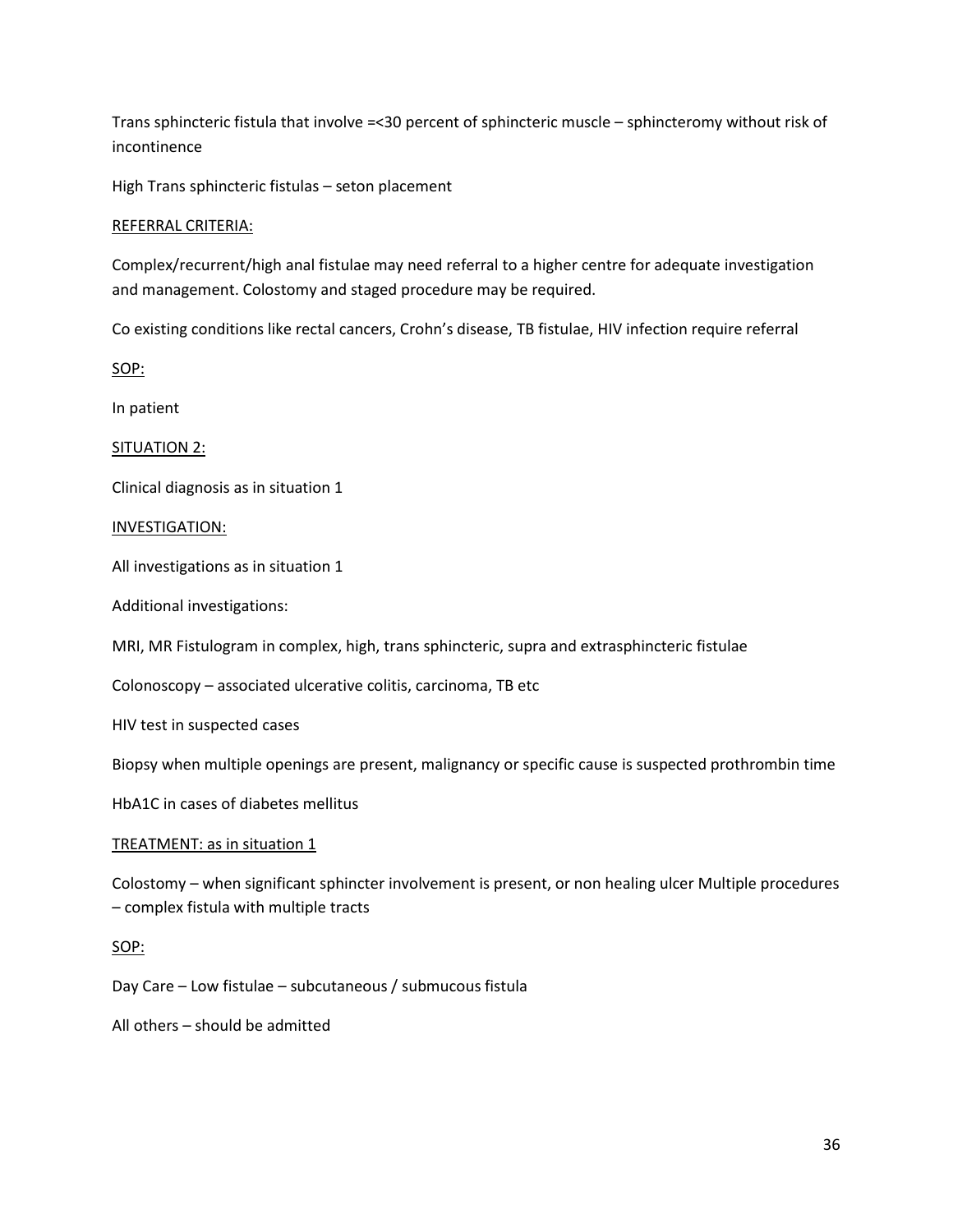### WHO DOES WHAT?

Doctor:

Clinical examination

Diagnosis

Planning surgery

Post op care

Anesthesia

Nurse:

Siting of colostomy when required, by stoma nurse

Care of stoma

Dressing of the wound

Pre & post operative care

Assisting during surgery

Technician:

Pre op equipment and drugs to be checked and kept ready

Assist anesthetist in the OT

Assist the surgeon, positioning of the patient

### REFERENCES

Owen G, Keshava A, Stewart P, Patterson J, Chapuis P, Bokey E, Rickard M.

Plugs unplugged. Anal fistula plug: the Concorf experience.

ANZ J Surg. 2010 May, 80 (5):341-3

Department of Colorectal Surgery, Concord Repatriation General Hospital, Hospital Road, Concord, NSW 2139, Australia. [Owen\\_g@optusnet.com.](mailto:Owen_g@optusnet.com)

K.Rajgopal Shenoy, Manipal Manual of Surgery second edition; reprint 2009. CBS Publishers and Distributors (Pvt.) Ltd., India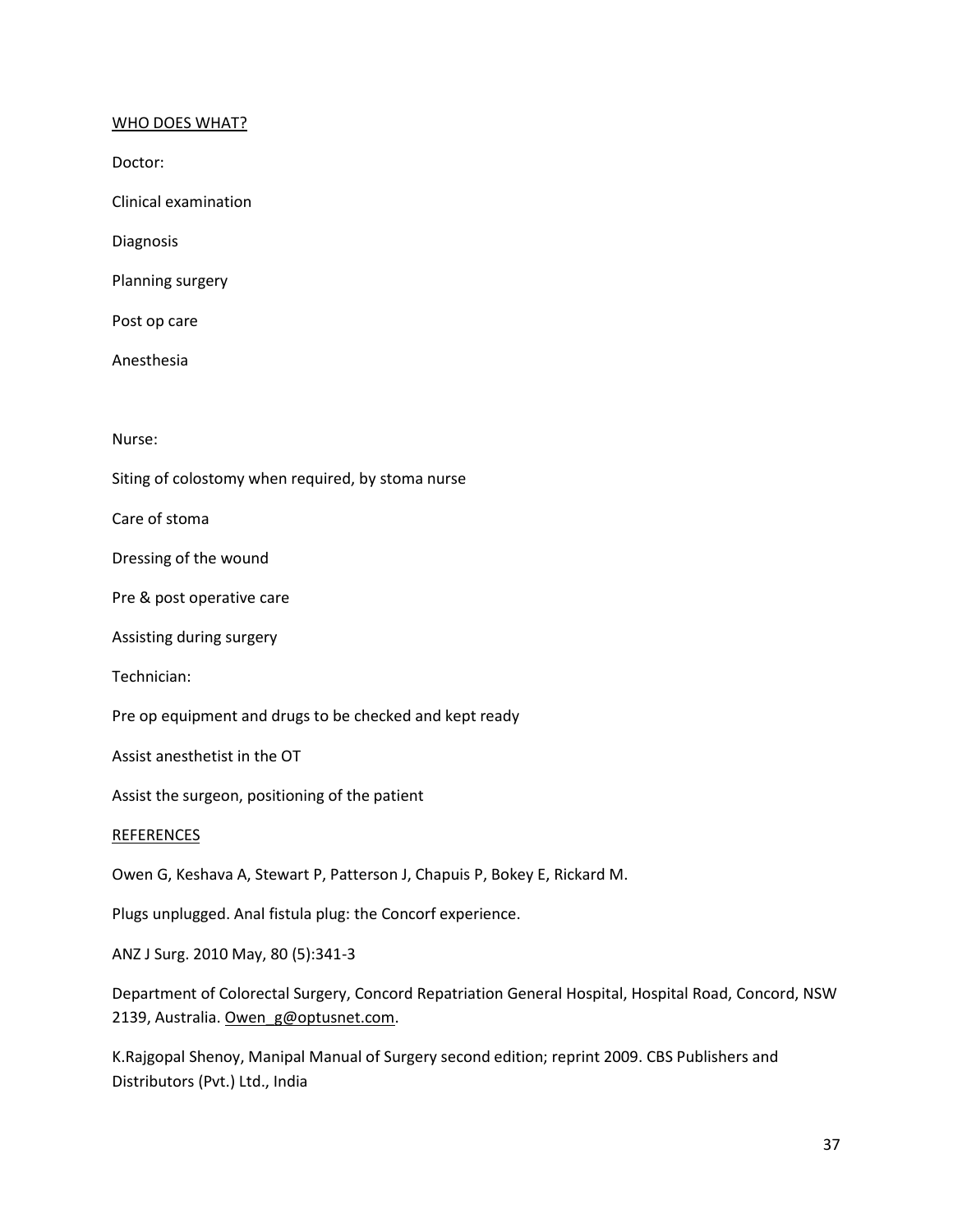Shackelford's Surgery of the Alimentary Tract 6<sup>th</sup> Edition by Charles J. Yeo MD Saunders 2006 ISBN: 1416023577

RESOURCES REQUIRED FOR ONE PATIENT / PROCEDURE (Patient weight 60kgs)

| Situation      | <b>Human Resources</b>   | Investigations     | Drugs/Consumables | Equipment             |
|----------------|--------------------------|--------------------|-------------------|-----------------------|
| 1              | Surgeon $-1$             | Haemogram          | Antibiotics       | OT Table and          |
|                | Medical Officer /        | Urine Analysis     | Analgesics        | lights                |
|                | <b>Assistant Surgeon</b> | <b>Blood Sugar</b> | I V Fluids        | Autoclave             |
|                | $-1$                     |                    | <b>Sutures</b>    | General surgery       |
|                | Staff Nurse $-1$         |                    | Anesthetic drugs  | set                   |
|                | Technician - 1           |                    | Lignocaine        | Cautery               |
|                | Nursing Orderly -        |                    | dressings         | Suction               |
|                | 1                        |                    |                   | <b>Pulse Oximeter</b> |
|                | Sweeper - 1              |                    |                   | Anesthetic            |
|                |                          |                    |                   | equipment             |
| $\overline{2}$ | Consultant $-1$          | Same as above +    | Same as above +   | Same as above         |
|                | $Resident-1$             | hbA1C              | stoma bag         |                       |
|                | Staff nurse $-1$         | coagulation        |                   |                       |
|                | Technician $-1$          | profile            |                   |                       |
|                | Nursing Orderly -        | <b>ECG</b>         |                   |                       |
|                |                          | X-Ray chest        |                   |                       |
|                | Sweeper - 1              |                    |                   |                       |
|                |                          |                    |                   |                       |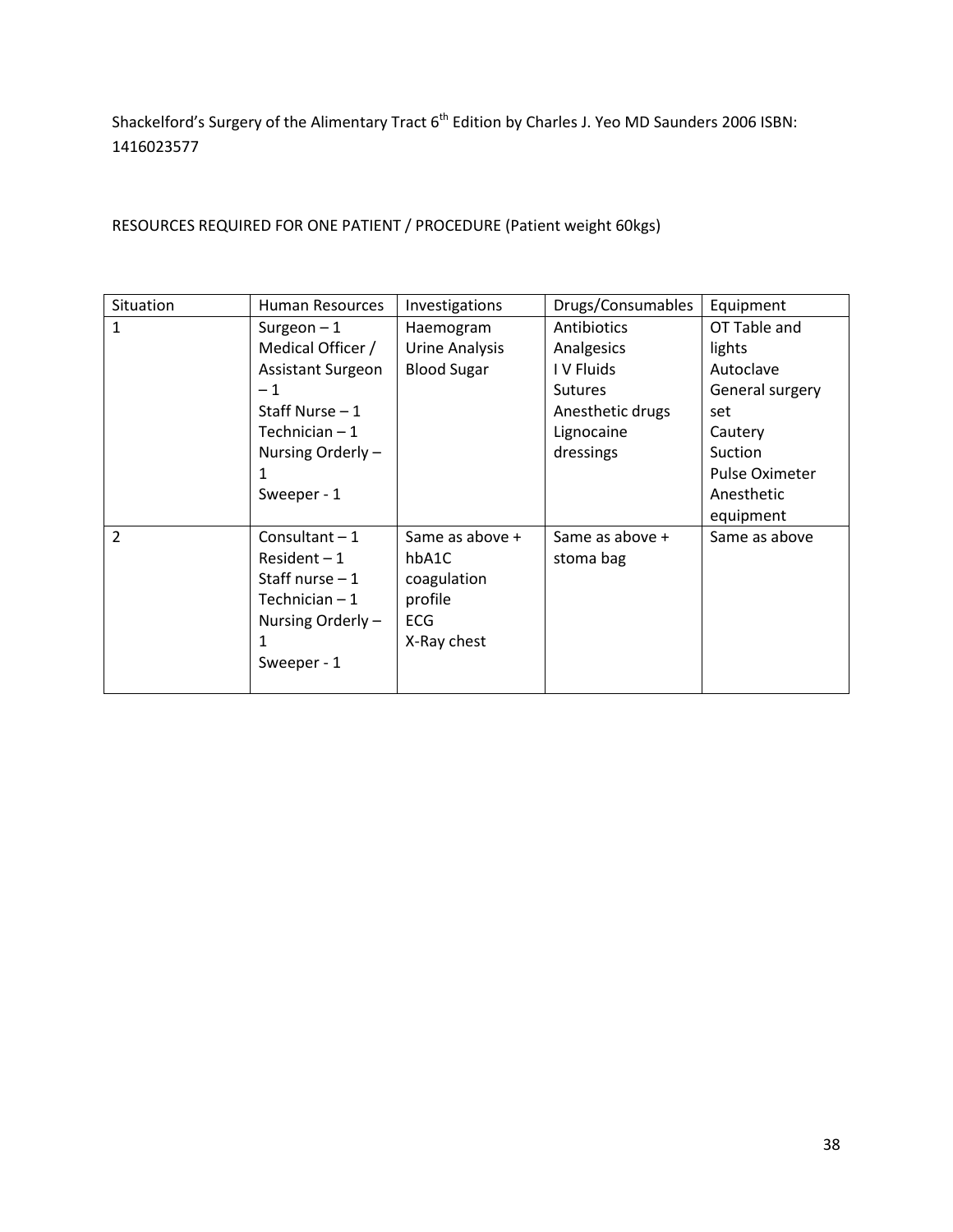### **HAEMORRHOIDS**

### When to suspect / recognize?

When a patient presents with an h/o passing fresh blood per rectum

### INTRODUCTION:

Three haemorrhoidal cushions are found in the left lateral, right anterior and right posterior positions of the anal canal. Bleeding results when these cushions are engorged and subjected to raised intra abdominal pressure while straining during defecation.

### DEFINITION:

Haemorrhoids are cushions of submucosal tissue containing venules, arterioles and smooth muscle fibers located in the anal canal

Treatment is indicated only if they become symptomatic due to venous engorgement of the haemorrhoidal plexus

### INCIDENCE:

Haemorrhoids is a common condition but the exact incidence in our country is not documented

### DIFFERENTIAL DIAGNOSIS:

- Prolapsed rectum
- Anal fissure
- Anal polyp
- Carcinoma anal canal
- Rectal varices due to portal hypertension
- Perianal abscess
- Proctitis

### PREVENTION AND COUNSELLING:

Excessive straining, increased intra abdominal pressure and hard stools increase venous engorgement of haemoohoidal plexus. Avoidance of these would prevent the development of haemoorhoids

### OPTIMAL DIAGNOSTIC CRITERIA:

## **Situation 1: Diagnosis is largely clinical**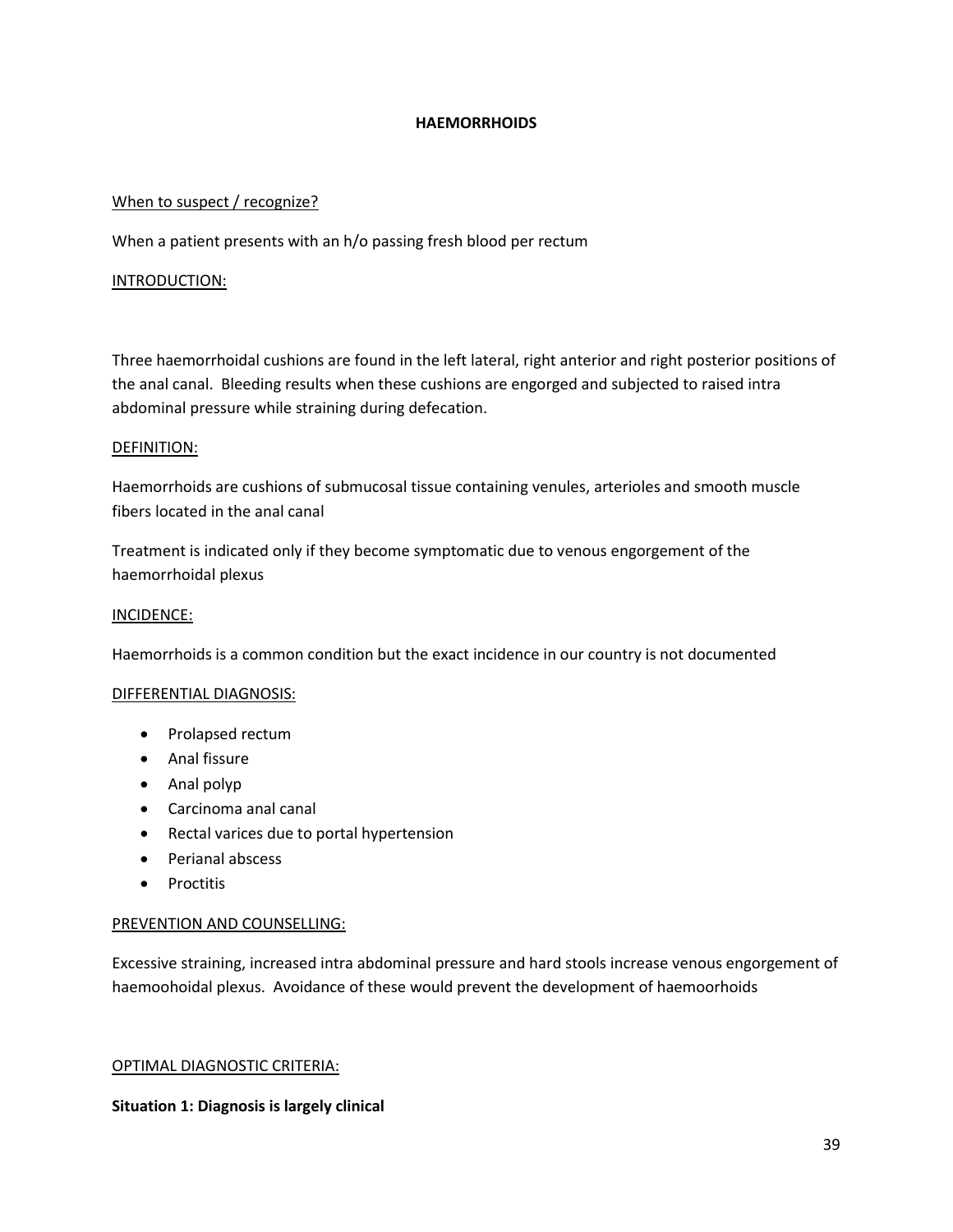## Symptoms:

- Bleeding per rectum, bright red, painless
- Anemia due to frequent bleeding
- Mass prolapsing per rectum
- Pain on prolapsed
- Mucous discharge
- Pruritus
- Skin tag

## EXAMINATION:

DIRECT VISUALISATION: thrombosed/prolapsed haemorrhoids, external haemorrhoids & skin tags be visualized.

## DIGITAL RECTAL EXAMINATION:

Thrombosed haemorrhoids, as well as other associated conditions such as anal cancer, BPH may be felt per rectum.

## PROCTOSCOPY:

Internal haemorrhoids occur in 3, 7 & 11 "o" clock positions. These are visualized during prctoscopy. Haemorrhoids are classified into 4 graes by descent

Grade Presentation

- 1. Bleeding
- 2. Protrusion below the anal verge while straining with spontaneous reduction
- 3. Protrusion regressing with manual reduction
- 4. Irreducible protrusions

Based on their location, haemorrhoids can be classified into

External – located distal to dentate line, covered by anoderm, painful, arise from inferior haemorrhoidal plexus

Internal – located prominal to dentate line, covered by insensuate anorectal mucosa, painless, may prolapsed or bleed

Interno – external – features of both

## INVESTIGATIONS:

Hb

Peripheral smear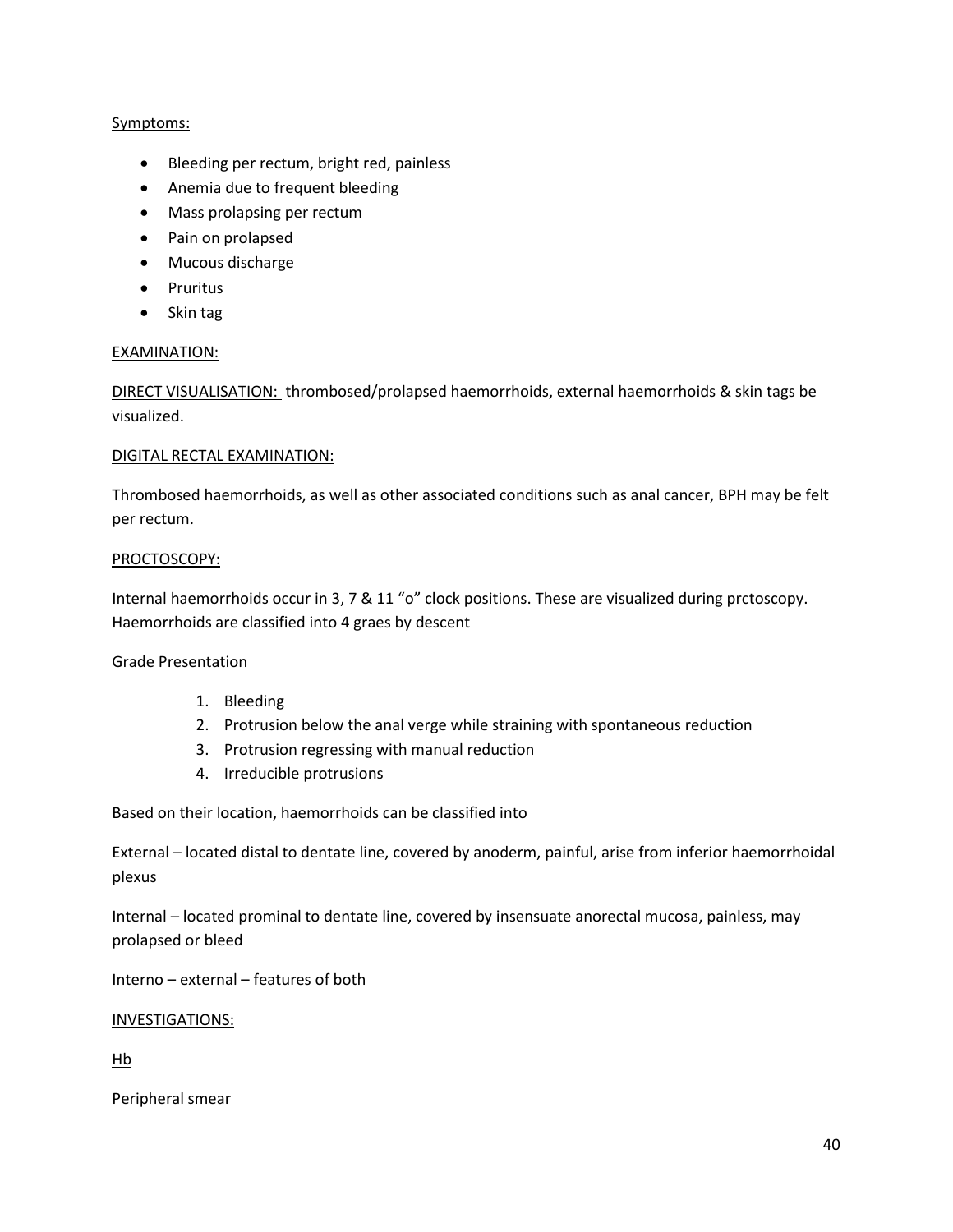TLC, DLC, ESR

Blood grouping and Rh typing

USG abdomen

## TREATMENT:

### MEDICAL:

- Laxatives
- Haematinics if anemia is present
- Sitz bath
- Ointment
- Antibiotics when infection or complications are present
- Emergency transfusion when presentation is of profuse haemorrage or severe anaemia due to chronic blood loss

### SURGICAL:

- I. Minor Outpatient procedures:
- 1. Sclerotherapy for grade 1 & II haemorrhoids and bleeding haemorrhoids
- 2 to 5 ml of 5% phenol in almond oil injected around pedicle in the submucosa aseptically
- 2. Banding gr II & III haemorrhoids by modified Barron's band applicator above the dentate line
- II. In patient

GR III & IV haemorrhoids

- 1. Haemorrhoidectomy
- Open: MILLIGAN MORGAN operation
- Closed: HILL FERGUSON operation
- 2. Excision of thrombosed pile mass:

## ANESTHESIA: GA/Spinal/Caudal block

## REFERRAL CRITERIA:

Patients who opt for stapled haemorrhoidopexy

Patients with portal hypertension

Patients with bleeding disorders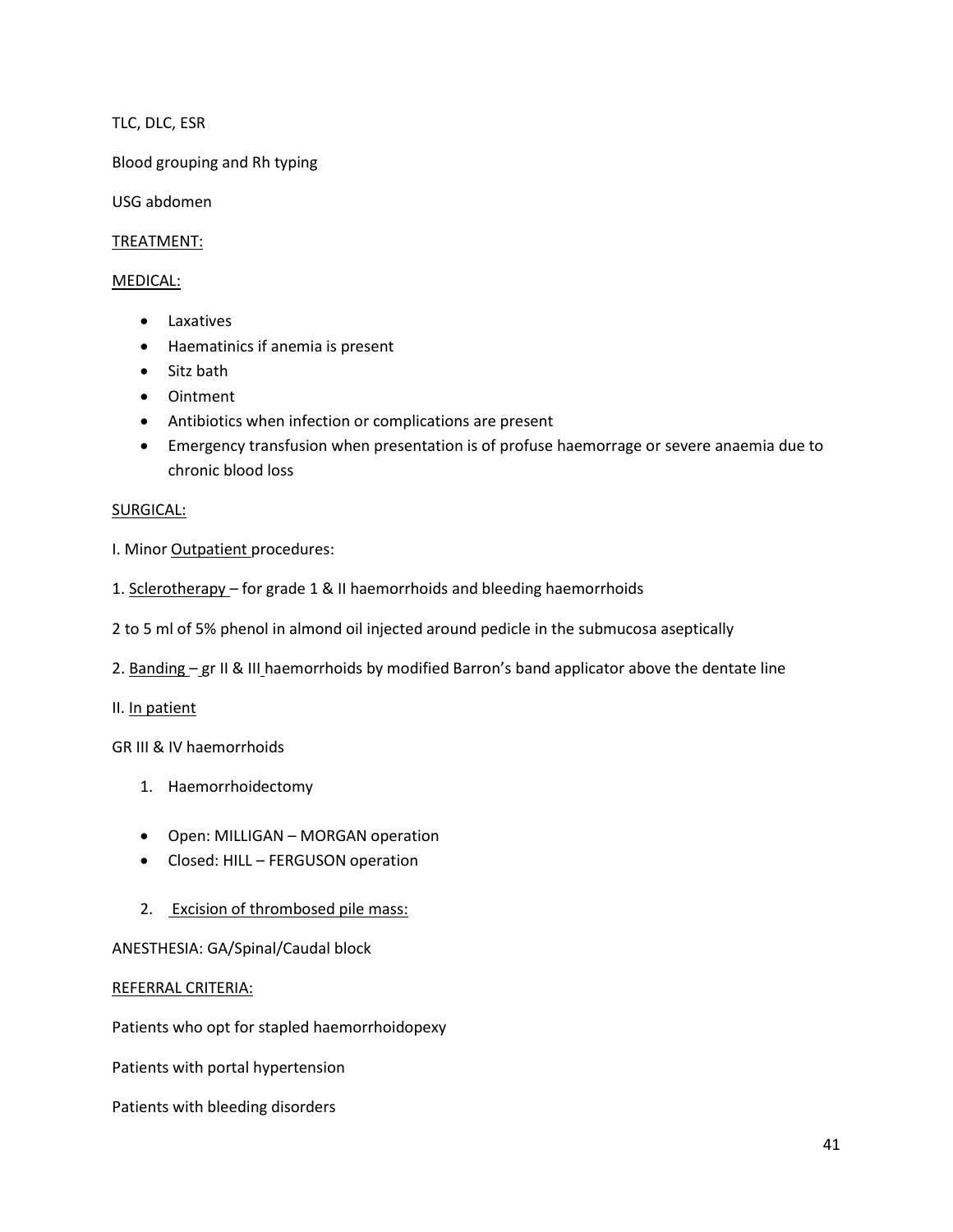Patients with co-morbidities that may require ICU care

SOP

Outpatient / day care procedures: Minor procedures for Grade I & II

In Patient: Operative procedures for Grade III & IV

## **Situation 2:**

CLINICAL DIAGNOSIS – Same as in situation 1

INVESTIGATIONS – As in situation 1

+

Colonoscopy – to r/o other conditions (malignancy) and co-existing when required

Coagulation profile

## TREATMENT

As in situation 1 &

Outpatient procedures:

1. Photocoagulation - 1&II degree haemorrhoids

Infrared coagulation probe applied to the apex of each haemorrhoid to coagulate the underlying venous plexus

In-patient procedures:

1. Stapled haemorrhoidectomy: for grade III haemorrhoids. May be done as a day care procedure or as an in-patient

SOP:

In-patient

Day care procedure – depending on the education and awareness of the patient

## WHO DOES WHAT? AND TIMELINES

a. **Doctor**

- Clinical examination
- **•** Diagnosis
- Planning surgery
- Surgery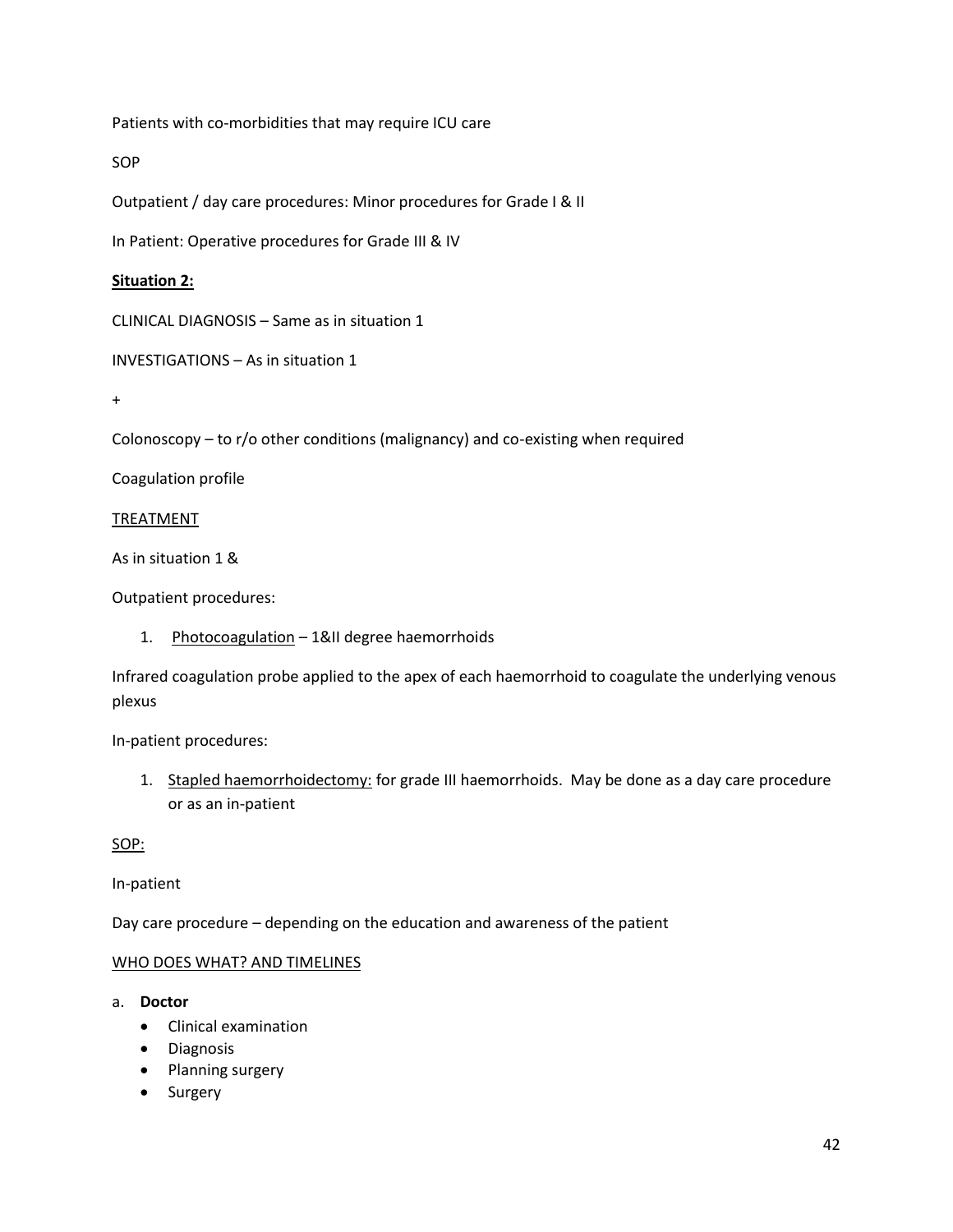- Post op care
- Anesthesia

### b. **Nurse**

- Pre & post operative care
- Assisting during surgery

## c. **Technician**

- Pre operatively equipment and drugs to be checked and kept ready
- Assist anesthetist in the OT
- Assist the surgeon, positioning of the patient

## REFERENCES

Bailey and Love's Short Practice of Surgery 25<sup>th</sup> edition

Shackelford's Surgery of the Alimentary Tract 6<sup>th</sup> Edition by Charles J. Yeo MD Saunders 2006 ISBN: 1416023577

| <b>Situation</b> | <b>Human Resources</b> | <b>Investigations</b> | <b>Drugs/Consumables</b> | Equipment         |
|------------------|------------------------|-----------------------|--------------------------|-------------------|
| 1                | Surgeon $-1$           | Haemogram             | Antibiotics              | OT Table & lights |
|                  | Medical Officer /      | Urine Analysis        | Analgesics               | Autoclave         |
|                  | Assistant Surgeon      | <b>Blood sugar</b>    | IV fluids                | General surgery   |
|                  | $-1$                   |                       | <b>Sutures</b>           | set               |
|                  | Staff Nurse $-1$       |                       | Anesthetic drugs         | Cautery           |
|                  | Technician $-1$        |                       | lignocaine               | Suction           |
|                  | Nursing Orderly -      |                       |                          | Anesthesia        |
|                  | 1                      |                       |                          | equipment         |
|                  | Sweeper - 1            |                       |                          |                   |
| $\overline{2}$   | Consultant $-1$        | Same as above +       | Same as above            | Same as above     |
|                  | $Resident-1$           | HbA1C                 |                          |                   |
|                  | Staff nurse $-1$       | Coagulation           |                          |                   |
|                  | Technician $-1$        | Profile               |                          |                   |
|                  | Nursing orderly -1     | <b>ECG</b>            |                          |                   |
|                  | Sweeper - 1            | X-Ray chest           |                          |                   |

RESOURCES REQUIRED FOR ONE PATIENT / PROCEDURE (Patient weight 60 Kgs)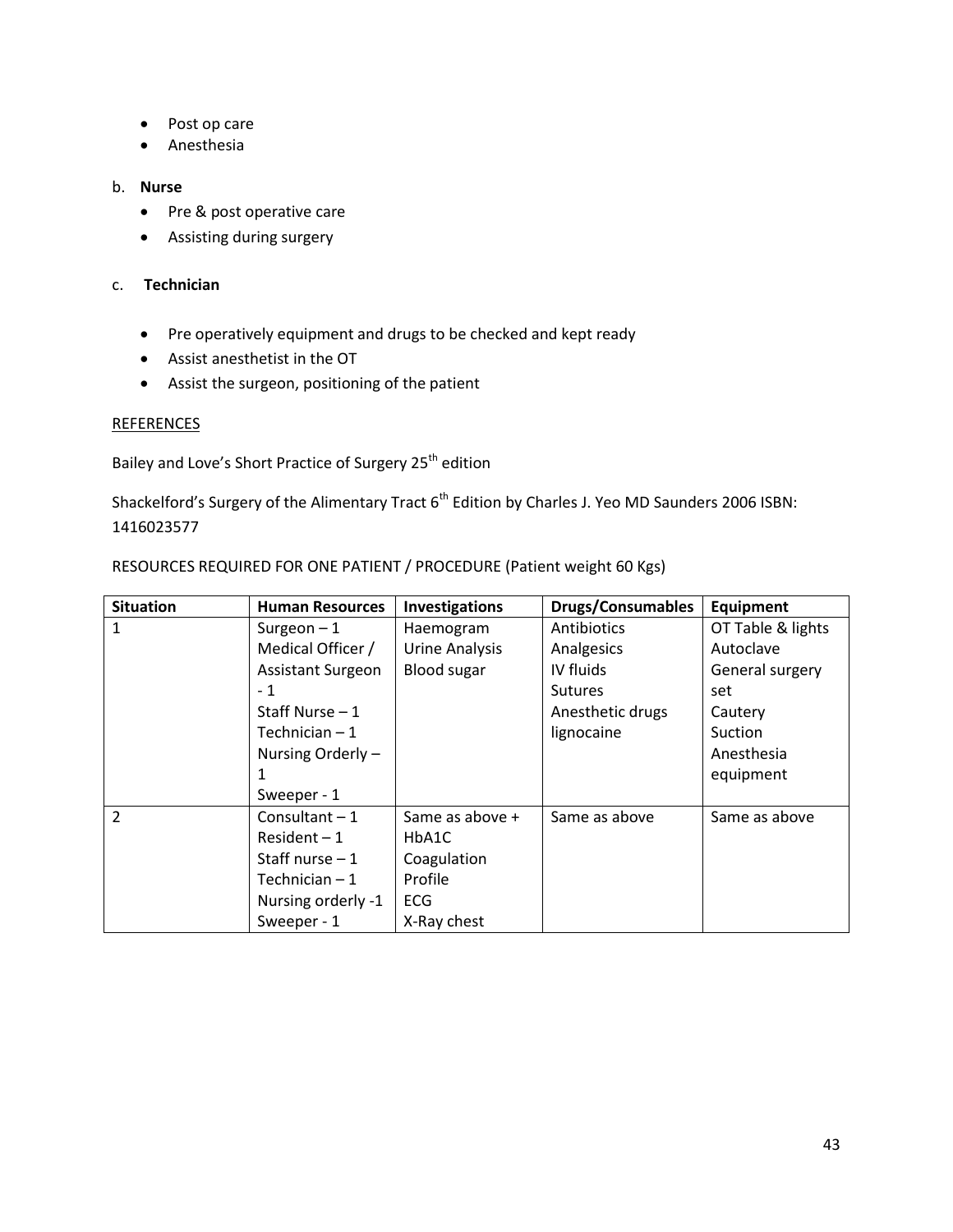## **HERNIA**

## **I. Introduction**

A hernia is an area of weakness or disruption of the fibromuscular tissue of body wall. Often hernia is also defined as an actual anatomical weakness or defect. Strictly it is defined as "an abnormal protrusion of a viscus or a part of viscous through an opening – artificial or natural with a sac covering it.

# **II. Incidence**

75% of the abdominal hernias are groin hernia. 15 % males and 5% females will develop groin hernia. Femoral hernia incidence is 17%. Incidence of Umbilical hernia is 8.5%. Others type of hernias are seen in 1.5%. These figures exclude incisional hernias which can form after any surgery through

abdominal wall or lumbar area.

## **III. Differential Diagnosis**

- a. Hydrocele Infantile, Encysted, Large vaginal and bilocular absence of cough impulse, getting above the swelling and transillumination. The swelling is not reducible.
- b. Undescended testis the corresponding half of the scrotum is empty and underdeveloped.
- c. Femoral Hernia- the sac is below and laterals to the pubic tubercle.
- d. Lipoma of cord the localized swelling moves with pulling of the spermatic cord. Cough impulse is absent and the swelling can not be reduced.
- e. Groin abscess- May mimic small strangulated hernia. Signs of acute inflammation are present. Cough impulse is absent and it can not be reduced.

# **IV. Prevention and Counseling**

No specific preventive measures except in incisional hernia where various factor can lead to development of incisional hernia.

All patients having hernia other than direct inguinal hernia or hernia with wide neck are counseled to undergo surgery at the earliest convenience to prevent any chance of complications like obstruction and strangulation etc.

# **V. Optimal diagnostic criteria, Investigations, Treatment and referral criteria ( Situation 1 )**

a) CLINICAL DIAGNOSIS

A swelling in groin or abdominal wall exhibiting cough impulse and showing sign of reducibility is clinically diagnosed as hernia. The clinical spectrum includes :-

- $\triangleright$  Epigastric hernia exhibiting above features in a swelling in epigastric region.
- $\triangleright$  Umblical and para-umblical hernia- in umbilical and para-umblical area.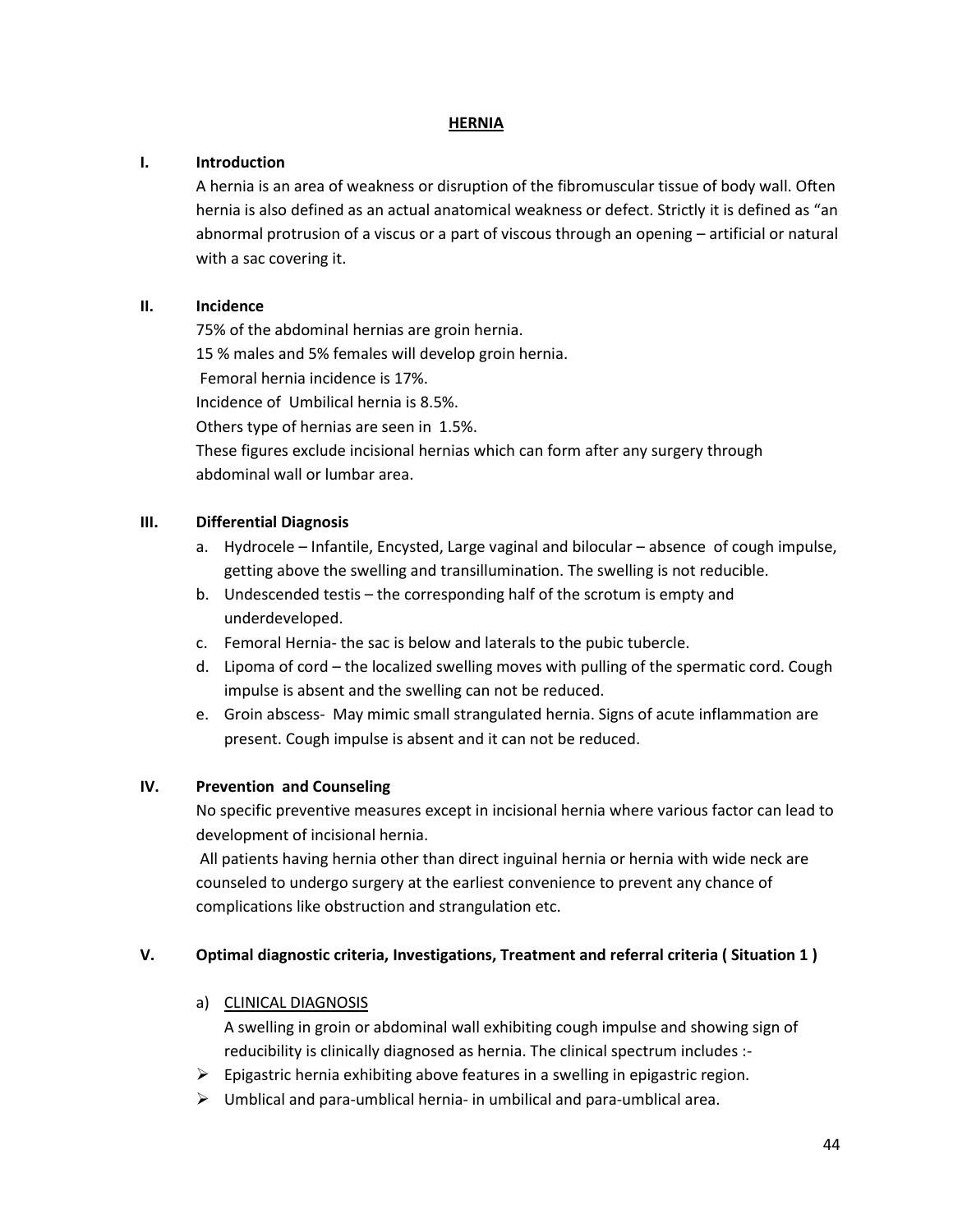- $\triangleright$  Incisional hernia or ventral hernia
- $\triangleright$  Inguinal hernia ( Direct ,Indirect and Congenital hernia ) presenting in groin area.
- $\triangleright$  Femoral hernia also presenting as a swelling of variable dimension in groin area. In congenital hernia the inguino-scrotal swelling is present since birth or during childhood .

## b) INVESTIGATIONS

In most of the cases practically no investigations are required to confirm the diagnosis of hernia. Clinical diagnosis is enough. Ultrasound of whole abdomen may be done in cases of hernia to rule out other abdominal pathology .

## c) TREATMENT

- i. In-Patient Principles of Hernia surgery include reduction of hernia, excision of the sac and repair of wall. Repair may be done by suture or mesh.
	- o Congenital inguinal hernia is treated by herniotomy alone.
	- o Direct and indirect inguinal hernia is treated by herniorrhaphy or hernioplasty using a mesh by various techniques.
	- o Epigastric hernia with small defect may be treated by suture repair using double breasting technique . When the defect is large , hernioplasty using a mesh may be done.
	- o Umblical and Para-umblical hernia approach is same as for epigastric hernia.
	- o Femoral hernia Same principles of hernia repair are applied by High, Low or inguinal approach depending upon the case and expertise of surgeon.
	- o Incisional hernia An anatomical repair or mesh repair may be considered depending upon individual case and expertise of the surgeon.
- ii. Out-patient None
- iii.  $Day\text{-care}$  In appropriate situation and setting viz local anesthesia, small size hernia , patient residing within approachable distance etc . day care practice may be considered.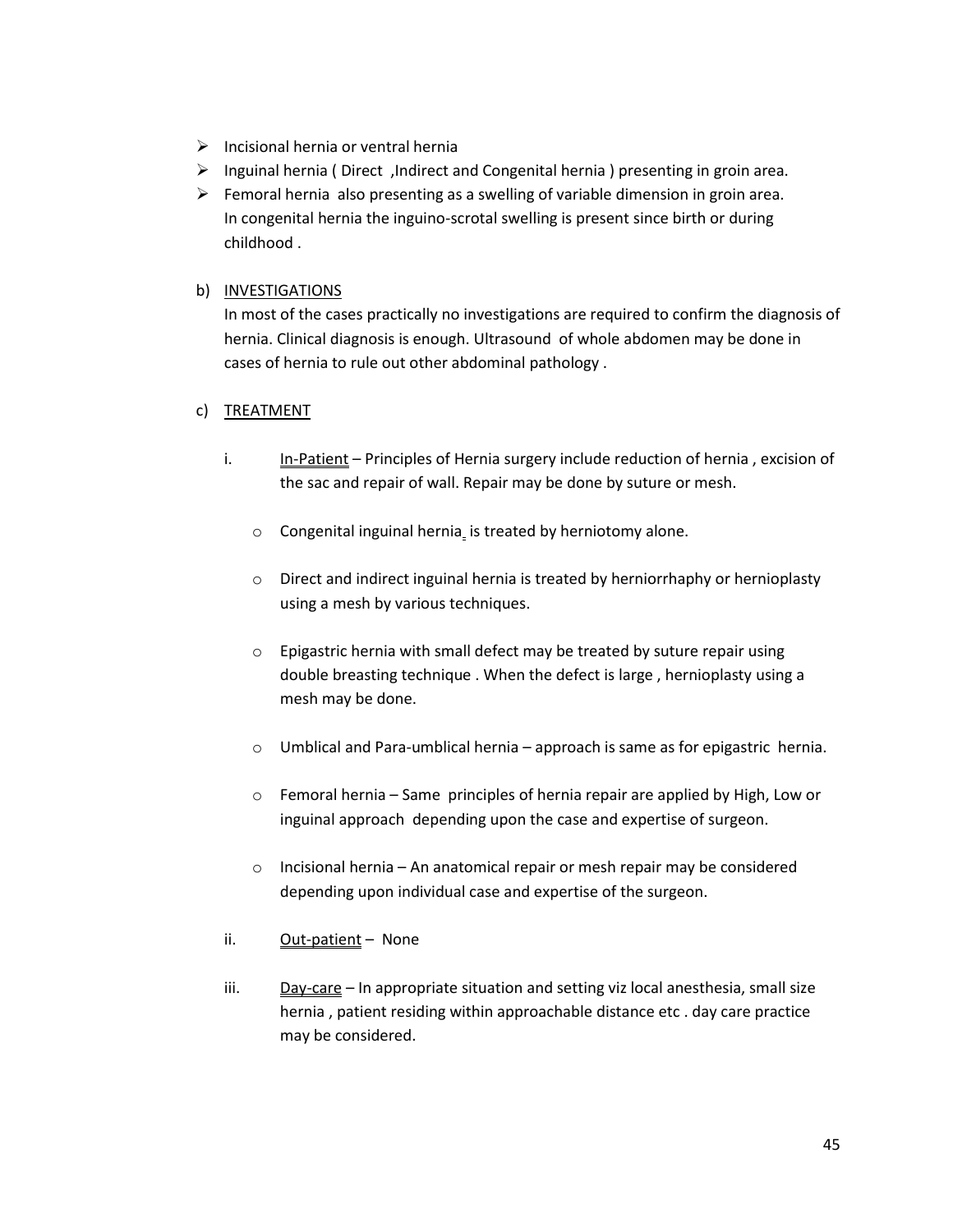## d) REFERRAL CRITERIA

Referral can be considered from situation 1 in hernia only if the patient has associated severe co-morbidities requiring special care.

## **Optimal diagnostic criteria, Investigations, Treatment and referral criteria (Situation 2)**

- a) CLINICAL DIAGNOSIS Same as situation 1.
- b) INVESTIGATIONS Same as situation 1.

## c) TREATMENT

- i.  $\ln\{-\pi\}$  in-patient Same as for situation 1. In addition, patient can be offered laparoscopic repair , particularly in bilateral and recurrent hernia after informed patient consent provided that the infrastructure, equipment and expertise is available.
- ii. Out-patient None
- iii.  $Day\text{-}\text{care} Same$  as situation 1.
- d) REFERRAL CRITERIA None

## **VI. Who does what ? and timelines**

- a. Doctor
- $\triangleright$  The job of diagnosis, treatment including surgery, post-operative care and follow up.
- b. Nurse
- $\triangleright$  Pre-operative care, operative assistance, post-operative care, administration of treatment instructed by the doctor and monitoring as instructed.
- c. Technician
- $\triangleright$  Keeps all machines and equipments in order and assist the anesthetist during operation.

## **VII. Further reading**

- 1. Bailey & Love's Short Practice of Surgery
- 2. Schwartz's Textbook of Surgery
- 3. Abdominal Operations by Maingot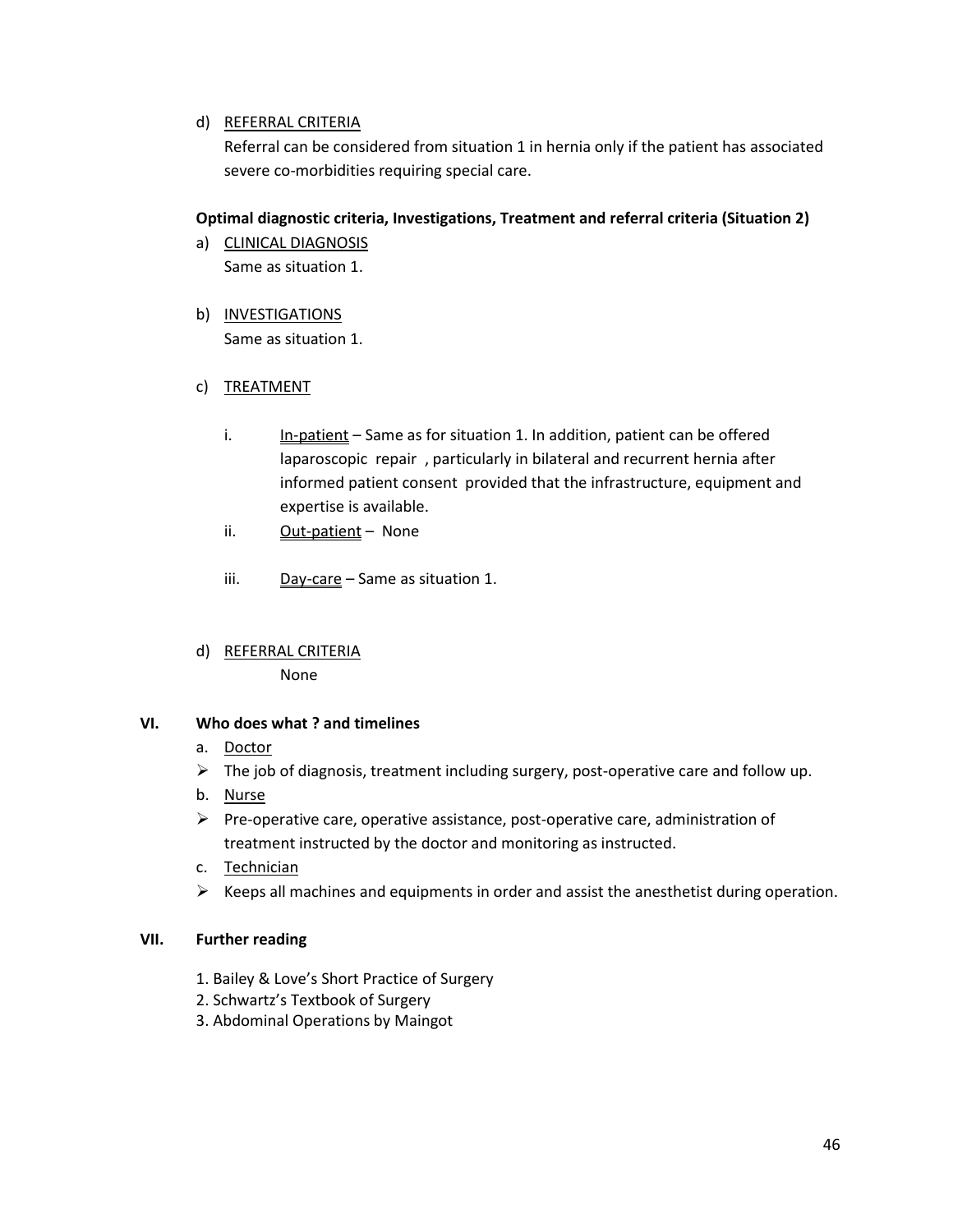# Resources required for one patient/procedure

| Situation      | Human resources                                                                                                             | Investigations                                                | Drugs etc                                                                                                                                                | Equipment                                                                                                                           |
|----------------|-----------------------------------------------------------------------------------------------------------------------------|---------------------------------------------------------------|----------------------------------------------------------------------------------------------------------------------------------------------------------|-------------------------------------------------------------------------------------------------------------------------------------|
| 1              | Surgeon $-1$<br>Medical officers -<br>2<br>Staff Nurses -2<br>Technician $-1$<br>Ward boy -1<br>Sweeper - 1                 | X-ray<br>USG.<br>Biochemistry<br>Hematology<br>Urine analysis | I/V fluids, Broad<br>spectrum antibiotics,<br>analgesics,<br>Vasopressors, anesthesia<br>drugs, sutures, Mesh,<br>drains & catheters, O2<br>cylinder etc | General surgery set,<br>Anesthesia equipment<br>Monitors, Cautery,<br>Suction, OT Tables &<br>lights, Autoclave,<br><b>Trolleys</b> |
| $\overline{2}$ | Consultant $-1$<br>Sr. Resident $-1$<br>Jr. Resident -2<br>Staff Nurses -2<br>Technician $-1$<br>Ward boy -1<br>Sweeper - 1 | Same as above<br>plus Microbiology<br>ABG                     | Same as above plus<br>HDU/ICU back up                                                                                                                    | Same as above plus all<br>equipment for<br>HDU/ICU, Laparoscope                                                                     |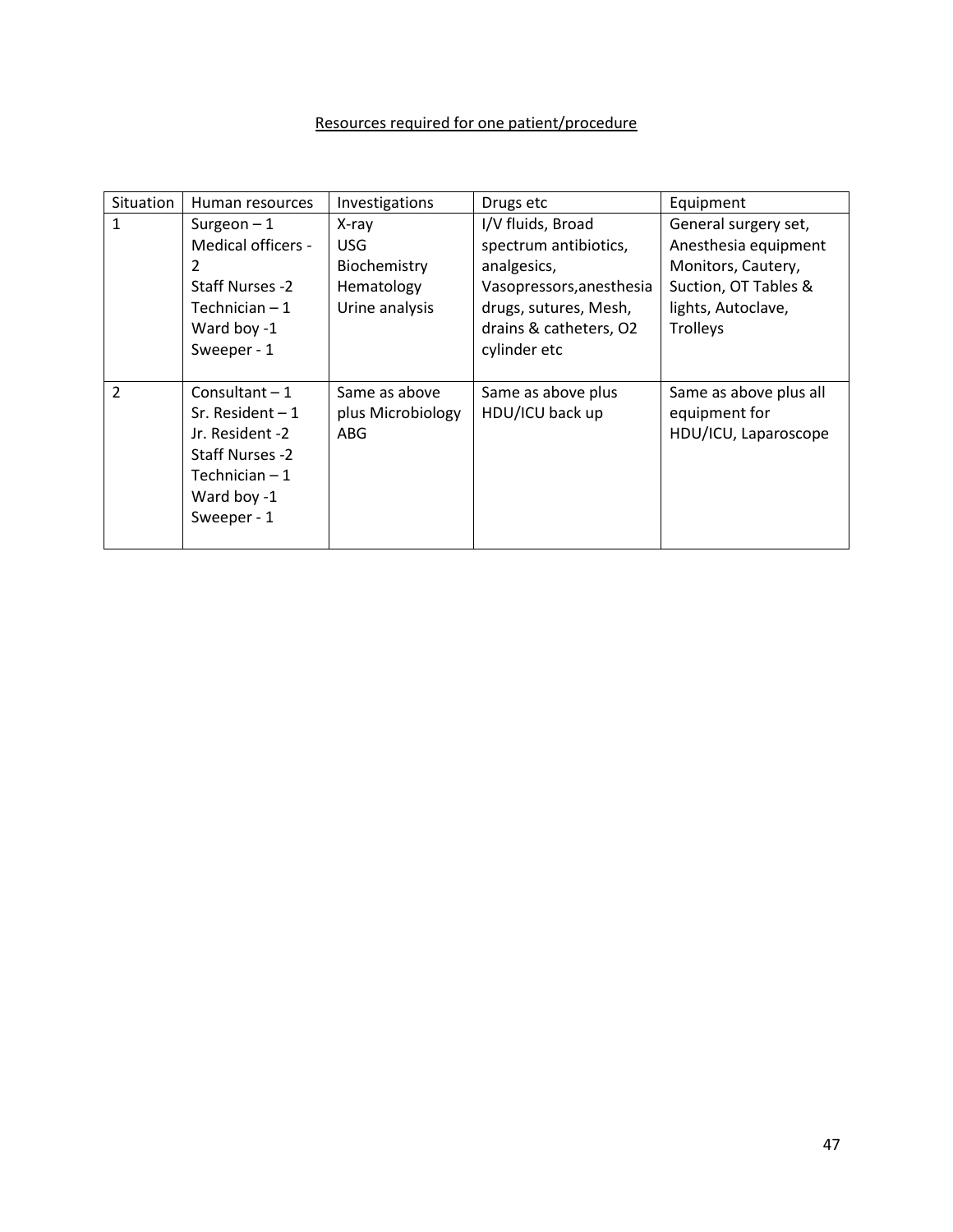## **HYDROCELE**

## **I. Introduction**

Hydrocele is collection of fluid between two layers of tunica vaginalis of testis. It can be congenital or acquired which is further of two types i.e. primary or secondary.

## **II. Incidence**

Hydrocele is quite a common condition with little high incidence in zones or areas affected by filariasis. Those present since birth are called congenital hydrocele where the processus vaginalis is essentially patent. Secondary hydrocele is most commonly due to tuberculosis, malignancy or chronic infection.

## **III. Differential Diagnosis**

Primary hydrocele in adults has to be differentiated from

- a. Inguinal Hernia- One can not get above swelling and transillumination is absent (except congenital hernia ).
- b. Epididymal cyst The testis is palpable separately.
- c. Spermatocele The testis is palpable separately.
- d. Testicular tumor The consistency is firm to hard, Testicular sensation and fluctuations are absent and transillumination can not be elicited.

# **IV. Prevention and Counseling**

There are no specific preventive measures for both congenital and adult hydrocele except that wherever filariasis is endemic or prevalent, anti filarial prophylaxis may be taken or whenever the person suffers from it, prompt and proper treatment should be taken.

# **V. Optimal diagnostic criteria, Investigations, Treatment and referral criteria ( Situation 1 )**

a) CLINICAL DIAGNOSIS

For primary hydrocele in adults, 3 classical signs i.e. can get above the swelling, presence of fluctuations and transillumination are diagnostic of hydrocele. Secondary hydrocele is generally very small and soft and signs of primary pathology may be present. In congenital variety, classical history of no scrotal swelling in morning and full blown swelling in the evening coupled with above signs is diagnostic.

# b) INVESTIGATIONS

In most of the cases practically no investigations are required to confirm the diagnosis of primary hydrocele and congenital hydrocele. At the most, ultrasound may be done to find out testicular morphology . For secondary hydrocele , complete battery of investigation consisting of ultrasound, FNAC, CT scan and investigations for tuberculosis and tumor markers etc will be required depending upon the possible primary pathology.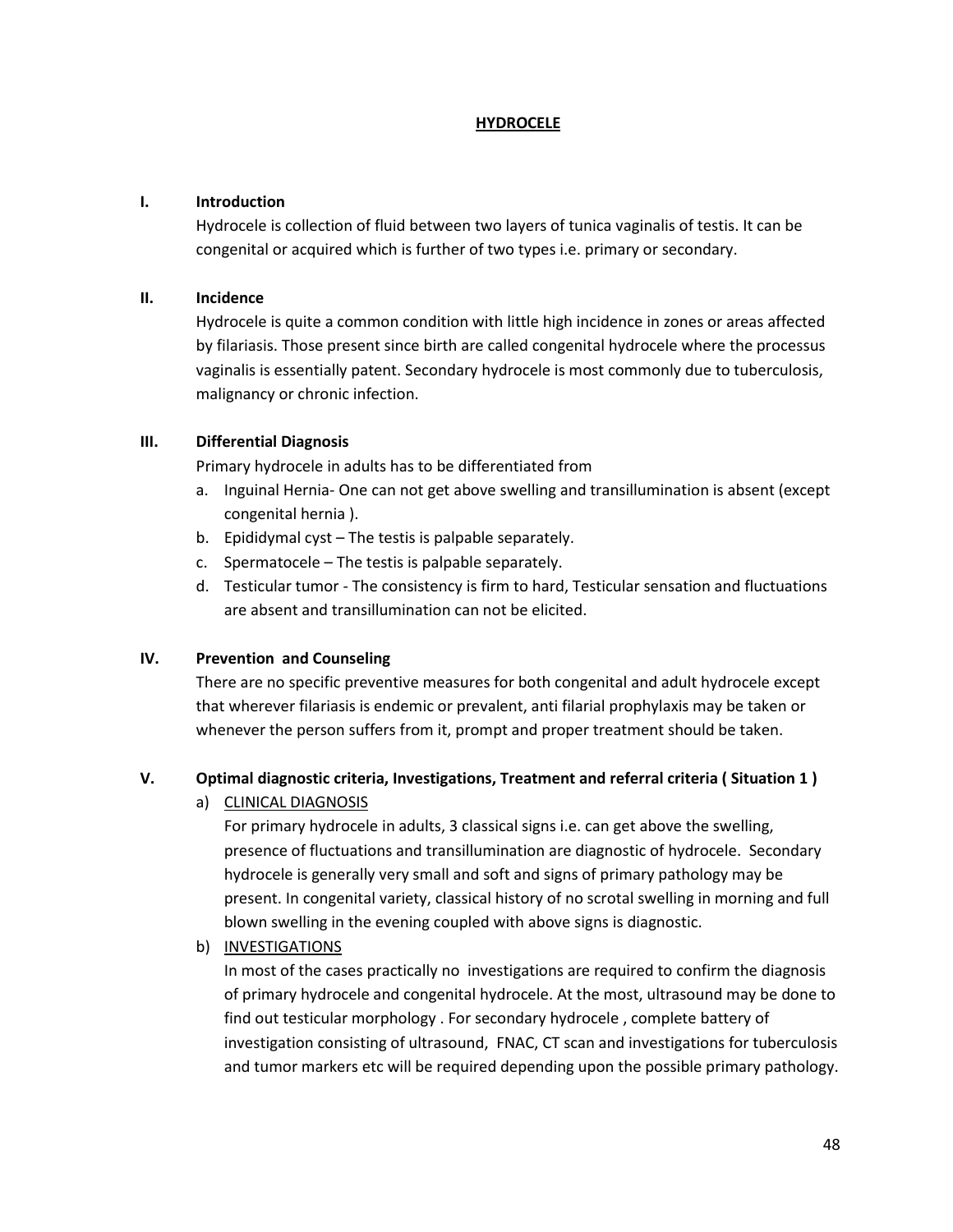This battery is unlikely to be available in situation 1; hence referral to higher centre would be advisable.

# c) TREATMENT

- i. In-Patient Congenital hydrocele is treated surgically by herniotomy through inguinal approach. Adult hydrocele (primary) is treated by eversion or excision or plication depending upon size of hydrocele and thickness of the sac. Since hematoma is a very common complication , hence perfect hemostasis must be achieved in this
- ii. Out-patient None.

surgery.

iii. Day-care - For congenital hydrocele, overnight stay is routine. For adult hydrocele , in appropriate setting , the operative procedure can be considered on day care basis if surgery has been done under local anesthesia.

## d) REFERRAL CRITERIA

Referral may be considered in secondary hydrocele if the primary cause turns out to be testicular malignancy.

# **Optimal diagnostic criteria, Investigations, Treatment and referral criteria (Situation 2)**

a) CLINICAL DIAGNOSIS Same as situation 1.

# b) INVESTIGATIONS

Same as situation 1.

- c) TREATMENT
	- i.  $In-patient Same as situation 1.$
	- ii. Out-patient None
	- iii.  $Day-care All the surgical options mentioned for congenital and primary variety$ of adult hydrocele can be considered on day care basis in situation 2 .
- d) REFERRAL CRITERIA

None

# **VI. Who Does What? and Timelines**

- a. Doctor
- $\triangleright$  The job of diagnosis, treatment including surgery, post-operative care and follow up.
- b. Nurse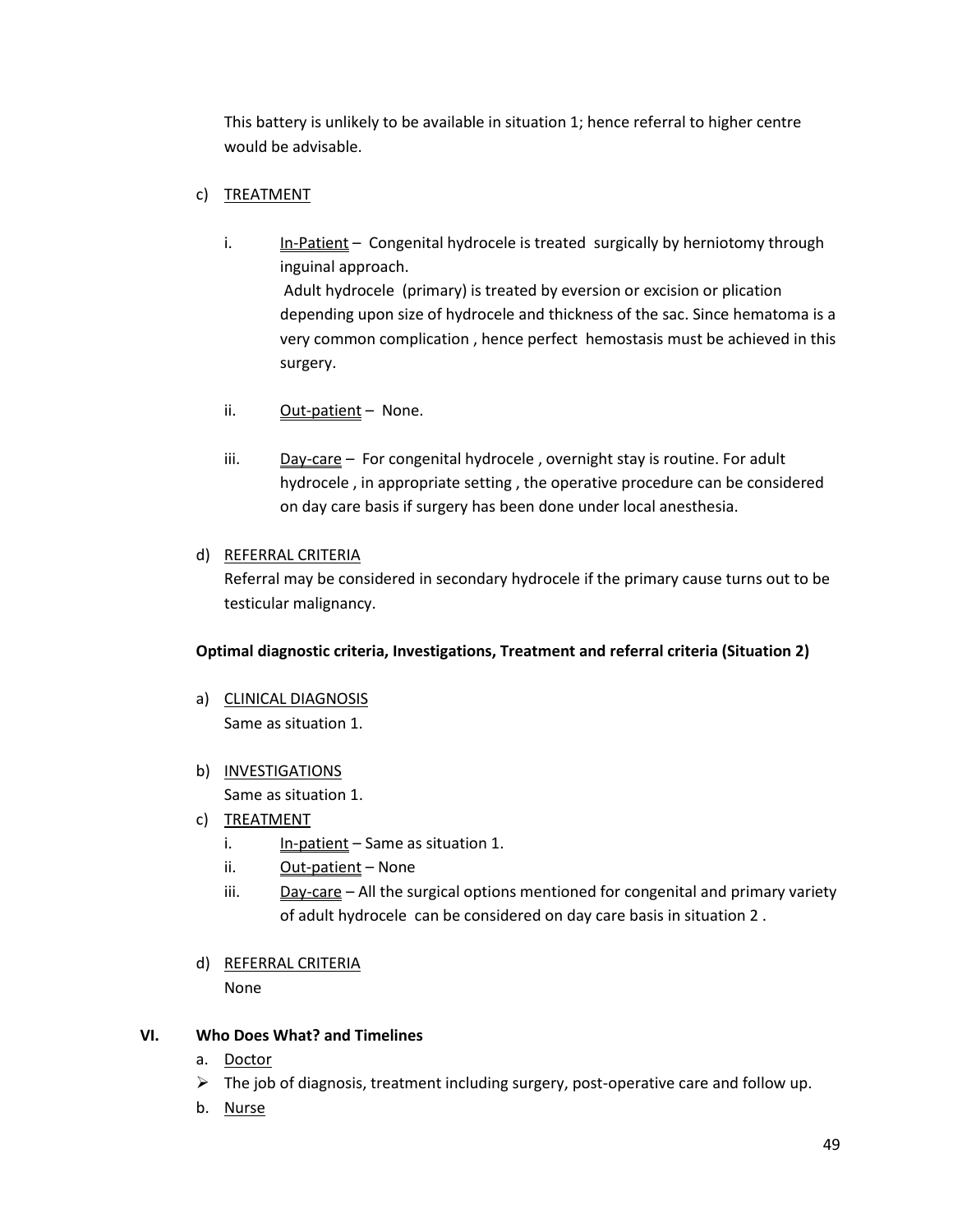- $\triangleright$  Pre-operative care, operative assistance, post-operative care, administration of treatment instructed by the doctor and monitoring as instructed.
- c. Technician
- $\triangleright$  Keeps all machines and equipments in order and assist the anesthetist during operation.

## **VII. Further reading**

- 1. Bailey & Love's Short Practice of Surgery
- 2. Schwartz's Textbook of Surgery

## Resources required for one patient/procedure

| Situation      | Human<br>resources                                                                                          | Investigations                                                                      | Drugs etc                                                                                                                                          | Equipment                                                                                                                                |
|----------------|-------------------------------------------------------------------------------------------------------------|-------------------------------------------------------------------------------------|----------------------------------------------------------------------------------------------------------------------------------------------------|------------------------------------------------------------------------------------------------------------------------------------------|
| 1              | Surgeon $-1$<br>Medical officer<br>$-1$<br>Staff Nurses -1<br>Technician $-1$<br>Ward boy -1<br>Sweeper - 1 | X-ray<br><b>USG</b><br>Biochemistry<br>Hematology<br>Urine analysis                 | I/V fluids, Broad<br>spectrum antibiotics,<br>analgesics,<br>Vasopressors, anesthesia<br>drugs, sutures, drains &<br>catheters, O2 cylinder<br>etc | General surgery<br>set<br>Anesthesia<br>equipment<br>Monitors, Cautery,<br>Suction, OT Tables<br>& lights, Autoclave,<br><b>Trolleys</b> |
| $\overline{2}$ | Consultant $-1$<br>Jr. Resident -2<br>Staff Nurses -1<br>Technician $-1$<br>Ward boy -1<br>Sweeper - 1      | Same as above plus CT<br>Scan, Pathology,<br>Immunology, Microbiology<br><b>ABG</b> | Same as above plus                                                                                                                                 | Same as above                                                                                                                            |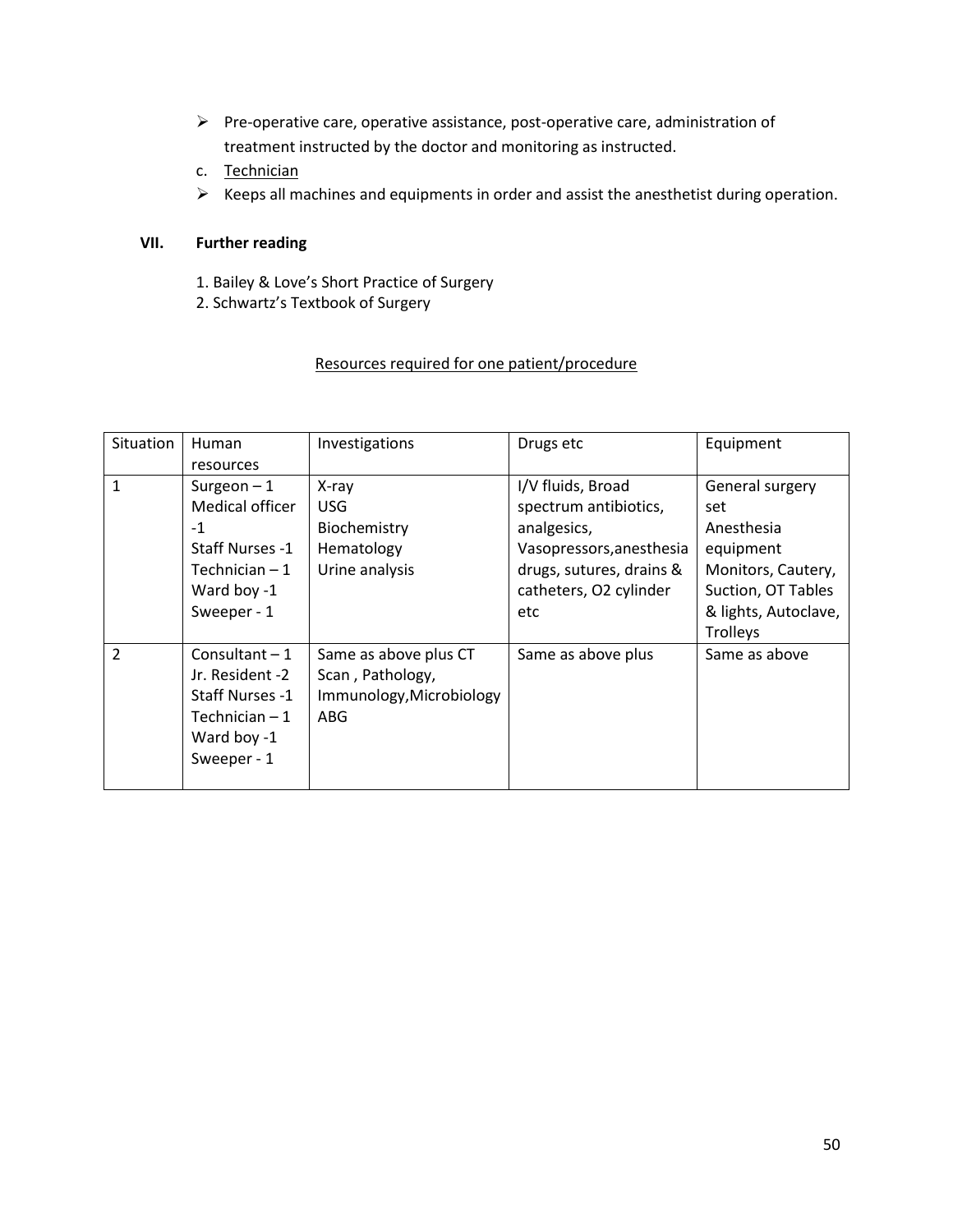# **PAROTID NEOPLASM**

Dr Sanjay Gupta Professor, Department of Surgery University College of Medical Sciences, Delhi

## **1. Name of the condition**: Parotid neoplasm

## **2. When to suspect/ recognize?**

- a. Introduction: Parotid gland is the commonest site of salivary gland neoplasms.
- b. Case definition: Neoplasms of parotid gland may be benign or malignant.
- **3. Incidence of the condition in our country:** Not reported
- **4. Differential diagnosis:** Skin, soft tissue and lymph node swellings form an important differential diagnosis of parotid neoplasm.
- **5. Prevention and counseling:** Parotid lesions should be investigated and treated early to prevent morbidity of facial nerve injury and mortality due to advanced parotid malignancy.
- **6. Optimal diagnostic criteria, investigations, treatment and referral criteria**

# **Situation 1 At Secondary Hospital/ Non-metro situation: Optimal standard of treatment in situations where resources are limited**

- I. Clinical diagnosis:
	- a. Painless, slow growing swelling in front of or below the ear. Occasionally, there may be a bulge in the tonsillar region if deep lobe is involved. Presence of pain or facial paralysis may suggest malignancy.
- II. Investigations:
	- a. Fine Needle Aspiration Cytology is necessary to confirm the diagnosis and as a prelude to radical parotidectomy.
- III. Treatment (Standard operating procedure)
	- a. Inpatient:
		- i. Superficial parotidectomy is the treatment of choice for benign neoplasms located in the superficial lobe of parotid.
		- ii. Isolated deep parotidectomy or total parotidectomy with preservation of facial nerve is indicated for benign neoplasms located in the deep lobe of parotid.
		- iii. For malignant neoplasms of the parotid gland total parotidectomy with excision of adjacent involved structures, facial nerve and ipsilateral neck dissection, if required, should be done.
	- b. Outpatient: Not indicated
	- c. Day care: Not indicated
- IV. Referral criteria: Patient should be referred to a higher center if frozen section or nerve grafting of the facial nerve are anticipated.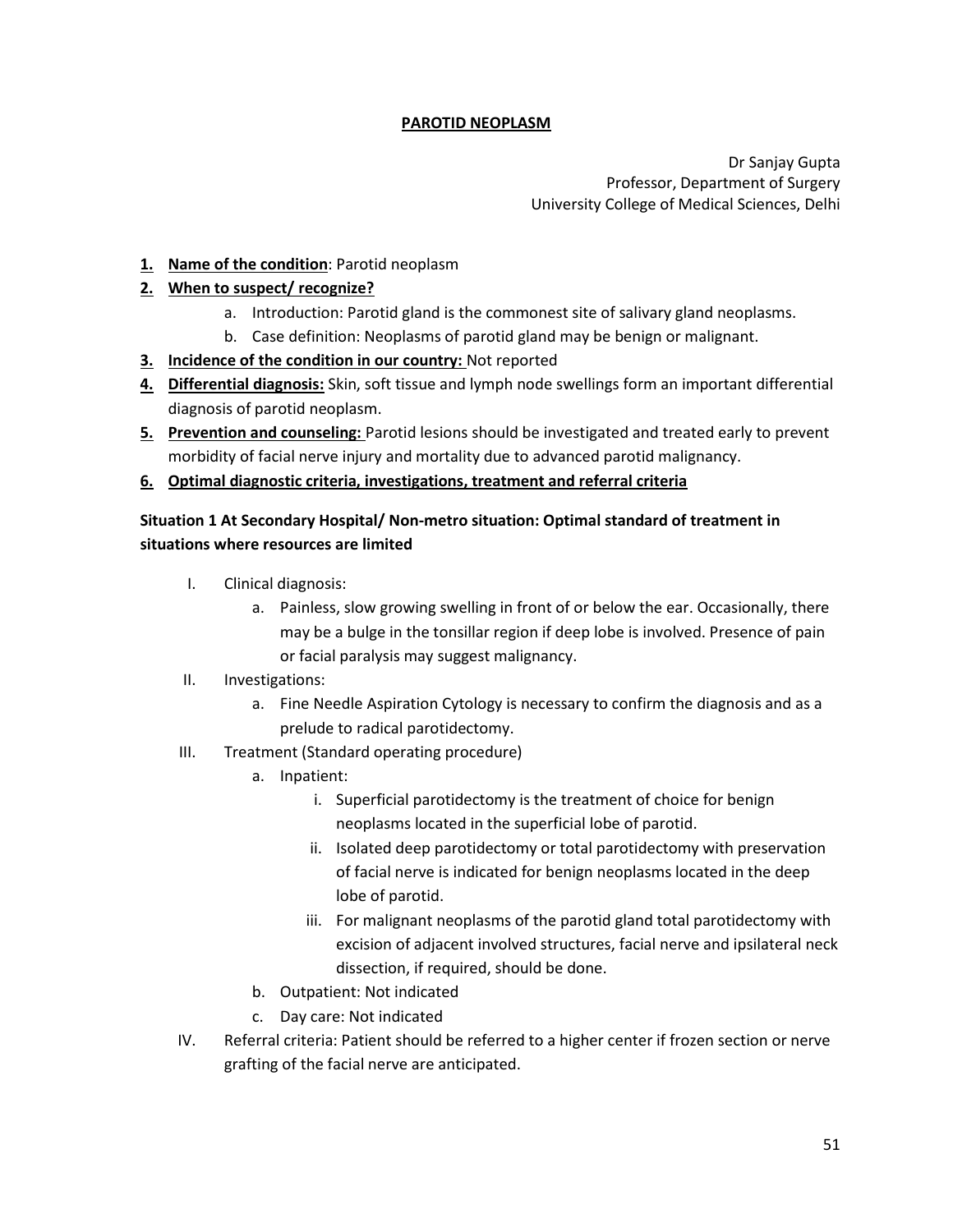# **Situation 2 At Superspecialty Facility in Metro location where higher end technology is available**

- I. Clinical diagnosis:
	- a. Painless, slow growing swelling in front of or below the ear. Occasionally, there may be a bulge in the tonsillar region if deep lobe is involved. Presence of pain or facial paralysis may suggest malignancy.
- II. Investigations:
	- a. Fine Needle Aspiration Cytology is necessary to confirm the diagnosis and as a prelude to radical parotidectomy.
	- b. CECT/ MRI should be done to evaluate the nature of lesion, involvement of adjacent structures and presence of significant lymphadenopathy.
- III. Treatment (Standard operating procedure)
	- a. Inpatient:
		- i. Superficial parotidectomy is the treatment of choice for benign neoplasms located in the superficial lobe of parotid.
		- ii. Isolated deep parotidectomy or total parotidectomy with preservation of facial nerve is indicated for benign neoplasms located in the deep lobe of parotid.
		- iii. For malignant neoplasms of the parotid gland total parotidectomy with excision of adjacent involved structures, facial nerve and ipsilateral neck dissection, if required, should be done.
		- iv. Ipsilateral neck dissection is indicated in the presence of significant lymphadenopathy.
		- v. Frozen section biopsy is indicated if operative findings are suspicious of malignancy, even if it was not suspected preoperatively.
		- vi. Nerve grafting should be done when facial nerve needs excision.
	- b. Outpatient: Not indicated
	- c. Day care: Not indicated
- IV. Referral criteria: Not indicated

# **7. Who does what and timelines:**

- a. Doctor: Clinical evaluation, treatment planning and execution.
- b. Nurse: Assisting in evaluation and treatment.
- c. Technician: Assisting in investigations and operation.

# **8. Further reading/ references:**

- a. Day TA, Deveikis J, Gillespie MB, Joe JK, Ogertmen B, Osguthorpe JD et al. Salivary gland neoplasms. Current Treatment Options in Oncology 2004, 5:11–26
- b. Meyers MN, Ferris RL (Eds.). Salivary gland disorders. Springer Verlag Berlin 2007.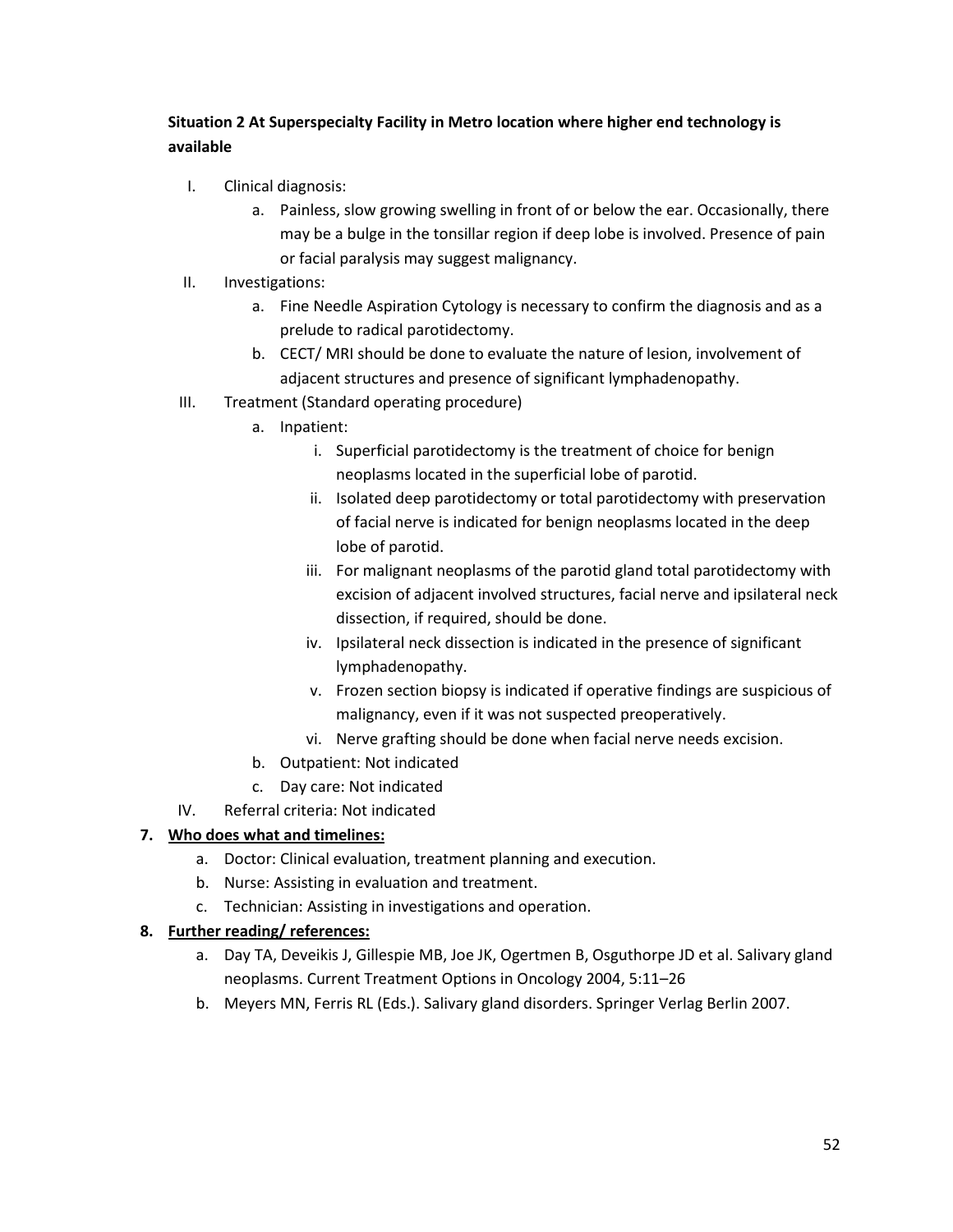# **PEPTIC ULCER PERFORATION**

Dr. Arun Prasad

### INTRODUCTION:

Lau and Leow have indicated that perforated peptic ulcer was clinically recognized by 1799, but the first successful surgical management of gastric ulcer was by Ludwig Heusner in Germany in 1892. In 1894, Henry Percy Dean from London was the first surgeon to report successful repair of a perforated duodenal ulcer. Wangensteen et al reported that in a patient with perforation but without evidence of pneumoperitoneum, one can safely assume that perforation has sealed off on its own. They advocated a nonoperative approach for such patients. However, they too supported operative treatment in patients with perforated ulcer and evidence of pneumoperitoneum.

Berne and Donovan emphasized the use of a water-soluble upper GI study to demonstrate spontaneous sealing of the perforation. They demonstrated that as many as 40% of perforated peptic ulcers had no evidence of leak on upper GI contrast studies. Berne and Donovan concluded that these patients can be observed safely as long as peritonitis does not develop. Mortality rates were 6% and 3% in the operative and nonoperative groups, respectively.

Donovan et al proposed dividing patients based on their Helicobacter pylori infection status and recommended nonoperative treatment in all patients except those without H pylori infection and those in whom prior treatment of H pylori infection had failed.

Despite strong arguments favoring nonoperative treatment of patients with perforated PUD, delaying the initiation of surgery more than 12 hours after presentation was demonstrated to worsen the outcome. Therefore, when definitely indicated, a laparotomy should be performed as soon as possible.

### INDIAN INCIDENCE

There are no statistics available on this topic.

### SYMPTOMS

- Sudden, sharp and severe pain in upper abdomen
- Spreading of pain to rest of abdomen
- Pain gets worse after oral ingestion or movements
- Feeling of giddiness and fainting
- Fever
- Weakness

### SIGNS

Tachycardia Fever Pallor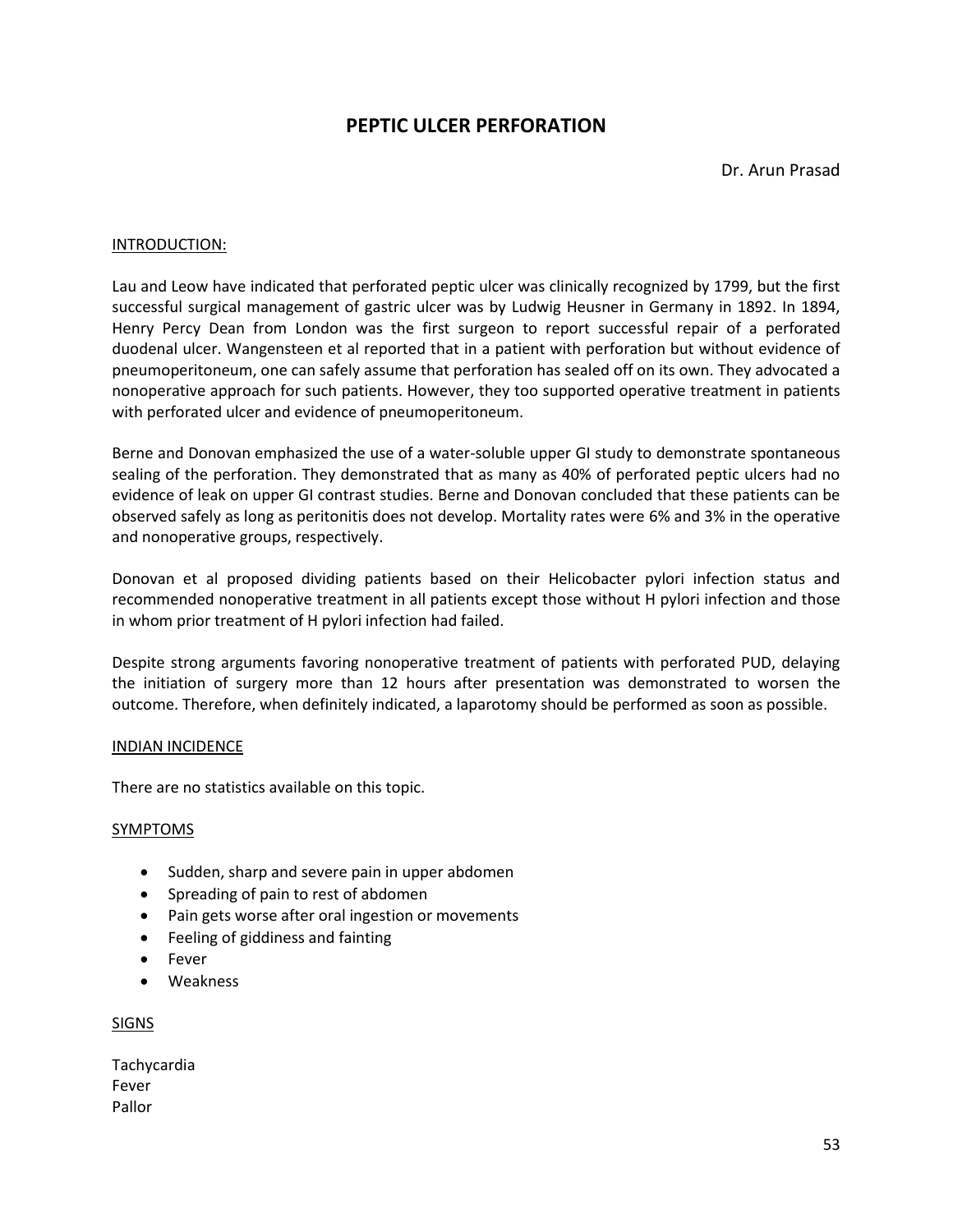Reduced abdominal wall movements

### **COMPLICATIONS**

### INVESTIGATIONS

- Haemogram
- Liver Function Tests
- Blood sugar
- Serum creatinine
- Bleeding time, clotting time and prothrombin time
- Xray chest
- ECG
- USG abdomen
- Upper GI endoscopy

### MANAGEMENT

### **Resuscitation**

Fluid resuscitation should be initiated as soon as the diagnosis of peptic ulcer disease (PUD) is made. Essential steps include insertion of a nasogastric tube to decompress the stomach and a Foley catheter to monitor urine output. Intravenous infusion of fluids is begun, and broad-spectrum antibiotics are administered. In select cases, insertion of a central venous line or a Swan-Ganz catheter may be necessary for accurate fluid resuscitation and monitoring. As soon as the patient has been adequately resuscitated, emergent exploratory laparotomy should be performed.

### **Conservative Treatment**

Wangensteen et al reported that in a patient with perforation but without evidence of pneumoperitoneum, one can safely assume that perforation has sealed off on its own. They advocated a nonoperative approach for such patients. However, they too supported operative treatment in patients with perforated ulcer and evidence of pneumoperitoneum.

Berne and Donovan emphasized the use of a water-soluble upper GI study to demonstrate spontaneous sealing of the perforation. They demonstrated that as many as 40% of perforated peptic ulcers had no evidence of leak on upper GI contrast studies. Berne and Donovan concluded that these patients can be observed safely as long as peritonitis does not develop. Mortality rates were 6% and 3% in the operative and nonoperative groups, respectively.

Donovan et al proposed dividing patients based on their Helicobacter pylori infection status and recommended nonoperative treatment in all patients except those without H pylori infection and those in whom prior treatment of H pylori infection had failed.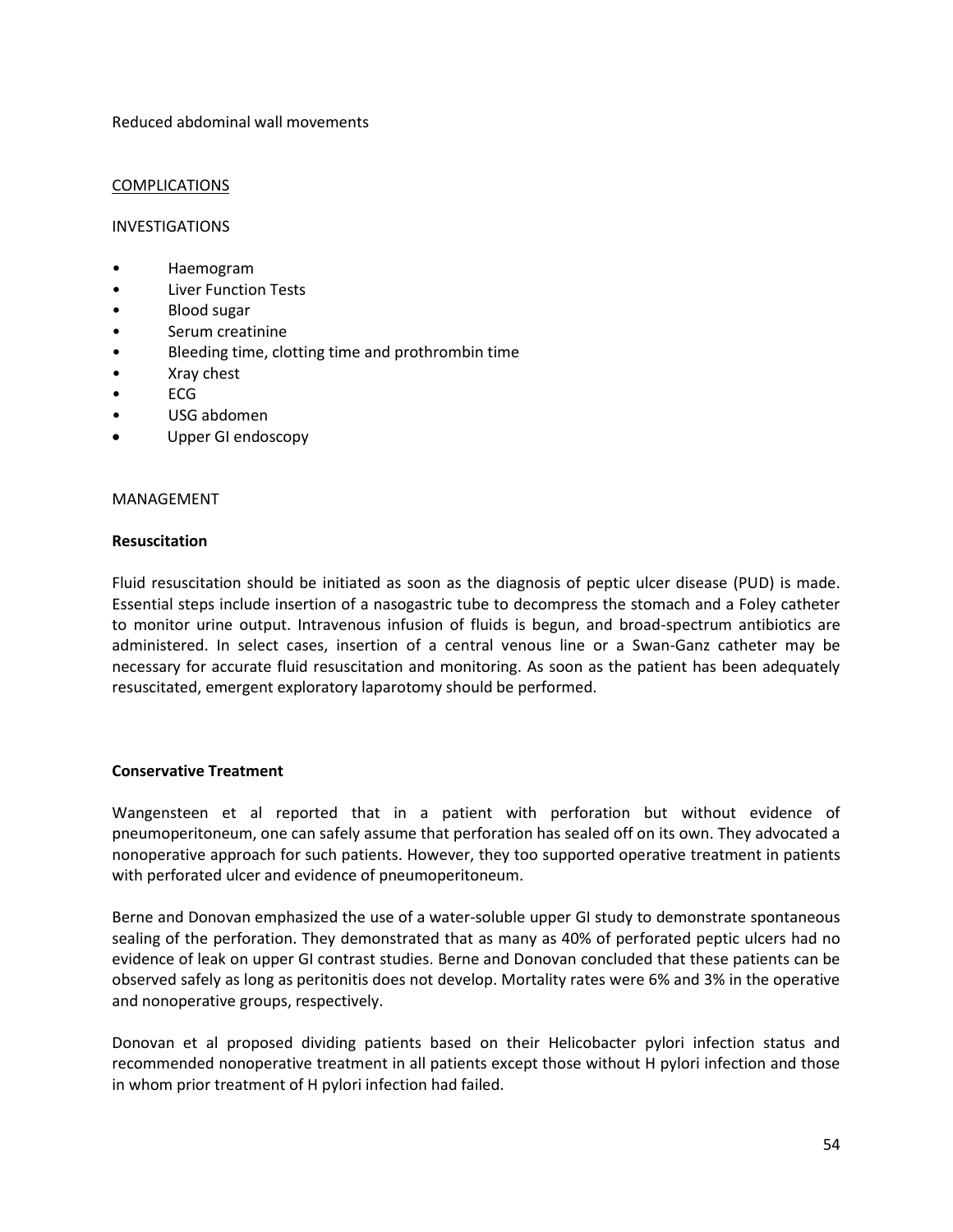Despite strong arguments favoring nonoperative treatment of patients with perforated PUD, delaying the initiation of surgery more than 12 hours after presentation was demonstrated to worsen the outcome. Therefore, when definitely indicated, a laparotomy should be performed as soon as possible

### **Surgical Treatment**

The appropriate surgical procedure depends on the location and nature of the ulcer. Many authorities recommend simple oversewing of the ulcer, with treatment of the underlying H pylori infection or cessation of nonsteroidal anti-inflammatory drugs (NSAIDs) for bleeding PUD. Additional surgical options for refractory or complicated PUD include vagotomy and pyloroplasty, vagotomy and antrectomy with gastroduodenal reconstruction (Billroth I) or gastrojejunal reconstruction (Billroth II), or a highly selective vagotomy.

The patient is placed in the supine position. A midline incision provides the most expeditious entry into the abdominal cavity. The incision can be extended to the symphysis pubis if necessary.

Once the abdomen is entered, the stomach and duodenum are carefully examined to determine the site of perforation. If the anterior surfaces of the stomach and duodenum show no abnormalities, the gastrocolic ligament is serially divided between clamps to allow entrance into the lesser sac and inspection of the posterior surface of the stomach.

The choice of operative procedure depends on variables such as the presence of shock, the presence of life-threatening comorbid conditions, the degree of contamination of the upper abdomen, the amount and duration of perforation, and whether the patient has a history of, or currently has intraoperative evidence of, chronic peptic ulceration.

In the presence of life-threatening comorbid conditions and severe intra-abdominal contamination, the safest technique for an acute anterior duodenal perforation is a simple closure with a Graham patch, using omentum. Several full-thickness simple sutures are placed across the perforation, using 2-0 or 3-0 silk sutures. A segment of omentum is placed over the perforation. The silk sutures are secured.

If contamination of the upper abdomen is minimal and the patient is stable, a definitive ulcer procedure can be performed. For a perforated duodenal ulcer, this may include a highly selective vagotomy, a truncal vagotomy and pyloroplasty, or vagotomy and antrectomy.

For a perforated gastric ulcer, the procedure performed depends on the patient's condition. If the patient is moribund, the ulcer is best excised by grasping it with multiple Allis clamps and using a linear stapler. Alternatively, the ulcer can be excised with electrocautery; the defect is approximated with a 2 layer closure with inner continuous 3-0 absorbable sutures and outer interrupted Lambert sutures using 2-0 or 3-0 silk sutures.

In a stable patient, the ulcer is excised and sent for frozen section analysis to exclude malignancy. For a benign gastric ulcer, a distal gastrectomy with either a Billroth I gastroduodenostomy or a Billroth II gastroduodenostomy is performed.

### **Post Operative Care & Complications**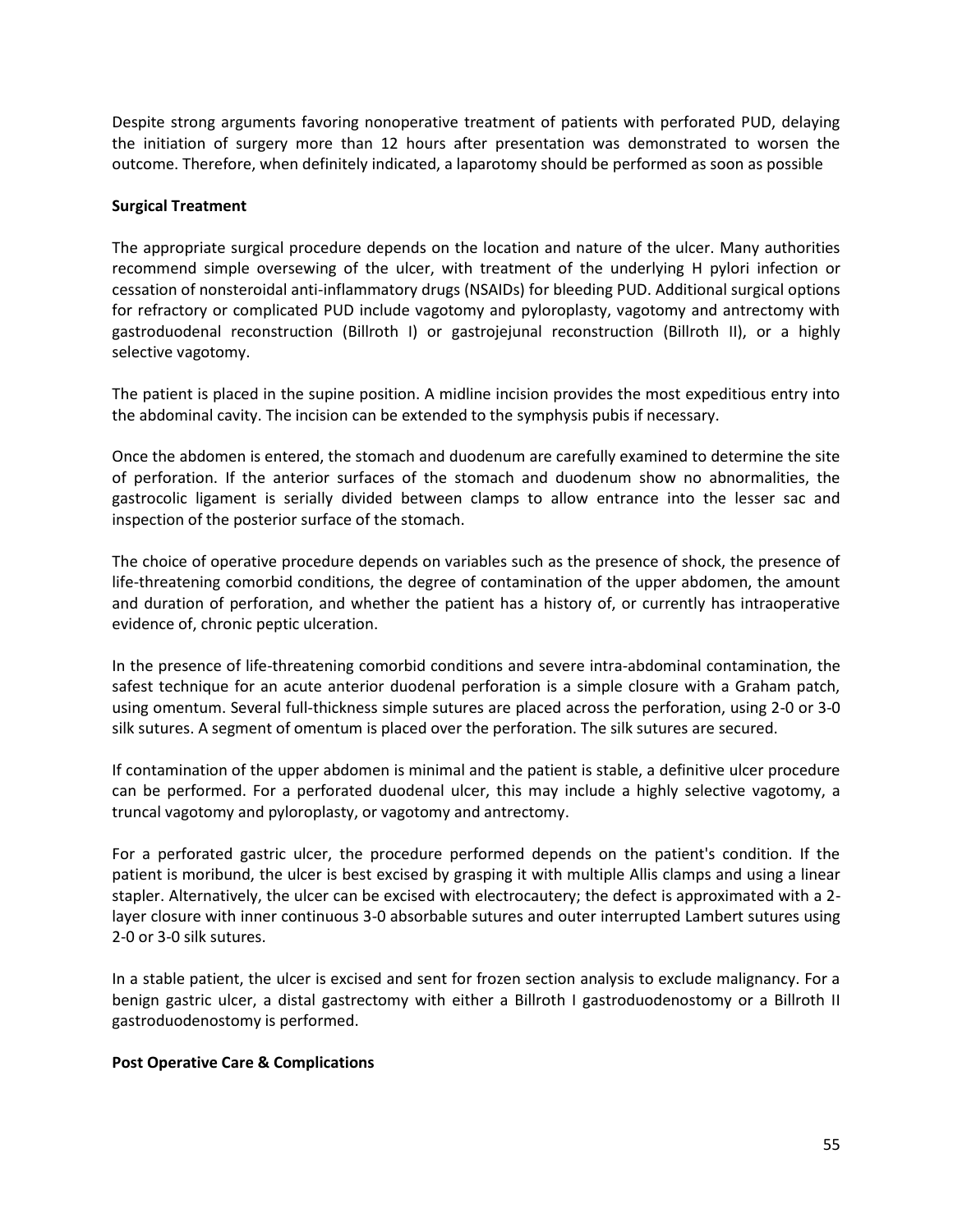The nasogastric tube can be discontinued on postoperative day 2 or 3, depending on the return of GI function, and diet can be slowly advanced. Patients who are found to have H pylori infection should receive the appropriate antibiotic regimen. Patients with high serum gastrin levels should undergo an evaluation for Zollinger-Ellison syndrome. Patients should undergo upper endoscopy to evaluate the area of ulcer and healing of the perforation site 4-6 weeks after surgery.

Surgical complications include pneumonia (30%), wound infection, abdominal abscess (15%), cardiac problems (especially in those >70 y), diarrhea (30% after vagotomy), and dumping syndromes (10% after vagotomy and drainage procedures).

## REFERRAL CRITERIA:

- ICU care may be needed in patients who present late with severe sepsis and have other systemic illnesses.
- Patients with recurrence of perforation few days after surgery may need ICU care, parenteral nutrition, investigations for gastrinoma and further surgery.

## MEDICOLEGAL:

- Failure to detect / investigate or refer a patient of suspected peptic ulcer perforation.
- Delay in treatment.
- Delay in diagnosing complications and taking corrective action.

## WHO DOES WHAT?

Doctor:

g) Surgeon: diagnosis & work up Pre operative planning

Operative procedure

## Post operative follow up

h) Anesthetist: PAC, anesthesia, post op ICU management

## NURSE:

- Dressing of the wound
- Pre & post operative care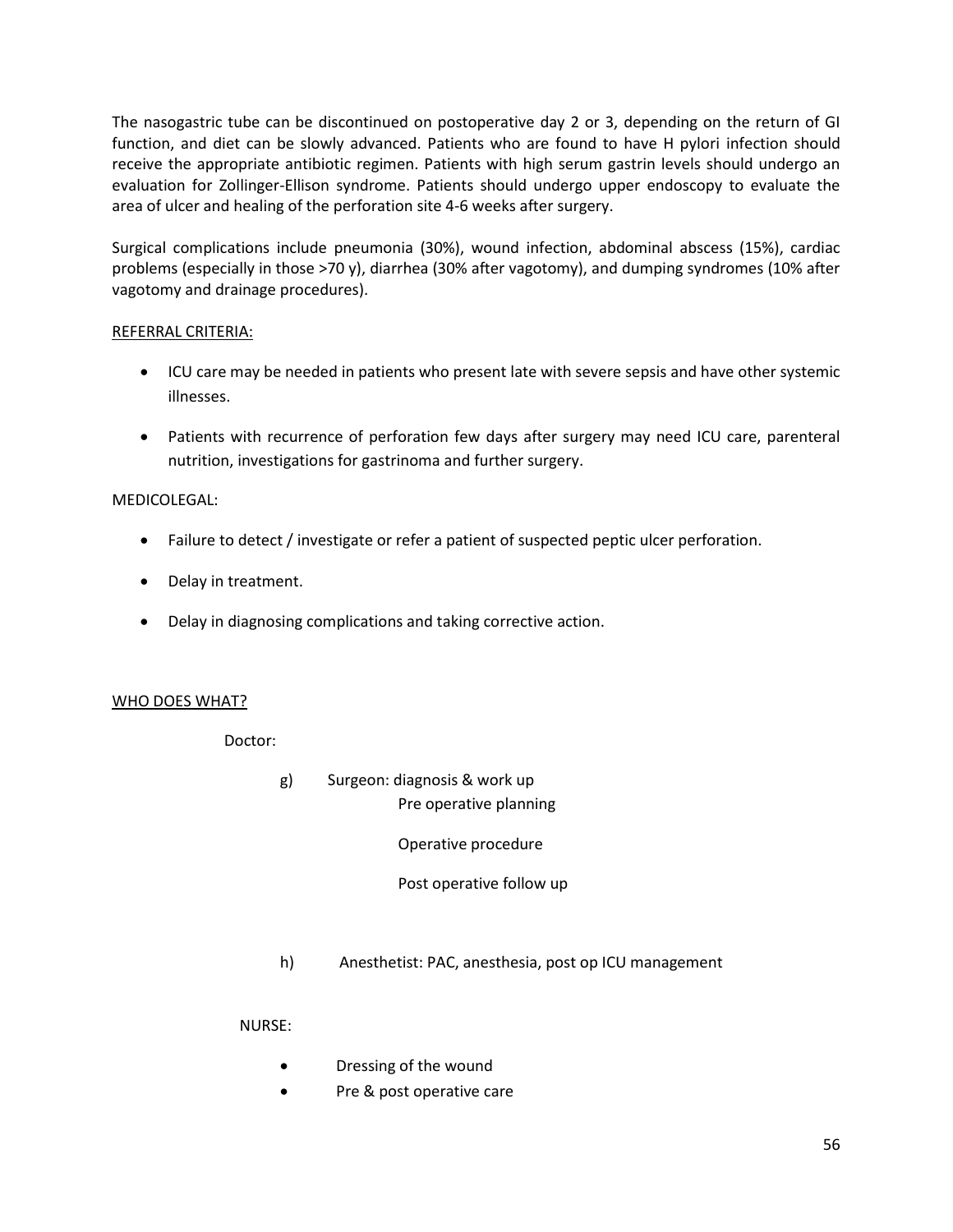## TECHNICIAN:

- Pre op equipment and drugs to be checked and kept ready
- Assist anesthetist in the OT
- Assist the surgeon, positioning of the patient

### RESOURCES REQUIRED FOR ONE PATIENT / PROCEDURE (Patient weight 60 Kgs)

| <b>Human Resources</b> | Investigations     | Drugs/Consumables | Equipment                   |
|------------------------|--------------------|-------------------|-----------------------------|
| Surgeon $-1$           | Haemogram          | Antibiotics       | OT Table & lights           |
| Medical Officer /      | <b>LFT</b>         | Analgesic         | Instrument trolley          |
| Assistant Surgeon $-1$ | <b>Blood Sugar</b> | I.V. Fluids       | Laparoscopic Surgery<br>set |
| Anesthetist $-1$       | S. Electrolytes    | <b>Sutures</b>    | <b>General Surgery Set</b>  |
| Pathologist $-1$       | <b>KFT</b>         | <b>Drains</b>     | Cautery                     |
| Staff Nurse $-1$       | <b>ECG</b>         | Catheters         | Suction                     |
| Technician $-1$        | $X-Ray$ - Chest    | Anesthetic drugs  |                             |
| Nursing Orderly $-1$   | <b>USG</b>         | <b>Dressings</b>  | Anesthetic Equipment        |
| Sweeper $-1$           | Histopathology     |                   | <b>Monitors</b>             |
|                        |                    |                   |                             |

### REFERENCES

- 1. Fineberg HV, Pearlman LA. Surgical treatment of peptic ulcer in the United States: trends before and after the introduction of cimetidine. Lancet 1981; i: 1305-7.
- 2. Paimela H, Oksala NKJ, Kivilaakso E. Surgery for peptic ulcer today. Dig. Surg. 2004; 21: 185-91.
- 3. Svanes C. Trends in perorated peptic ulcer: incidence, etiology, treatment, prognosis. World J. Surg. 2000; 24: 277-83.
- 4. McConell DB, Baba GC, Deveney CW. Changes in surgical treatment of peptic ulcer disease within a veteran hospital in the 1970s and the 1980s. Arch. Surg. 1989; 124: 1164-7.
- 5. Lena GM, Blomgren MD. Perforated peptic ulcer: long-term results after simple closure in the elderly. World J. Surg. 1997; 21: 412-15.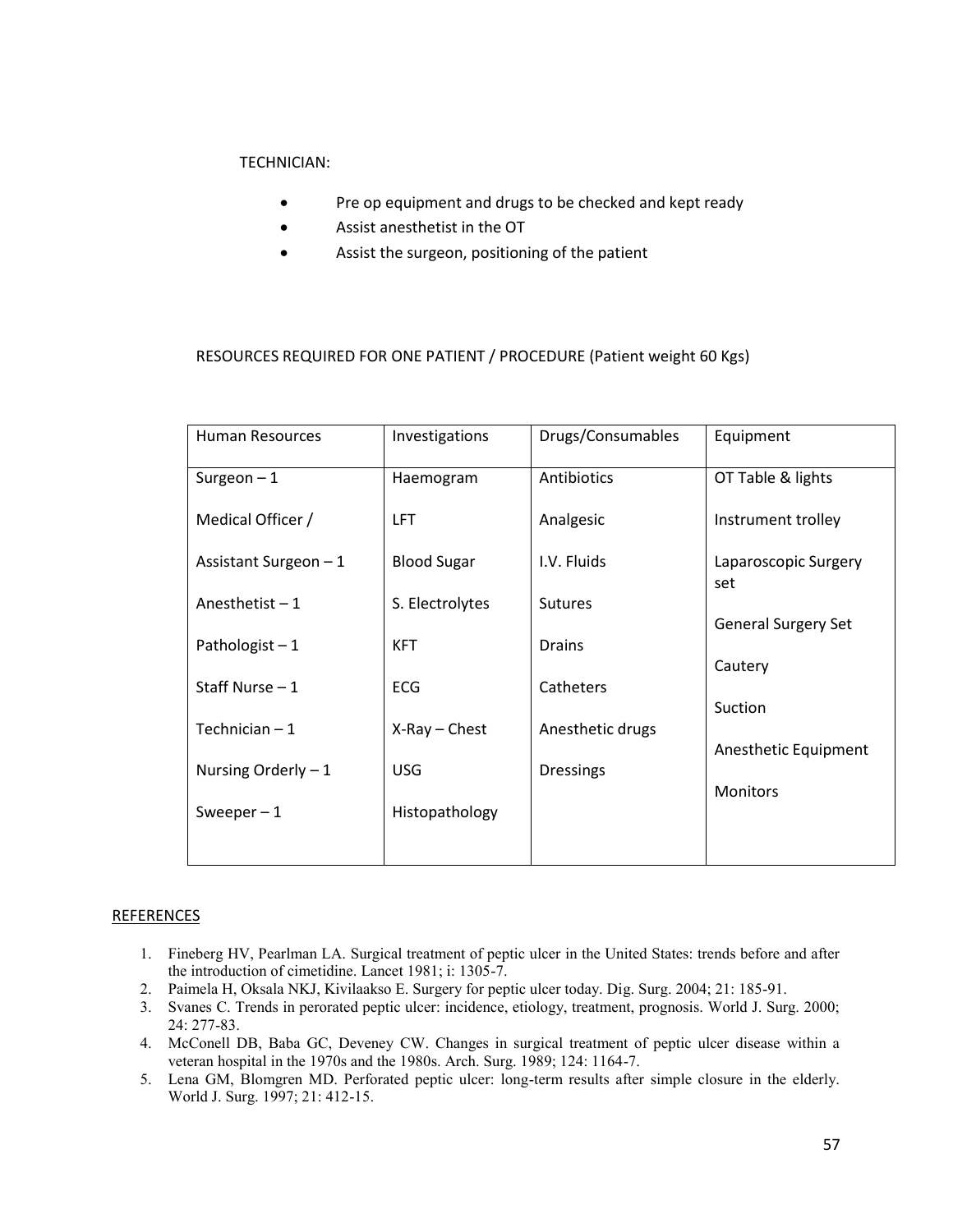- 6. Svanes C, Salvesen H, Stangeland L, Svanes K, Soreide O. Perforated peptic ulcer over 56 years. Time trends in patients and disease characteristics. Gut 1993; 34: 1666-71.
- 7. Armstrong CP, Blower AL. Non-steroidal anti-inflammatory drugs and life-threatening complications of peptic ulceration. Gut 1987; 28: 527-32.
- 8. Nogueria C, Silva AS, Santos JN et al. Perforated peptic ulcer. Main factors of morbidity and mortality. World J. Surg. 2003; 27: 782-7.
- 9. Hermansson M, Von Holstein CS, Zilling T. Surgical approach and prognostic factors after peptic ulcer perforation. Eur. J. Surg. 1999; 165: 566-72.
- 10. Testini M, Portincasa P, Piccini G, Lissidini G, Pellegrini F, Greco L. Significant factors associated with fatal outcome in emergency open surgery for perforated peptic ulcer. World J. Gastroenterol. 2003; 9: 2338-40.
- 11. Chou NH, Mok KT, Chang HT et al. Risk factors of mortality in perforated peptic ulcer. Eur. J. Surg. 2000; 166: 149-53.
- 12. Zittel TT, Jehle EC, Becker HD. Surgical management of peptic ulcer disease today indication, technique and outcome. Langenbecks Arch. Surg. 2000; 385: 64-96.
- 13. Makela JT, Kiviniemi H, Ohtonen P, Laitinen SO. Factors that predict morbidity and mortality in patients with perforated peptic ulcers. Eur. J. Surg. 2002; 168: 446-51.
- 14. Kum CK, Chong YS, Koo CC, Rauff A. Elderly perforated peptic ulcers: factors affecting morbidity and mortality. J. R. Coll. Surg. Edinb. 1993; 38: 344-7.
- 15. Sillakivi T, Lang A, Tein A, Peetsalu AE. Evaluation of risk factors for mortality in surgically treated perforated peptic ulcer. Hepatogastroenterology 2000; 47: 1765-8.
- 16. Kujath P, Schwandner O, Bruch HP. Morbidity and mortality of perforated peptic gastroduodenal ulcer following emergency surgery. Langenbecks Arch. Surg. 2002; 387: 298-302.
- 17. Svanes C, Lie RT, Svanes K. Adverse effects of delayed treatment for perforated peptic ulcer. Ann. Surg. 1994; 220: 168-75.
- 18. Svanes C, Lie RT, Lie SA, Kvale G, Svanes K, Soreide O. Survival after peptic ulcer perforation: a time trend analysis. J. Clin. Epidemiol. 1996; 49: 1363-71.
- 19. Walt R, Katschinski B, Logan R, Ashley J, Langman M. Rising frequency of ulcer perforation in elderly people in the United Kingdom. Lancet 1986; 3: 489.
- 20. Agrez MV, Henry DA, Senthiselvan S, Duggan JM. Changing trends in perforated peptic ulcer during the past 45 years. ANZ J. Surg. 1992; 62: 729.
- 21. Bulut O, Rasmunsen C, Fischer A. Acute surgical treatment of complicated peptic ulcer with special reference to elderly. World. J. Surg. 1996; 20: 574-7.
- 22. Irvin TT. Mortality and perforated peptic ulcer: a case for risk stratification in elderly patients. Br. J. Surg. 1989; 76: 215.
- 23. O'Riordain DS, O'Dwyer PJ, O'Higgins NJ. Perforated duodenal ulcer in the elderly patients. J. R. Coll. Surg. Edinb. 1990; 35: 93.
- 24. Kulber DA, Hartunian S, Schiller D, Morgenstern L. The current spectrum of peptic ulcer disease in the older age groups. Am. Surg. 1990; 56: 737.
- 25. Svanes C, Soreide JA, Skartein A et al. Smoking and ulcer perforation. Gut 1997; 41: 177-80.
- 26. Duggan JM, Zinsmeister AR, Kelly KA. Long-term survival among patients operated on for peptic ulcer disease. J. Gastroenterol. Hepatol. 1999; 14: 1074-82.
- 27. Reinbach DH, Crusikshank G, McColl KEL. Acute perforated duodenal ulcer is not associated with Helicobacter pylori infection. Gut 1993; 34: 1344-7.
- 28. Smedley F, Hickish T, Taube M, Yale C, Leach R, Wastell C. Perforated duodenal ulcer and cigarette smoking. J. R. Soc. Med. 1988; 81: 92-4.
- 29. Doll R, Peto R, Wheathly K, Gray R, Sutherland I. Mortality in relation to smoking: 40 years' observation on male British doctors. BMJ 1994; 309: 901-11.
- 30. Svanes C, Sothern RB, Sorbye H. Rhythmic patterns in incidence of peptic ulcer perforation over 5.5 decades in Norway. Chronobiol. Int. 1998; 15: 241-64.
- 31. Illingworth CFW, Scott LDW. Acute perforated peptic ulcer. Frequency and incidence in the West of Scotland. BMJ 1944; 2: 655-9.
- 32. DeBakey M. Acute perforated gastroduodenal ulceration. Surgery 1940; 8: 852-84.
- 33. Sonnenberg A, Wasserman IH, Jacobsen SJ. Monthly variation of hospital admission and mortality of peptic ulcer disease: a reappraisal of ulcer periodicity. Gastroenterology 1992; 103: 1192-8.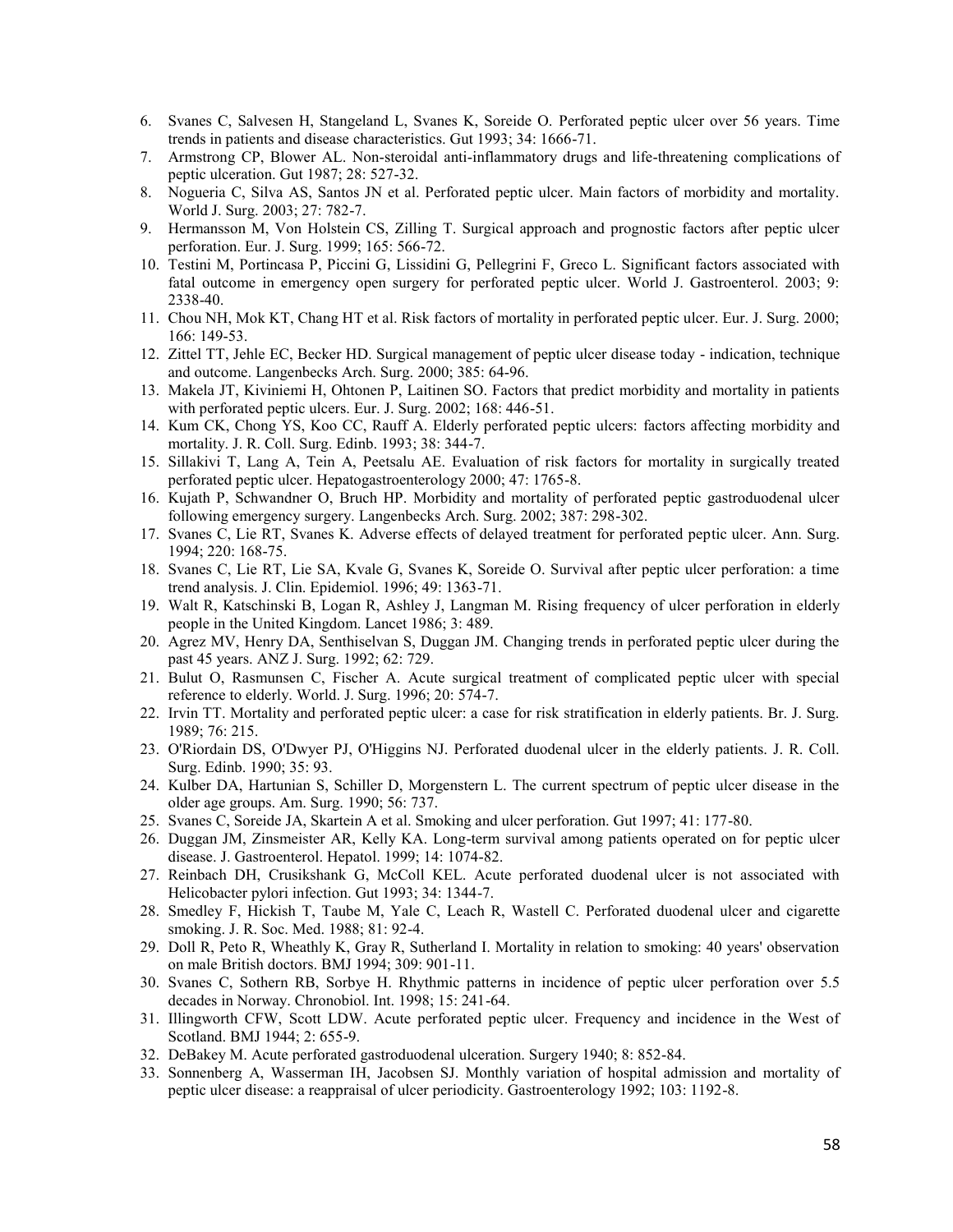- 34. Boey J, Choi SKY, Alagaratnam TT, Poon A. Risk stratification in perforated duodenal ulcers, a prospective validation of predictive factors. Ann. Surg. 1987; 205: 22-6.
- 35. Hodnett RM, Gonzalez F, Chapman L, Nance FC, Deboisblanc R. The need for definitive therapy in the management of perforated gastric ulcers. Ann. Surg. 1989; 209: 36-9.
- 36. Svanes C, Salvesen H, Espehaug B, Soreide O, Svanes K. A multifactorial analysis of factors related to lethality after treatment of perforated gastroduodenal ulcer. Ann. Surg. 1989; 209: 418-23.
- 37. Hamby LS, Zweng TN, Strodel WE. Perforated gastric and duodenal ulcer: an analysis of prognostic factors. Am. Surg. 1993; 59: 319-23.
- 38. Chao TC, Wang CS, Chen MF. Gastroduodenal perforation in cancer patients. Hepatogastroenterology 1999; 46: 2878-81.
- 39. Kujath P, Schwander O, Brunch HP. Morbidity and mortality of perforated peptic gastroduodenal ulcer following emergency surgery. Langenbecks Arch. Surg. 2002; 387: 298-302.
- 40. Welch CE, Rodkey GV, Gryska PR. A thousand operations for ulcer disease. Ann. Surg. 1986; 204: 454- 67.
- 41. Hewitt PM, Krige J, Bormann PC. Perforated gastric ulcers: resection compared with simple closure. Am. Surg. 1993; 59: 669-73.
- 42. Ng EKW, Lam YH, Sung J, Yung MY, To KF, Chan ACW. Eradication of Helicobacter pylori prevents recurrence of ulcer after simple closure of duodenal ulcer perforation: randomized controlled trial. Ann. Surg. 2000; 231: 153-8.
- 43. Al-Assi MT, Graham DY. Peptic ulcer disease, Helicobacter pylori, and the surgeon: changing of the guard. Curr. Opin. Gen. Surg. 1994: 120-4.
- 44. Lunevicius R, Morkevicius M. Systematic review comparing laparoscopic and open repair for perforated peptic ulcer. Br. J. Surg. 2005; 92: 1195-207.
- 45. Lau H. Laparoscopic repair of perforated peptic ulcer. A meta-analysis. Surg. Endosc. 2004; 18: 1013-21.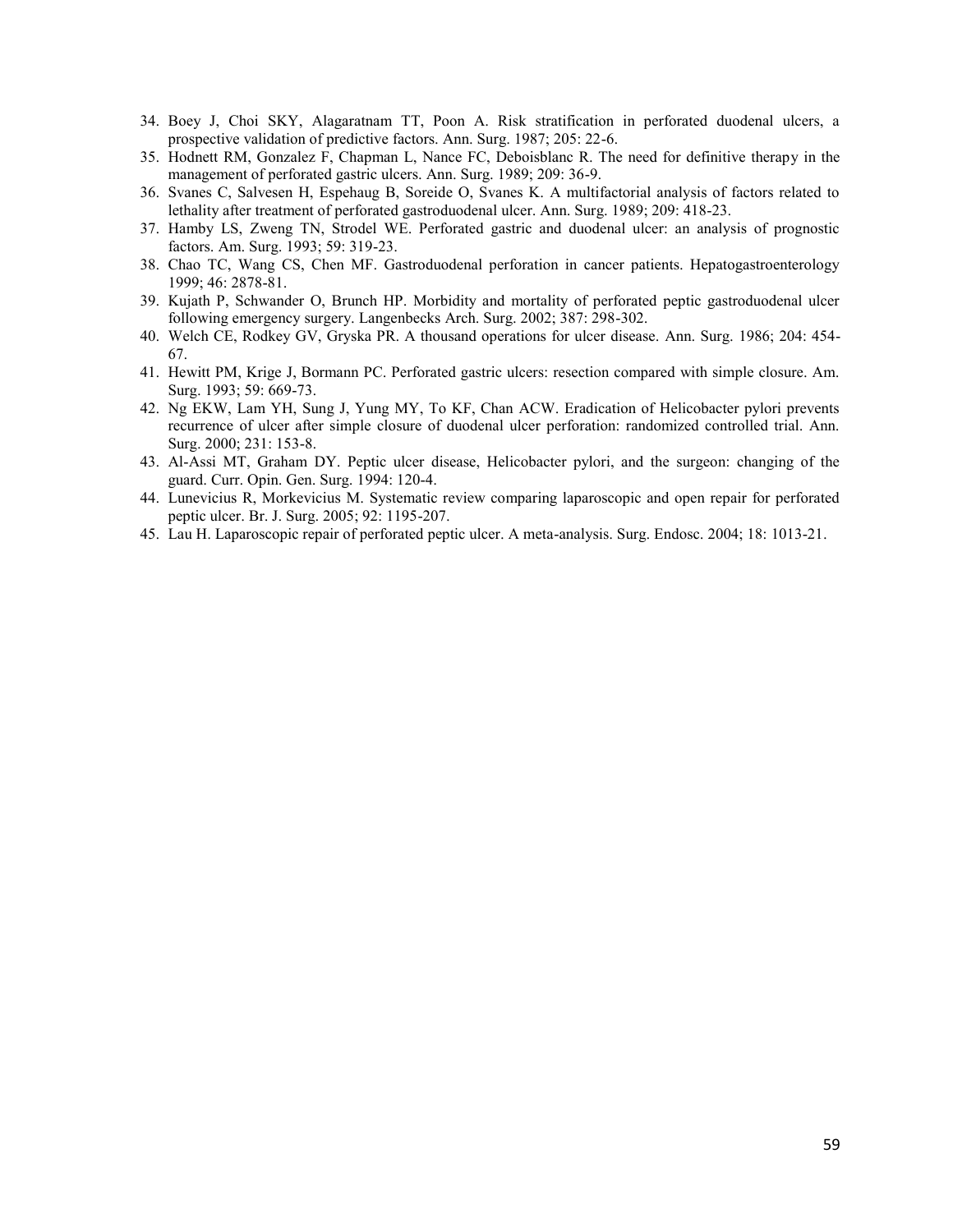# **SKIN AND SOFT TISSUE LESIONS**

Dr Sanjay Gupta Professor, Department of Surgery University College of Medical Sciences, Delhi

1. **Name of the condition**: Skin and subcutaneous lesions

### **2. When to suspect/ recognize?**

- a. Introduction: There are a large number of skin and subcutaneous lesions, both benign and malignant. The aim of the surgeon is to identify those which are malignant or carry malignant potential and institute appropriate treatment.
- b. Case definition: All lesions identified clinically as occurring in skin or subcutaneous tissue.
- **3. Incidence of the condition in our country:** The condition is very common. However, the exact incidence is not reported.
- **4. Differential diagnosis:**



NOTE: Selected common skin tumors included. Many other less common entities exist.

FIGURE 1. Algorithm for the diagnosis of benign skin tumors (macular or slightly raised/papular).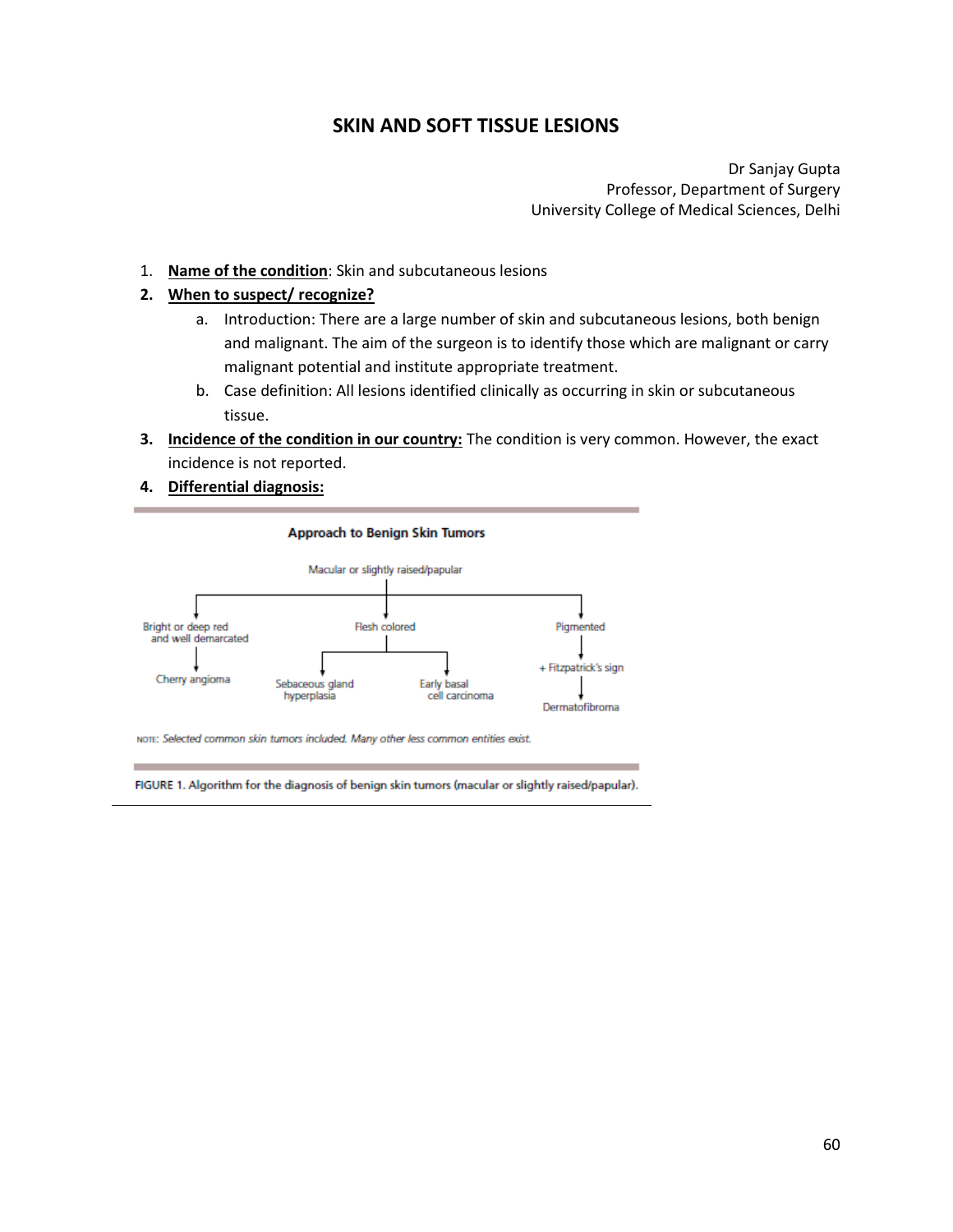

NOTE: Selected common skin tumors included. Many other less common entities exist.

FIGURE 2. Algorithm for the diagnosis of benign skin tumors (papular).





NOTE: Selected common skin tumors included. Many other less common entities exist.

FIGURE 3. Algorithm for the diagnosis of benign skin tumors (subepidermal).

- **5. Prevention and counseling:**Specific to each lesion
- **6. Optimal diagnostic criteria, investigations, treatment and referral criteria:**
	- **a. Situation 1 At Secondary Hospital/ Non-metro situation: Optimal standard of treatment in situations where resources are limited**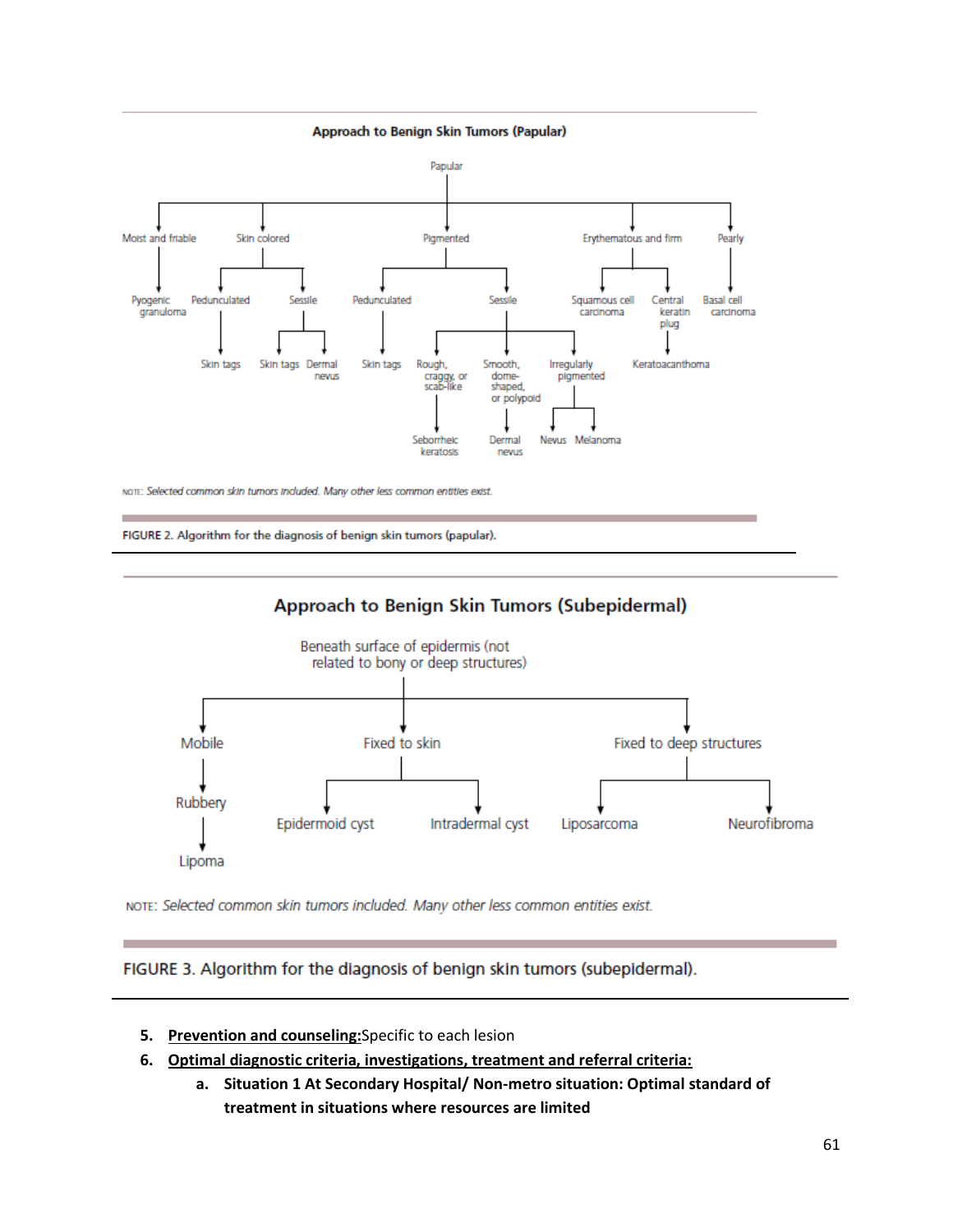- V. Clinical diagnosis: Based on clinical features specific for each lesion.
- VI. Investigations:
	- a. FNAC
	- b. Incision biopsy (for larger lesions)
	- c. Excision biopsy (for smaller lesions)
- VII. Treatment (Standard operating procedure)
	- a. Inpatient: Not indicated
	- b. Outpatient/ Day care: These lesions can be treated on day care or outpatient basis. All lesions do not need treatment.
		- i. Confirm diagnosis by investigations
		- ii. Excise the lesion under LA with appropriate margin.
		- iii. For large lesions or in children general anesthesia may be used.
		- iv. Skin is closed by primary suturing/ grafting.
- VIII. Referral criteria: Not indicated.
	- **b. Situation 2 At Superspecialty Facility in Metro location where higher end technology is available:** Same as "a"
	- V. Clinical diagnosis
- VI. Investigations
- VII. Treatment (Standard operating procedure)
	- a. Inpatient
	- b. Outpatient
	- c. Day care
- VIII. Referral criteria

## **7. Who does what and timelines**

- a. Doctor: Clinical diagnosis, investigations and treatment
- b. Nurse: Assisting the surgeon in investigations and treatment
- c. Technician: Assisting in investigations and treatment

# **8. Further reading/ references:**

- a. Luba MC, Bangs SA, Mohler AM, Stulberg DL. Common benign skin tumors. AmFamPhy 2003. 67(4):729-738.
- b. Skin lesions. URL info.wirral.nhs.uk/document\_uploads/evidence.../SkinLesions.pdf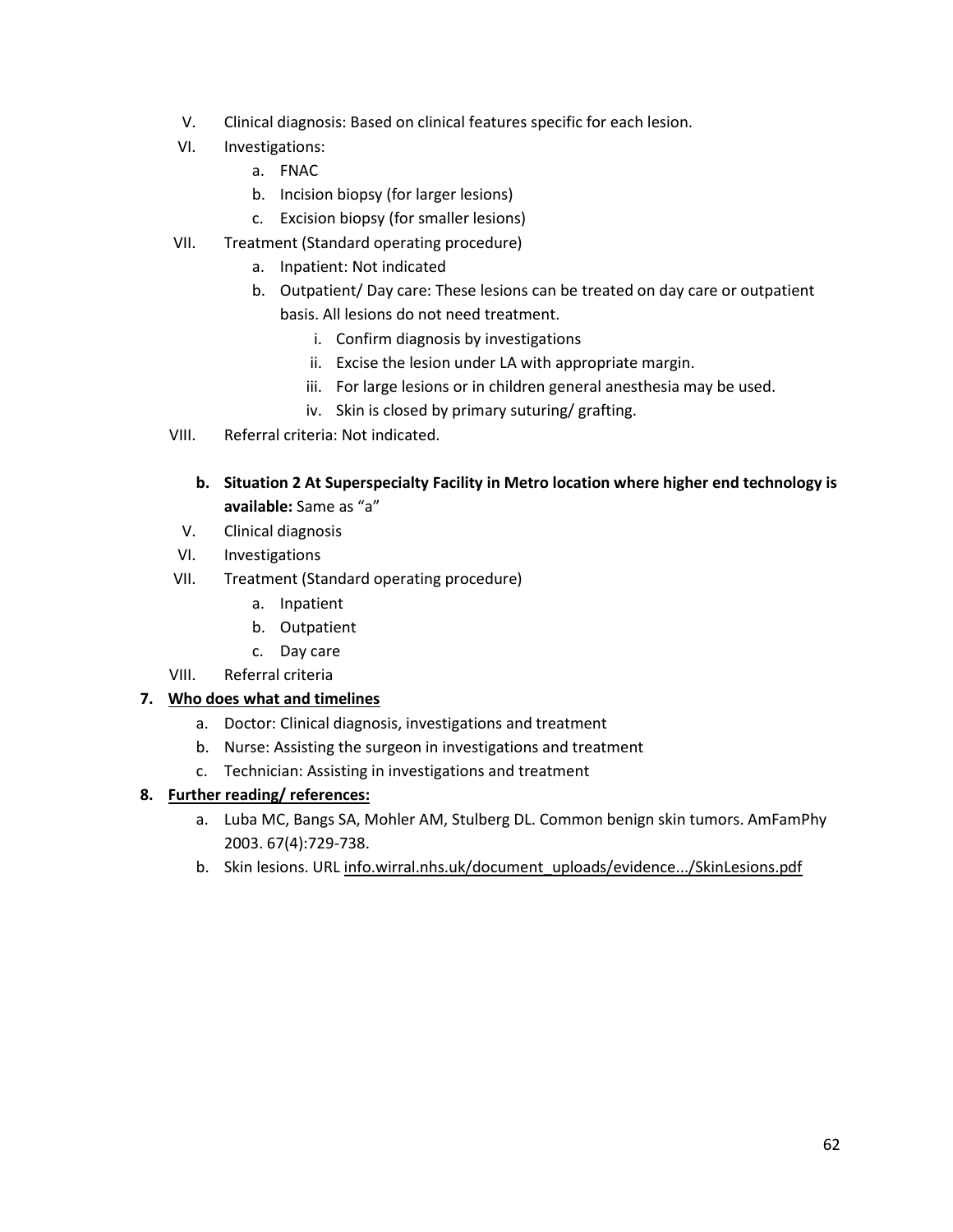# **SMALL BOWEL PERFORATIONS**

# **I. Introduction**

Small perforation is breach in seromuscular continuity of small intestine ie from D-J junction to ileocaecal junction. It can be single or multiple and of varying sizes depending on nature and stage of pathology causing it. It may even be associated with gangrenous segment of variable length of small intestine.

## **II. Incidence of the condition in our country**

In India, the commonest cause of small bowel perforation is enteric fever and tuberculosis. Rapidly increasing incidence of vehicular trauma contributes to another category of perforation called traumatic perforation. Penetrating injury caused by knife, gunshot etc also adds to the etiology of these perforations. Rarely these perforations can be associated with long standing small intestinal volvulus or near the site of band compressing the gut causing ischemia and perforation. Iatrogenic perforations too can occur during conduct of various other abdominal operations and even gynecological operations.

## **III. Differential diagnosis**

The common conditions that should be considered in any patient presenting with features of peritonitis (apart from small bowel perforations):-

- 1. Acute Pancreatitis
- 2. Duodenal perforation
- 3. Appendicular perforation with peritonitis
- 4. Mesenteric vascular ischemia

# **IV. Prevention and counseling**

Timely medical advice and treatment for conditions like enteric fever and tuberculosis. In case of injury whether blunt or penetrating, seek hospitalization without any delay. Using of seat belts during travel (wherever possible) is also a good preventive step

# **V. Optimal diagnostic criteria, Investigations, Treatment & Referral Criteria( Situation 1)**

- a. Clinical diagnosis
	- $\triangleright$  Small bowel perforation is suspected clinically in any patient presenting with history of fever, trauma, abdominal pain, vomiting, distension of tummy, inability to pass flatus and feces of variable duration depending on type and duration of pathology.
	- $\triangleright$  Clinical examination will reveal features of peritonitis which is mostly generalized but rarely may be localized also. Hippcratic facies will be present. The patient may be in shock ( hypovolemic or septic) or may even be having septicemia at the time of presentation.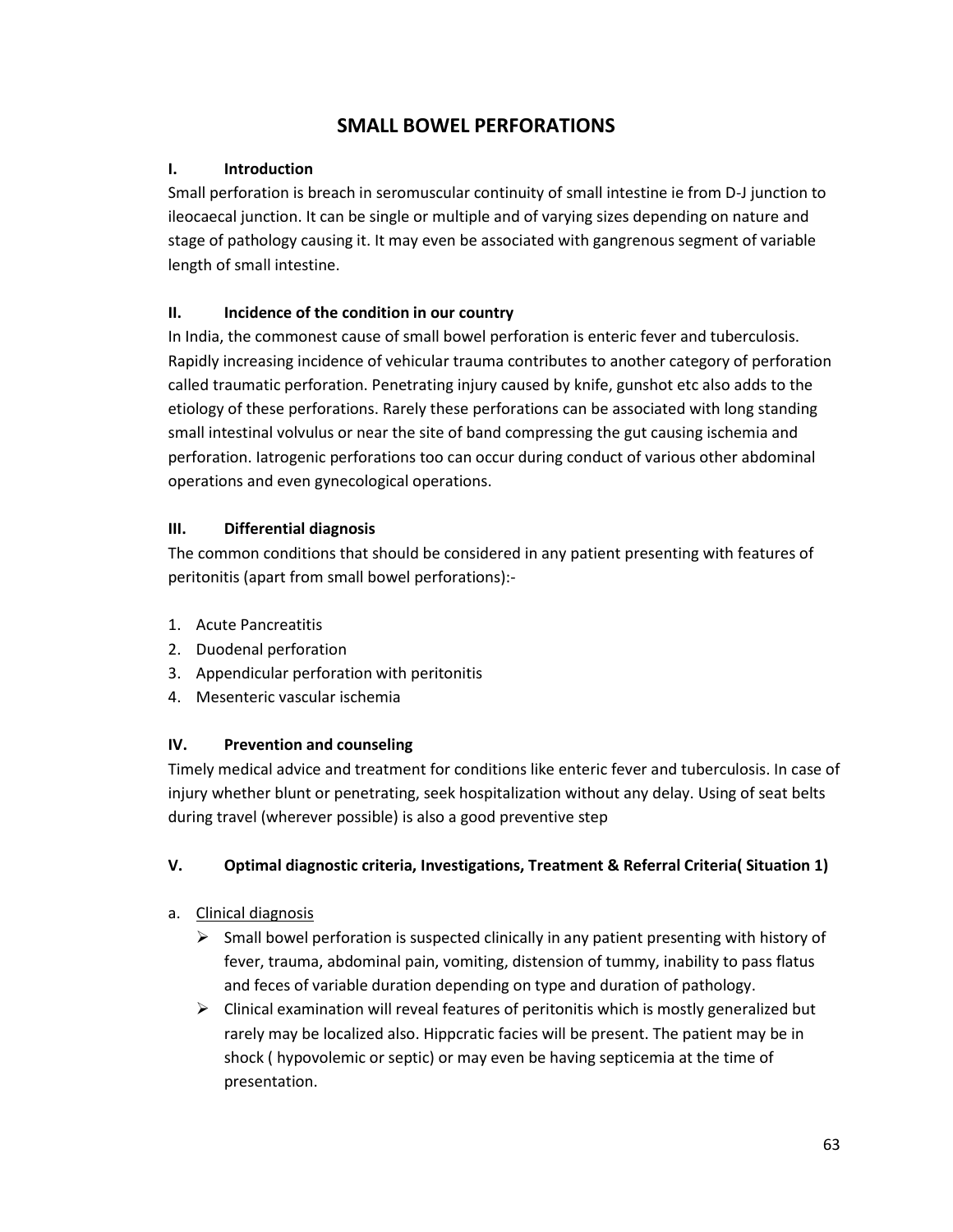- b. Investigations
	- $\triangleright$  Plain X-ray abdomen in erect posture shows gas under one or both domes of diaphragm
	- $\triangleright$  USG evidence of fluid collection showing internal echoes
	- $\triangleright$  Abdominal paracentesis, not routinely but only where X-ray provides some doubt
	- $\triangleright$  Additional serological tests like Widal may be carried out.
- c. Treatment ( Standard operating procedure )
	- i. In Patient
	- $\triangleright$  Hospitalization followed by resuscitation followed by investigation followed by optimization for surgery which essentially consists of
		- Laparotomy
		- Closure of perforation/Ileostomy/resection and anastomosis depending on condition of the patient, condition of the bowel, location and multiplicity of pathology.( If single perforation with healthy bowel and condition of the patient is not bad , primary closure; otherwise ileostomy. In the event of multiple perforations with healthy bowel and good condition of the patient , resection and anastomosis ; otherwise ileostomy is advised . Once a while exteriorization may be considered if the condition of bowel and patient demands this procedure )
		- Thorough peritoneal lavage
		- Closure after providing adequate drainage tubes

# Postoperative

- Care in ward and involves
- I/V fluids, antibiotics, pain killers and monitoring
- Oral allowance after bowel movements
- Stitch removal at appropriate time
- ii. Outpatient None
- iii. Day Care None
- d. Referral criteria
	- $\triangleright$  If any of the facilities, infrastructure or expertise to carry out any of the above step is not available either at diagnostic level or treatment level or at the level of postoperative care, then the case must be referred to higher centre.

# **Optimal diagnostic criteria, Investigations, Treatment & Referral Criteria (Situation 2)**

- a. Clinical diagnosis
	- $\triangleright$  Same as in situation 2
- b. Investigations
	- $\triangleright$  Same as in situation 1 plus CT scan and diagnostic laparoscopy if any equivocality is involved despite already mentioned investigations.
- c. Treatment (Standard operating procedures )
	- i. **In Patient**
	- $\triangleright$  Same as in Situation 1 with addition of Laparoscopic procedure in following situations:
		- Facilities and infrastructure available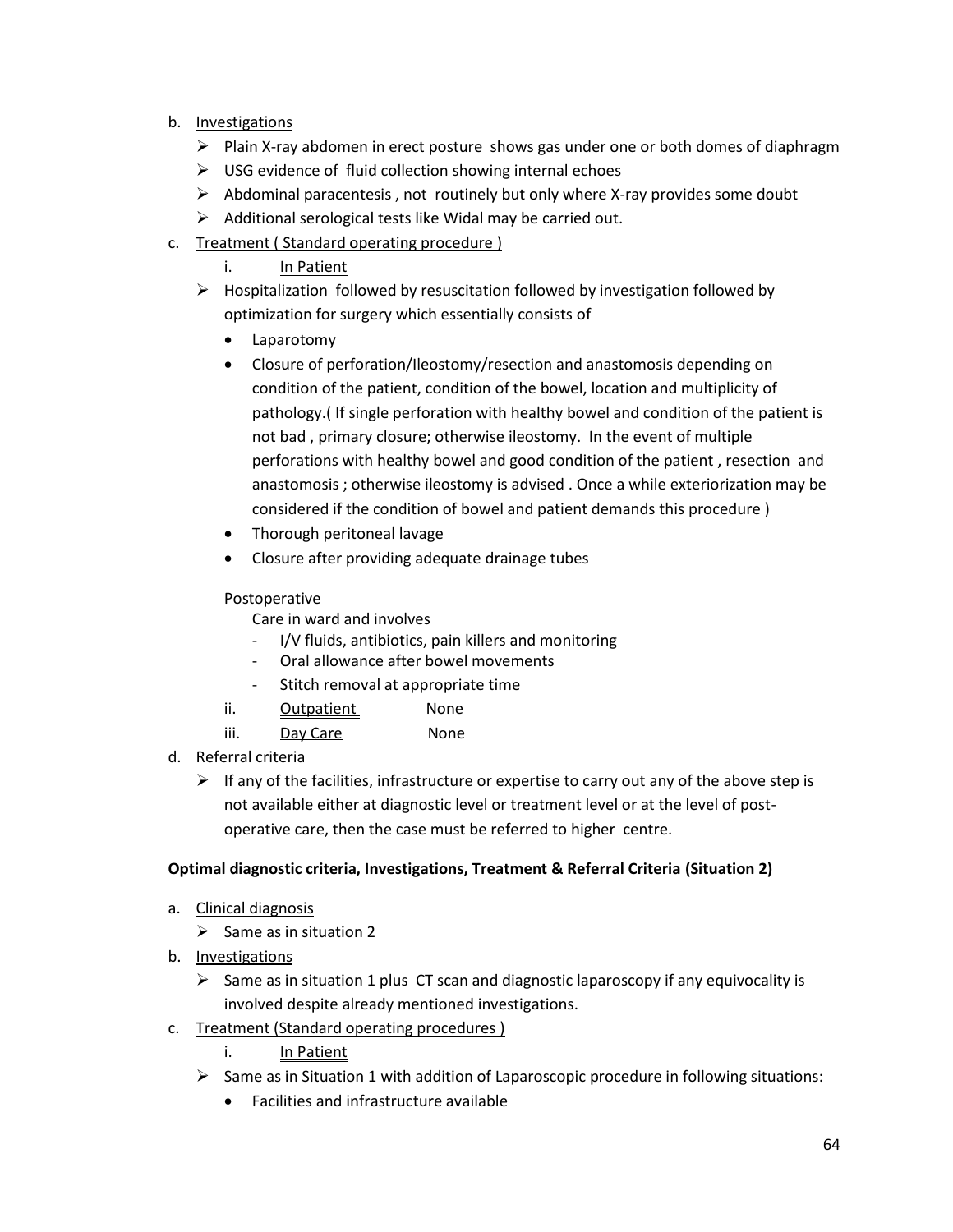- Expertise is available
- $\triangleright$  Post-operative care of the patient in HDU or ICU if the patient is unstable .
	- ii. Out patient None
	- iii.  $Day care -$  None
- d. Referral criteria None from situation 2

## **VI. Who does what and Timeliness?**

- a. Doctor
	- $\triangleright$  The job of diagnosis, treatment including surgery, post-operative care and follow up.
- b. Nurse
	- $\triangleright$  Pre-operative care, operative assistance, post-operative care, administration of treatment instructed by the doctor and monitoring as instructed.
- c. Technician
	- $\triangleright$  Keeps all machines and equipments in order and assist the anesthetist during operation.

## **VII. Further reading**

- a. Bailey & Love's Short Practice of Surgery
- b. Schwartz's Textbook of Surgery
- c. Abdominal Operations by Maingot

| <b>Situation</b> | Human resources                                                                                                                    | Investigations                                   | Drugs etc                             | Equipment                                                       |
|------------------|------------------------------------------------------------------------------------------------------------------------------------|--------------------------------------------------|---------------------------------------|-----------------------------------------------------------------|
| $\mathbf{1}$     | Surgeon $-1$                                                                                                                       | X-ray                                            | I/V fluids, Broad                     | Exploratory laparotomy                                          |
|                  | Medical officers -                                                                                                                 | <b>USG</b>                                       | spectrum antibiotics,                 | equipments                                                      |
|                  | 2                                                                                                                                  | Biochemistry                                     | analgesics,                           | Anesthesia equipment                                            |
|                  | Staff Nurses -2                                                                                                                    | Hematology                                       | Vasopressors, anesthesia              | Monitors, Cautery,                                              |
|                  | Technician $-1$                                                                                                                    | Urine analysis                                   | drugs, sutures, drains &              | Suction, OT Tables &                                            |
|                  | Ward boy -1                                                                                                                        |                                                  | catheters, O2 cylinder                | lights, Autoclave,                                              |
|                  | Sweeper - 1                                                                                                                        |                                                  | etc                                   | <b>Trolleys</b>                                                 |
|                  |                                                                                                                                    |                                                  |                                       |                                                                 |
| $\overline{2}$   | Consultant $-1$<br>Sr. Resident $-1$<br>Jr. Resident -2<br><b>Staff Nurses -2</b><br>Technician $-1$<br>Ward boy -1<br>Sweeper - 1 | Same as above<br>plus Microbiology<br><b>ABG</b> | Same as above plus<br>HDU/ICU back up | Same as above plus all<br>equipment for<br>HDU/ICU, Laparoscope |
|                  |                                                                                                                                    |                                                  |                                       |                                                                 |

## Resources required for one patient/procedure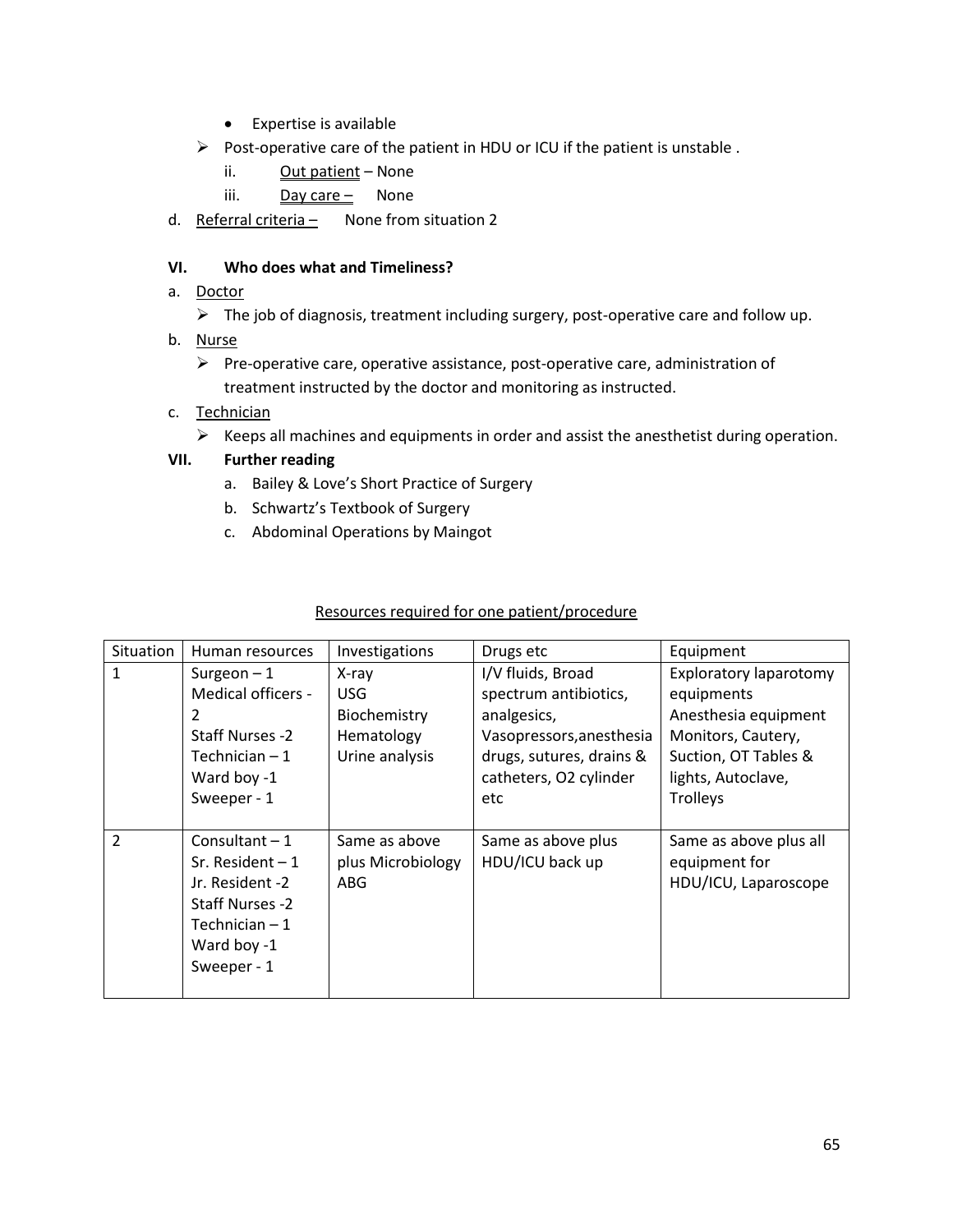# **VARICOSE VEINS SURGERY**

Dr. Arun Prasad

#### INTRODUCTION:

The description of varicose veins as a clinical entity can be traced back as early as the fifth century BC. Forefathers of medicine including Hippocrates and Galen described the disease and treatment modalities, which are still used today. Throughout the centuries, surgical treatments have evolved from large, open surgeries to minimally invasive approaches. Varicose veins represent a significant clinical problem and are not just a "cosmetic" issue because of their unsightly nature. The problem arises from the fact that varicose veins actually represent underlying chronic venous insufficiency with ensuing venous hypertension. This venous hypertension leads to a broad spectrum of clinical manifestations, ranging from symptoms to cutaneous findings like varicose veins, reticular veins, telangiectasias, swelling, skin discoloration, and ulcerations.

#### DEFINITION:

When veins become abnormally thick, full of twists and turns, or enlarged, they are called varicose veins. Generally, the veins in the legs and thighs have a tendency to become varicosed.

#### INDIAN INCIDENCE

In India, the incidence of varicose veins is reportedly less than in the Western countries. This could be genuinely less or underreported as culturally the society does not permit exposure of legs and therefore it may not be bothering many people.

### INDICATIONS:

Surgical removal or obliteration of varicose veins is often for cosmetic reasons alone. Noncosmetic indications include symptomatic varicosities (e.g., pain, fatigability, heaviness, recurrent superficial thrombophlebitis, bleeding), or for the treatment of venous hypertension after skin or subcutaneous tissue changes, such as lipodermatosclerosis, atrophie blanche, ulceration, or hyperpigmentation, have developed.

Conservative treatment with stockings and external compression is an acceptable alternative to surgery, but worsening cutaneous findings or symptoms despite these measure usually warrant intervention. Nonetheless, a patient's desire for surgical management over conservative treatment or for cosmetic purposes alone are both reasonable relative indications for surgery.

### TESTS FOR REFLUX

**Trendelenburg test**: This physical examination technique distinguish patients with reflux at the SFJ from those with incompetent deep venous valves. The leg is elevated until the congested superficial veins have all collapsed. Direct pressure is used to occlude the GSV just below the SFJ. The patient stands with the occlusion still in place. If the distal superficial varicosities remains empty or fills very slowly, the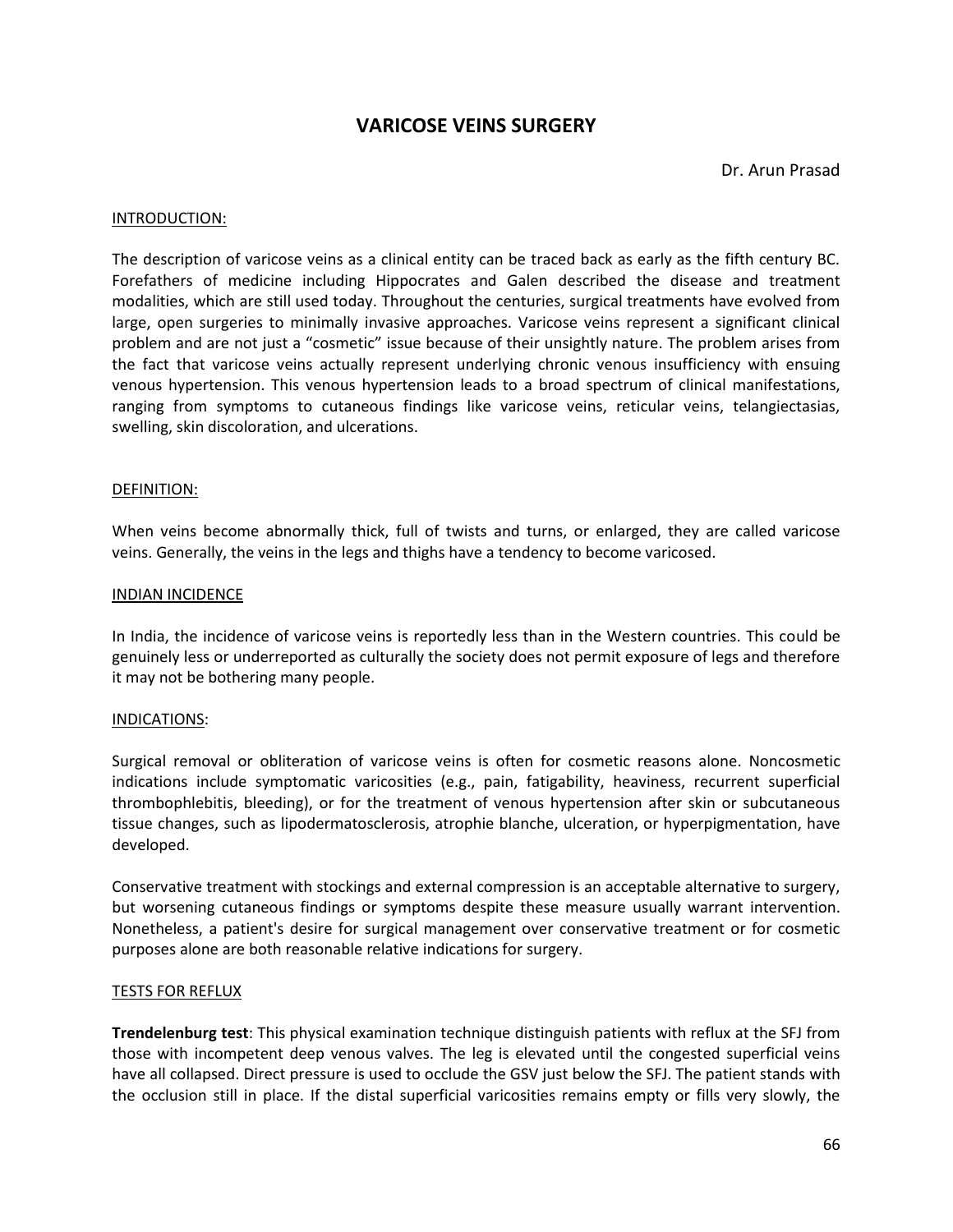principal entry point of high pressure into the superficial system is at the SFJ. Rapid filling despite manual occlusion means that some other reflux pathway is involved.

**Doppler auscultation**: A Doppler transducer is positioned along the axis of a vein with the probe at an angle of 45° to the skin. When the distal vein is compressed, audible forward flow exists. If the valves are competent, no audible backward flow is heard with the release of compression. If the valves are incompetent, an audible backflow exists. These compression-decompression maneuvers are repeated while gradually ascending the limb to a level at which the reflux can no longer be appreciated.

**Venous refilling time** (VRT): This is a physiologic test, again using plethysmography. The VRT is the time necessary for the lower leg to become infused with blood after the calf-muscle pump has emptied the lower leg as thoroughly as possible. In healthy subjects, venous refilling is greater than 120 seconds. In patients with mild and asymptomatic venous insufficiency, VRT is between 40 and 120 seconds. In patients with significant venous insufficiency, VRT is abnormally fast at 20-40 seconds. Such patients often complain of nocturnal leg cramps, restless legs, leg soreness, burning leg pain, and premature leg fatigue. A VRT of less than 20 seconds is markedly abnormal, and is nearly always symptomatic. If the VRT is less than 10 seconds, venous ulcerations are likely.

**Duplex US** with color-flow imaging (sometimes called triplex ultrasound): This is a special type of 2 dimensional ultrasound that uses Doppler-flow information to add color for blood flow in the image. Vessels in the blood are colored red for flow in one direction and blue for flow in the other, with a graduated color scale to reflect the speed of the flow. Venous valvular reflux is defined as regurgitant flow with Valsalva that lasts great than 2 seconds.

## INVESTIGATIONS:

- **Haemogram**
- **Blood sugar**
- **Serum creatinine**
- **Bleeding time, clotting time and prothrombin time**
- **No. 2** Xray chest
- $ECG$
- **Doppler of lower limb venous system to rule out any DVT**

## RELEVANT ANATOMY

The greater saphenous vein (GSV) originates on the medial foot as part of the venous arch and receives tributaries from deep veins of the foot as it courses upward along the anterior aspect of the medial malleolus. From the ankle, the GSV continues along the anteromedial aspect of the calf to the knee and into the thigh, where it is found more medially. From the upper calf to the groin, the GSV is usually contained within an envelope of thin fascia. Visualization of this fascial envelope is an important way of identifying the GSV with duplex ultrasound. This fascial envelope often prevents the GSV from becoming significantly dilated, even when large volumes of reflux pass along its entire length. A normal GSV is typically 3-4 mm in diameter in the mid thigh.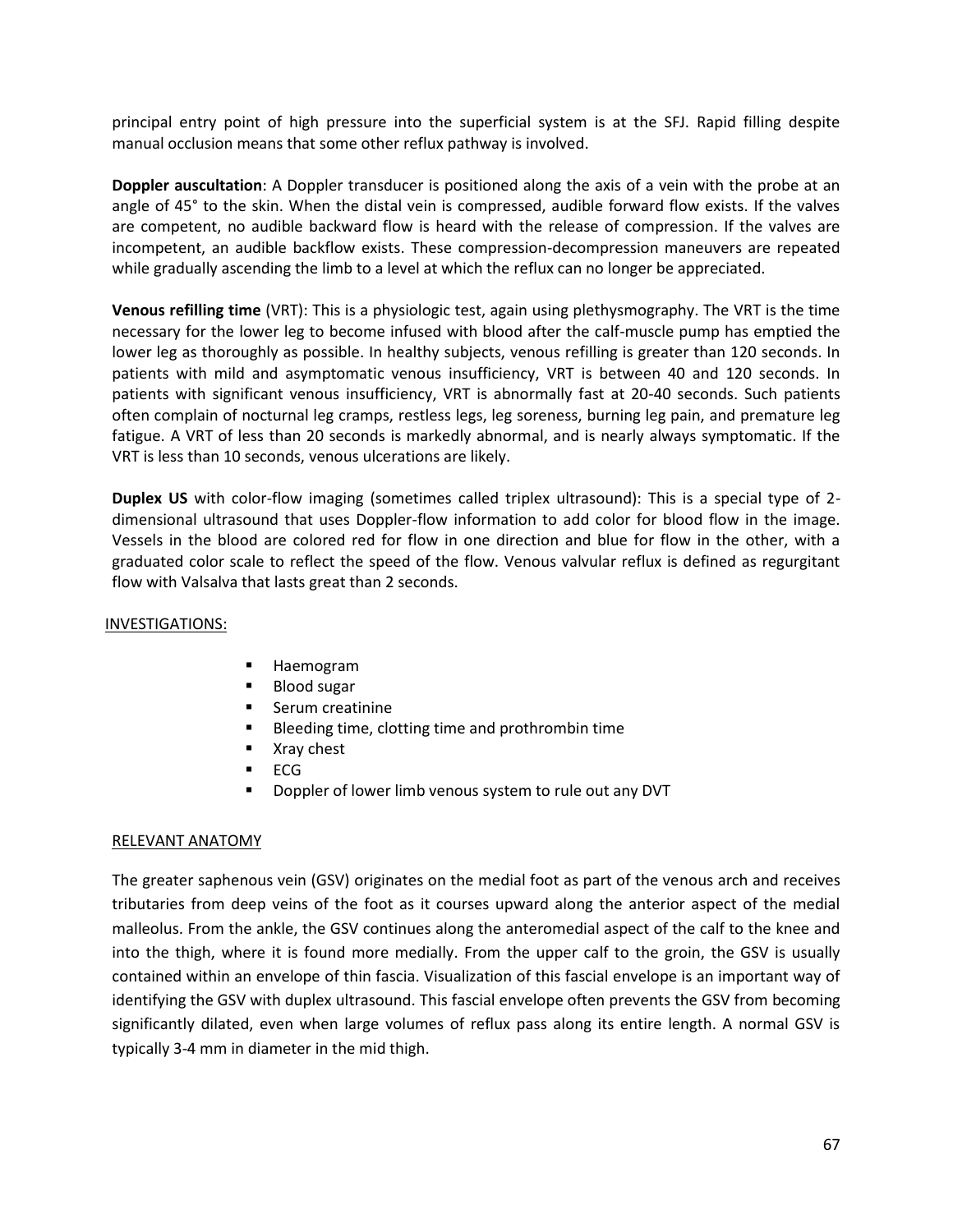Along its course, a variable number of named perforating veins may connect the GSV to the deep system at the femoral, posterior tibial, gastrocnemius, and soleal veins. The Cockett perforators, between the ankle and the knee, are a special group of perforating veins. Rather than directly connecting the superficial to deep venous systems, they connect the subfascial deep system with the posterior arch vein, which then empties into the GSV.

Besides perforating veins, the GSV has numerous superficial tributaries as it passes through the thigh. The most important of these are the posteromedial and anterolateral thigh veins, found at the level of the mid thigh, and the anterior and posterior accessory saphenous veins at the level of the canal of Hunter in the upper thigh, where a perforating vein often connects the GSV to the femoral vein. Just below the SFJ, the GSV receives several additional important tributary veins. These include the lateral and medial femoral cutaneous branches, the external circumflex iliac vein, the superficial epigastric vein, and the internal pudendal vein. These tributaries are frequently involved in the reflux that leads to the appearance of surface varicose veins on the lower thigh or upper calf.

The termination point of the GSV into the common femoral vein is called the saphenofemoral junction in the English literature but is known as the crosse (i.e., shepherd's crook) in the French medical literature. The terminal valve of the GSV is located within the junction itself. In most cases, at least one additional subterminal valve is present within the first few centimeters of the GSV. Most patients have a single subterminal valve that can be readily identified approximately 1 cm distal to the junctional valve.

Reflux at or near the SFJ does not always come through the terminal valve of the GSV, nor does it always involve the entire trunk of the GSV. Reflux can enter the GSV below the subterminal valve or even immediately below the junction, passing through a failed subterminal valve to mimic true SFJ incompetence. Reflux can also pass directly into any of the other veins that join the GSV at that level, or it may pass a few centimeters along the GSV and then abandon the GSV for another branch vessel.

When a perforating vein is the primary site of reflux, dilatation of the vessel proceeds both proximally and distally. When dilatation reaches the most proximal portion of the vein, the saphenofemoral or saphenopopliteal junction is often recruited as a secondary point of reflux. Although most large varices are tributaries off of an incompetent GSV or SSV, failed perforating veins or connecting veins can also give rise to independent varices in the greater saphenous distribution without involving the saphenous system itself. Identifying the originating point and the primary pathway of reflux in the thigh is often difficult, which is why duplex ultrasound has become so helpful in varicose vein workup.

## OPERATIVE TECHNIQUES:

1. Safenofemoral ligation with long saphenous vein removal for long saphenous vein varicosities. Surgical removal of the GSV has evolved from large open incisions to less invasive stripping. Original methods of stripping used different devices and variations of techniques. The Mayo stripper was an extraluminal ring that cut the tributaries as it was passes along the vein. The Babcock device was an intraluminal stripper with an acorn-shaped head that pleated up the vein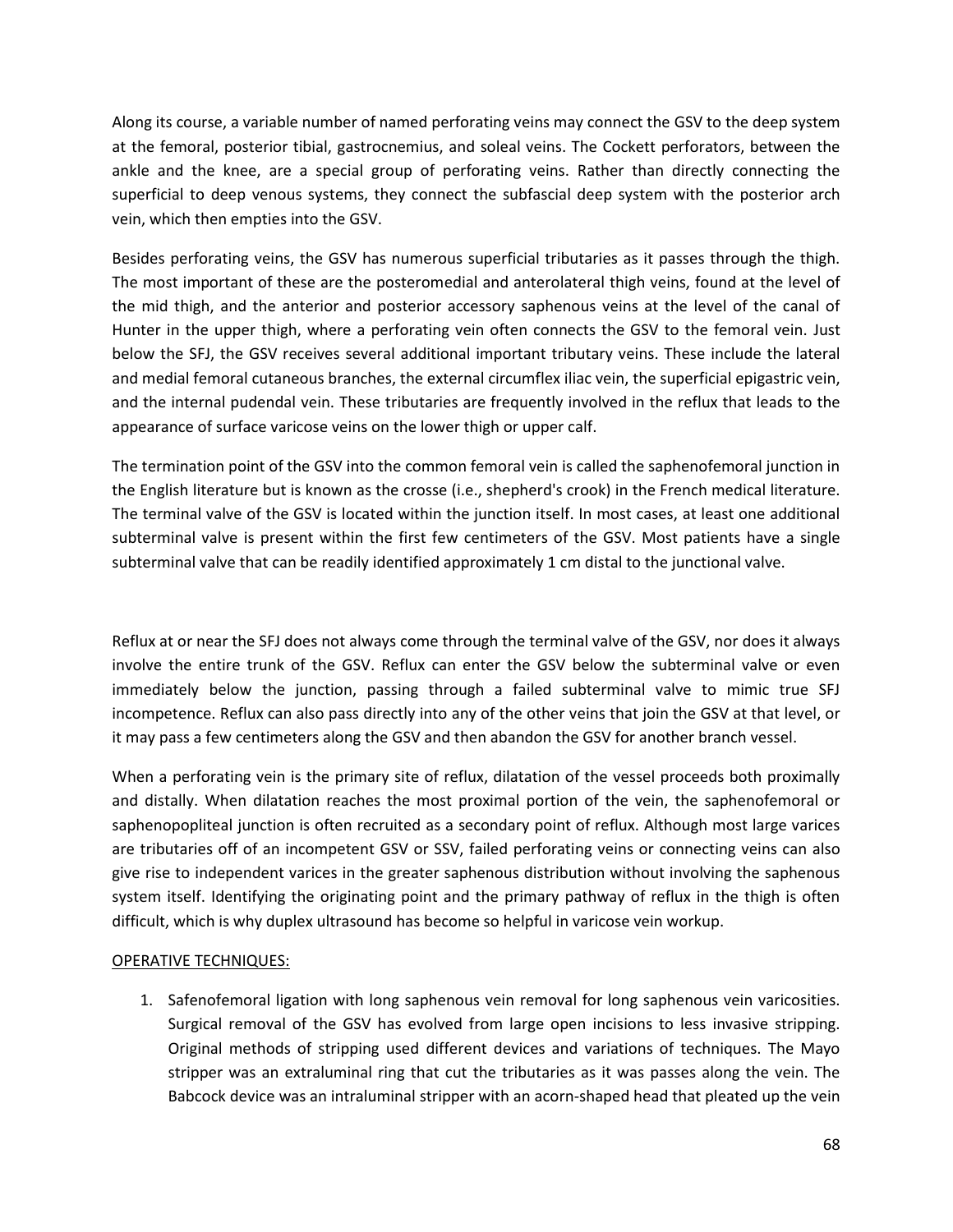as it pulled the vessel loose from its attachments. The Keller device was an internal wire used to pull the vein through itself, as is done today with perforation-invagination (PIN) strippers.

Currently, the technique of PIN stripping begins with a 2- to 3-cm incision made at the groin crease. The femoral vein and SFJ are exposed with dissection and all tributaries of the SFJ must be identified and flush-ligated to minimize the incidence of reflux recurrence.

After ligation and division of the junction, the stripping instrument (usually a stiff but flexible length of wire or plastic) is passed into the GSV at the groin and threaded through the incompetent vein distally to the level of the upper calf. The stripper is brought out through a small incision (5 mm or smaller) approximately 1 cm from the tibial tuberosity at the knee. An inverting head is attached to the stripper at the groin and is secured to the proximal end of the vein. The vessel is then inverted into itself, tearing away from each tributary and perforator as the stripper is pulled downward through the leg and out through the incision in the upper calf. If desired, a long epinephrine-soaked gauze or ligature may be secured to the stripper before invagination, allowing hemostatic packing to be pulled into place after stripping is complete.

An older technique of stripping to the ankle (rather than to just the knee) has fallen into disfavor because of a high incidence of complications, including damage to the saphenous nerve, which is closely associated with the vein below the knee

- 2. Subfacial ligation with below knee removal of long saphenous vein for below knee varicosities associated with incompetent perforators.
- 3. Removal of the short saphenous vein is complicated by variable local anatomy and risk of injury to the popliteal vein and peroneal nerve. The saphenopopliteal junction must be located by duplex examination before beginning the dissection, and adequate direct visualization of the junction is essential. After ligation and division of the junction, the stripping instrument (often a more rigid stripper that facilitates navigation) is passed downward into the distal calf, where it is brought out through a small incision (2-4 mm). The stripper is secured to the proximal end of the vein, which is invaginated into itself as it is pulled downward from knee to ankle and withdrawn from below.
- 4. Stab phlebectomy (or ambulatory phlebectomy)

Performed by Galen as early as the second century, this procedure came back into modern favor during the 1960s and has increased in popularity ever since. This procedure is extremely useful for the treatment of residual vein clusters after saphenectomy and for removal of nontruncal tributaries when the saphenous vein is competent. Ambulatory phlebectomy is a treatment for superficial varicose veins. The procedure involves the removal of the varicose veins through small 2–3 mm incisions in the skin overlying the veins. The procedure may be performed in hospital or outpatient settings. The procedure may be performed with tumescent local anesthesia, such as with lignocaine.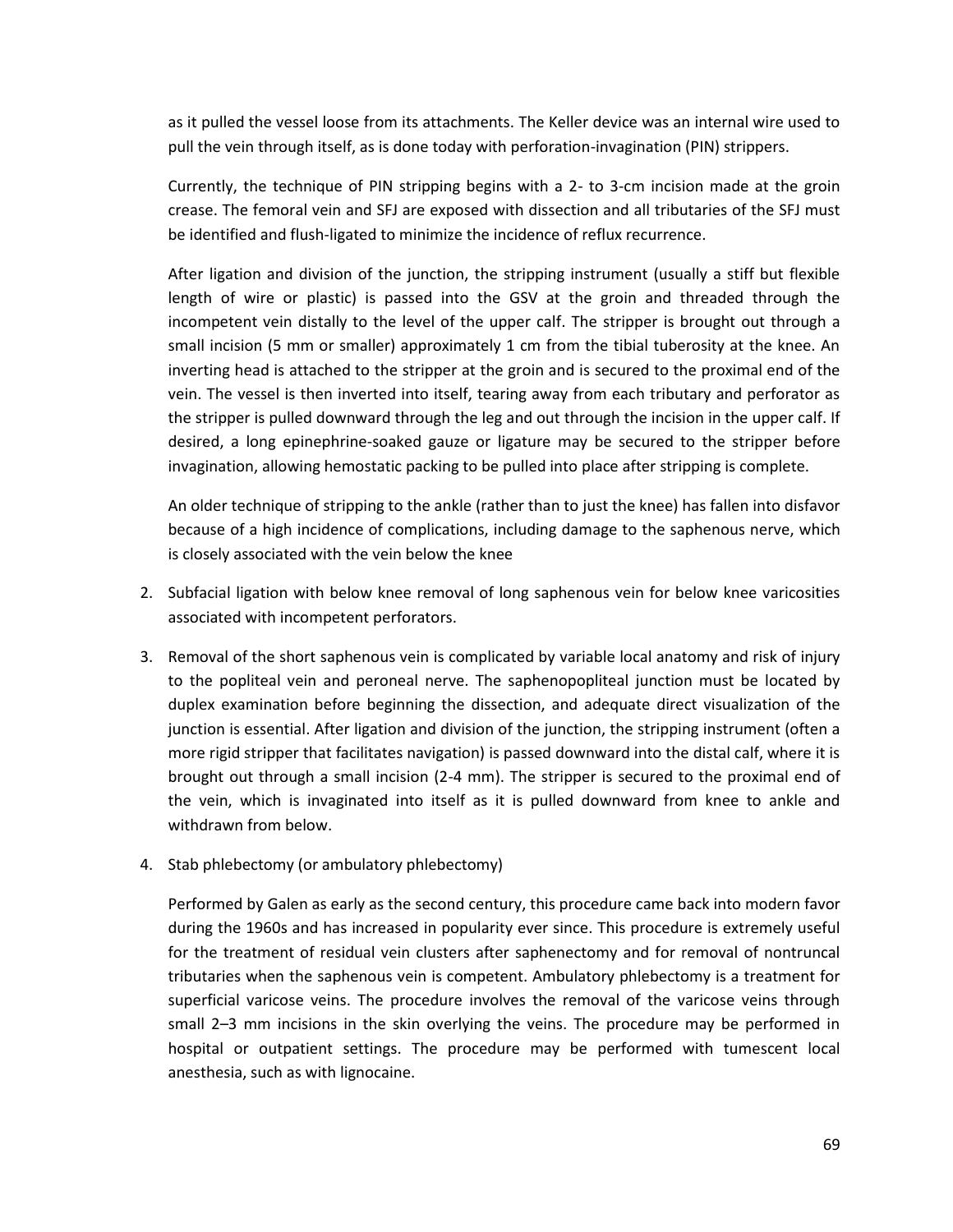A microincision is made over the vessel using a tiny blade or a large needle, a phlebectomy hook is introduced into the microincision, and the vein is delivered through the incision. With traction, as long a segment as possible is pulled out of the body until the vein breaks or cannot be pulled any further. Another microincision is made and the process is begun again and repeated along the entire length of the vein to be extracted. Short segments of veins can be removed through tiny incisions without ligatures, and skin closure is not necessary.

## NEWER METHODS

- 1. Endovenous laser
- 2. Radiofrequency ablation
- 3. Sclerotherapy
- 4. Cutaneous electrodesiccation
- 5. Subfascial endoscopic perforating vein surgery

## POST SURGERY INSTRUCTIONS

After treatment of large varicose veins by any method, a 30- to 40-mm Hg gradient compression stocking is applied and patients are instructed to maintain or increase their normal activity levels. Most practitioners also recommend the use of gradient compression stockings even after treatment of spider veins and smaller tributary veins.

Activity is particularly important after treatment by any technique because all modalities of treatment for varicose disease have the potential to increase the risk of DVT. Activity is a strong protective factor against venous stasis. Activity is so important that most venous specialists will not treat a patient who is unable to remain active following treatment.

## **COMPLICATIONS**

A correct diagnosis of superficial venous insufficiency is essential. Veins should be treated only if they are incompetent and if a normal collateral pathway exits. Removal of a saphenous vein with a competent termination will not aid in the management of nontruncal tributary varices.

In the setting of deep system obstruction, varicosities are hemodynamically helpful because they provide a bypass pathway for venous return. Hemodynamically helpful varices must not be removed or sclerosed. Ablation of these varicosities will cause rapid onset of pain and swelling of the extremity, eventually followed by the development of new varicose bypass pathways.

The most annoying minor complications of any venous surgery are dysesthesias from injury to the sural nerve or the saphenous nerve. Subcutaneous hematoma is a common complication, regardless of treatment technique used. It is easily managed with warm compress, NSAIDS, or aspiration if necessary.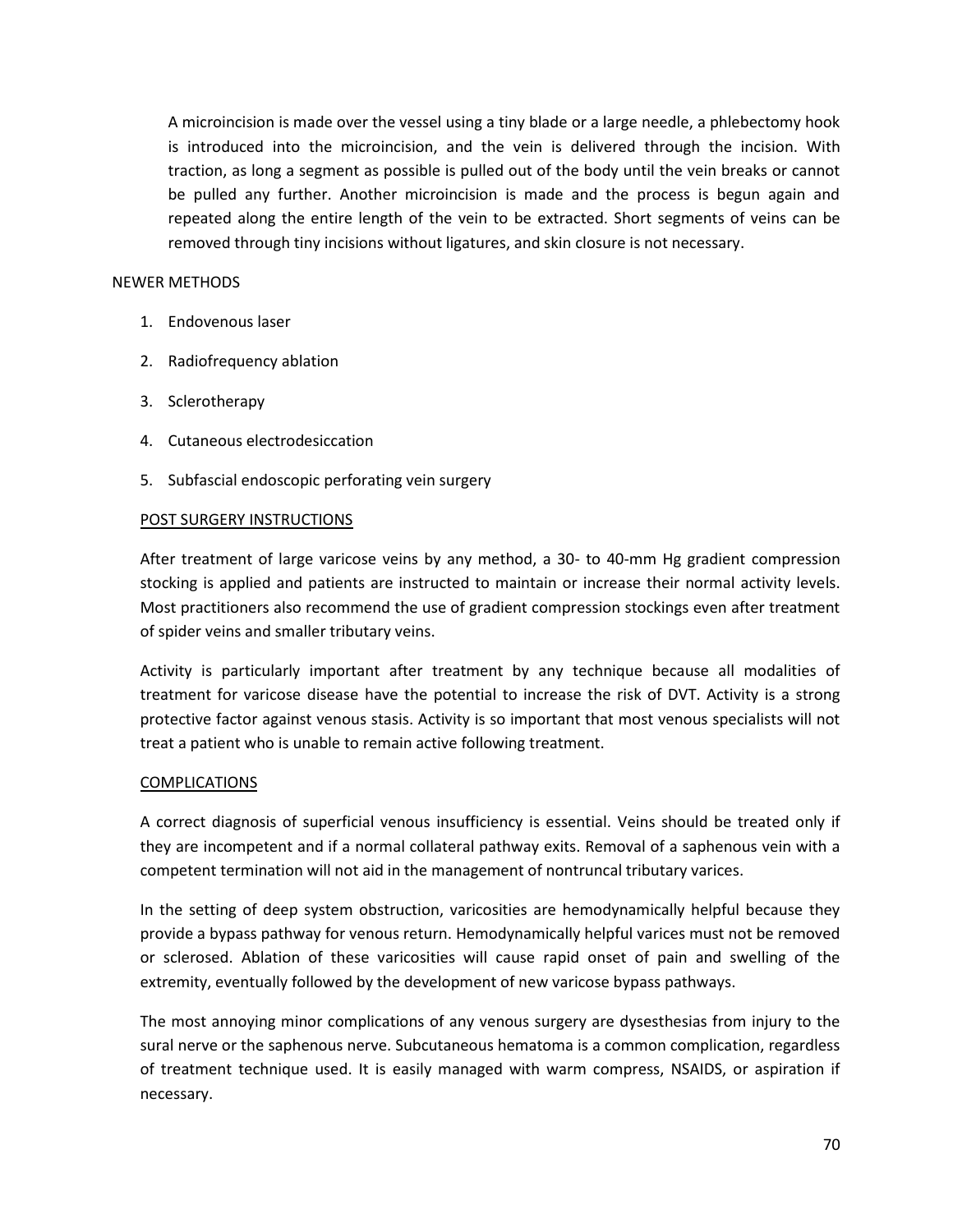### WHO DOES WHAT?

Doctor:

i) Surgeon: diagnosis & work up Pre operative planning

Operative procedure

Post operative follow up

j) Anesthetist: PAC, anesthesia

### NURSE:

- Dressing of the wound
- Pre & post operative care

## TECHNICIAN:

- Pre op equipment and drugs to be checked and kept ready
- Assist anesthetist in the OT
- Assist the surgeon, positioning of the patient

# RESOURCES REQUIRED FOR ONE PATIENT / PROCEDURE (Patient weight 60 Kgs)

| <b>Human Resources</b> | Investigations     | Drugs/Consumables | Equipment                  |
|------------------------|--------------------|-------------------|----------------------------|
| Surgeon $-1$           | Haemogram          | Antibiotics       | OT Table & lights          |
| Medical Officer /      | <b>Blood Sugar</b> | Analgesic         | Instrument trolley         |
| Assistant Surgeon $-1$ | S. Electrolytes    | I.V. Fluids       | <b>General Surgery Set</b> |
| Anesthetist $-1$       | S. Creatinine      | <b>Sutures</b>    | Cautery                    |
| Staff Nurse $-1$       | <b>FCG</b>         | Drains            | Suction                    |
| Technician $-1$        | $X-Ray$ - Chest    | Anesthetic drugs  | Anesthetic Equipment       |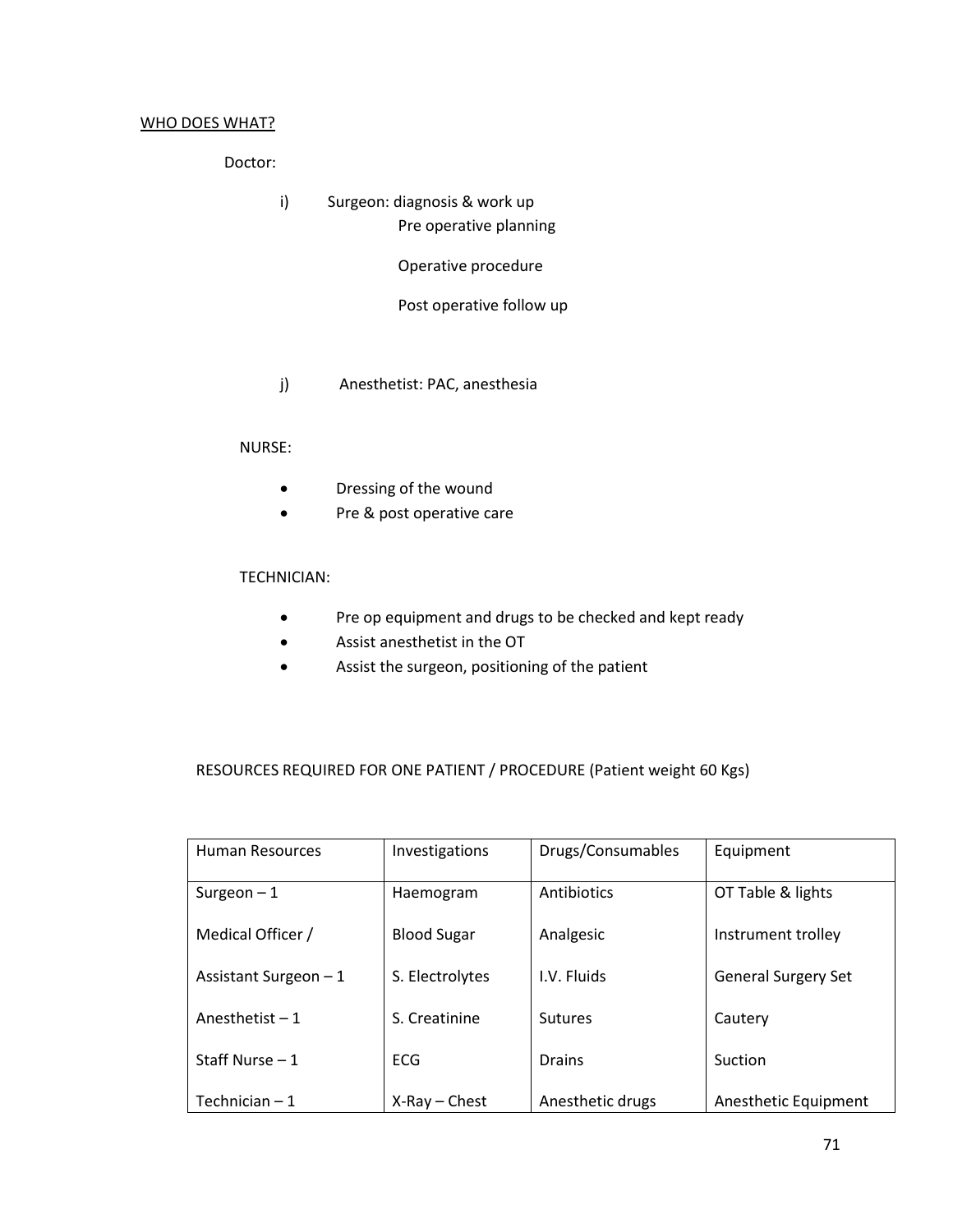| Nursing Orderly $-1$ | Doppler | <b>Dressings</b> | <b>Monitors</b> |
|----------------------|---------|------------------|-----------------|
| Sweeper $-1$         |         |                  |                 |

### **REFERENCES**

- 1. Royle J, Somjen GM. Varicose veins: Hippocrates to Jerry Moore. *ANZ J Surg*. Dec 2007;77(12):1120-7. [\[Medline\].](http://www.medscape.com/medline/abstract/17973674)
- 2. Coon WW, Willis PW 3rd, Keller JB. Venous thromboembolism and other venous disease in the Tecumseh community health study. *Circulation*. Oct 1973;48(4):839-46. [\[Medline\].](http://www.medscape.com/medline/abstract/4744789)
- 3. Callam MJ. Epidemiology of varicose veins. *Br J Surg*. Feb 1994;81(2):167-73[. \[Medline\].](http://www.medscape.com/medline/abstract/8156326)
- 4. Carpentier PH, Maricq HR, Biro C, Ponçot-Makinen CO, Franco A. Prevalence, risk factors, and clinical patterns of chronic venous disorders of lower limbs: a population-based study in France. *J Vasc Surg*. Oct 2004;40(4):650-9[. \[Medline\].](http://www.medscape.com/medline/abstract/15472591)
- 5. Shami SK, Sarin S, Cheatle TR, Scurr JH, Smith PD. Venous ulcers and the superficial venous system. *J Vasc Surg*. Mar 1993;17(3):487-90[. \[Medline\].](http://www.medscape.com/medline/abstract/8445743)
- 6. Recek C. Conception of the venous hemodynamics in the lower extremity. *Angiology*. Oct-Nov 2006;57(5):556-63[. \[Medline\].](http://www.medscape.com/medline/abstract/17067977)
- 7. Sales CM, Bilof ML, Petrillo KA, Luka NL. Correction of lower extremity deep venous incompetence by ablation of superficial venous reflux. *Ann Vasc Surg*. Mar 1996;10(2):186-9. [\[Medline\].](http://www.medscape.com/medline/abstract/8733872)
- 8. Naoum JJ, Hunter GC. Pathogenesis of varicose veins and implications for clinical management. *Vascular*. Sep-Oct 2007;15(5):242-9. [\[Medline\].](http://www.medscape.com/medline/abstract/17976322)
- 9. Weiss RA, Feied CF, Weiss MA. *Vein Diagnosis & Treatment: A Comprehensive Approach, 1st ed*. New York, NY: McGraw-Hill; 2001.
- 10. Pappas PJ, Lal BKL, Cerveira JJ, et al. The Management of Venous Disorders. In: R. B. Rutherford, ed. *Vascular Surgery*. Philadelphia, Pennsylvania: Elsevier; 2005:2220-2302.
- 11. Hafner J, Ramelet AA, Schmeller W, et al. *Management of Leg Ulcers*. New York, New York: Karger Publishers; 1999.
- 12. Eklöf B, Rutherford RB, Bergan JJ, Carpentier PH, Gloviczki P, Kistner RL, et al. Revision of the CEAP classification for chronic venous disorders: consensus statement. *J Vasc Surg*. Dec 2004;40(6):1248-52. [\[Medline\].](http://www.medscape.com/medline/abstract/15622385)
- 13. Kalra M, Gloviczki P. Surgical treatment of venous ulcers: role of subfascial endoscopic perforator vein ligation. *Surg Clin North Am*. Jun 2003;83(3):671-705. [\[Medline\].](http://www.medscape.com/medline/abstract/12822732)
- 14. Caggiati A, Allegra C. Historical Introduction. In: *The Vein Book*. New York, New York: Elsevier; 2006:1- 14.
- 15. Dwerryhouse S, Davies B, Harradine K, Earnshaw JJ. Stripping the long saphenous vein reduces the rate of reoperation for recurrent varicose veins: five-year results of a randomized trial. *J Vasc Surg*. Apr 1999;29(4):589-92[. \[Medline\].](http://www.medscape.com/medline/abstract/10194484)
- 16. Johnson CM, McLafferty RB. Endovenous laser ablation of varicose veins: review of current technologies and clinical outcome. *Vascular*. Sep-Oct 2007;15(5):250-4. [\[Medline\].](http://www.medscape.com/medline/abstract/17976323)
- 17. Subramonia S, Lees T. Randomized clinical trial of radiofrequency ablation or conventional high ligation and stripping for great saphenous varicose veins. *Br J Surg*. Mar 2010;97(3):328-36. [\[Medline\].](http://www.medscape.com/medline/abstract/20035541)
- 18. Rabe E, Otto J, Schliephake D, Pannier F. Efficacy and safety of great saphenous vein sclerotherapy using standardised polidocanol foam (ESAF): a randomised controlled multicentre clinical trial. *Eur J Vasc Endovasc Surg*. Feb 2008;35(2):238-45[. \[Medline\].](http://www.medscape.com/medline/abstract/17988905)
- 19. Wright D, Gobin JP, Bradbury AW, et al. Varisolve® polidocanol microfoam compared with surgery or sclerotherapy in the management of varicose veins in the presence of trunk vein incompetence: European randomized controlled trial. *Phlebectomy*. 2006;21:180-90.
- 20. O'Hare JL, Stephens J, Parkin D, Earnshaw JJ. Randomized clinical trial of different bandage regimens after foam sclerotherapy for varicose veins. *Br J Surg*. May 2010;97(5):650-6. [\[Medline\].](http://www.medscape.com/medline/abstract/20306530) [\[Full Text\].](http://www.medscape.com/medline/abstract/20306530?cid=med&src=nlbest)
- 21. Lurie F, Creton D, Eklof B, Kabnick LS, Kistner RL, Pichot O. Prospective randomised study of endovenous radiofrequency obliteration (closure) versus ligation and vein stripping (EVOLVeS): two-year follow-up. *Eur J Vasc Endovasc Surg*. Jan 2005;29(1):67-73. [\[Medline\].](http://www.medscape.com/medline/abstract/15570274)